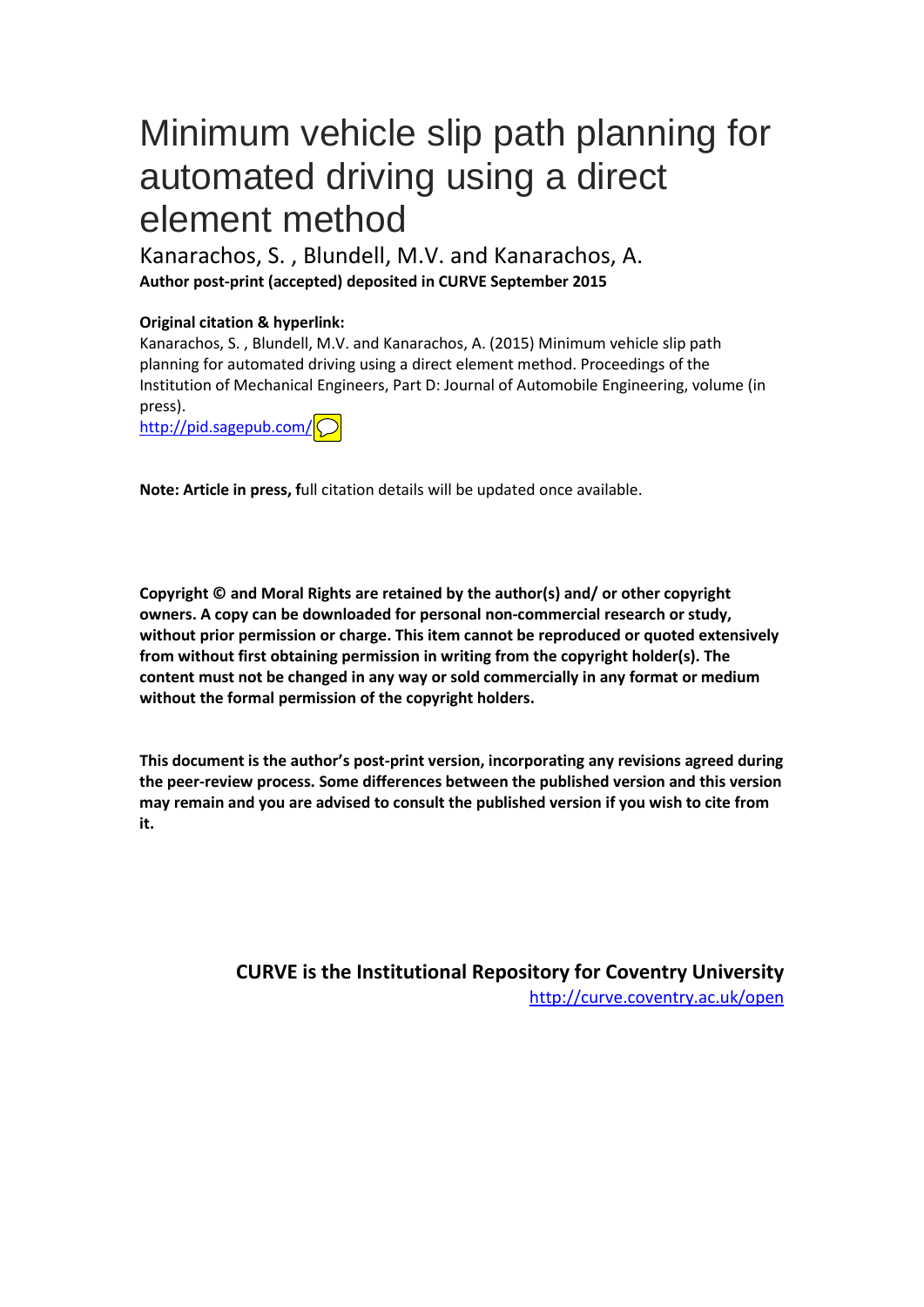**Title:**

**Minimum vehicle slip path planning for automated driving using a direct element method** 

**\_\_\_\_\_\_\_\_\_\_\_\_\_\_\_\_\_\_\_\_\_\_\_\_\_\_\_\_\_\_\_\_\_\_\_\_\_\_\_\_\_\_\_\_\_\_\_\_\_\_\_\_\_\_\_\_\_\_\_\_\_\_\_\_\_\_\_\_\_\_\_\_** 

**Stratis Kanarachos\*, Mike Blundell\* and Andreas Kanarachos<sup>+</sup>**

\*Faculty of Engineering & Computing, Coventry University 3, Gulson Road, Coventry, U.K. CV1 2JH **+** Mechanical Engineering Department, Frederick University 7, Y. Frederickou Str., Nicosia, Cyprus 1036 **Corresponding author:** Stratis Kanarachos, Faculty of Engineering and Computing,

Coventry University, 3, Gulson Road, Coventry CV1 2JH, **[stratis.kanarachos@coventry.ac.uk](mailto:stratis.kanarachos@coventry.ac.uk)**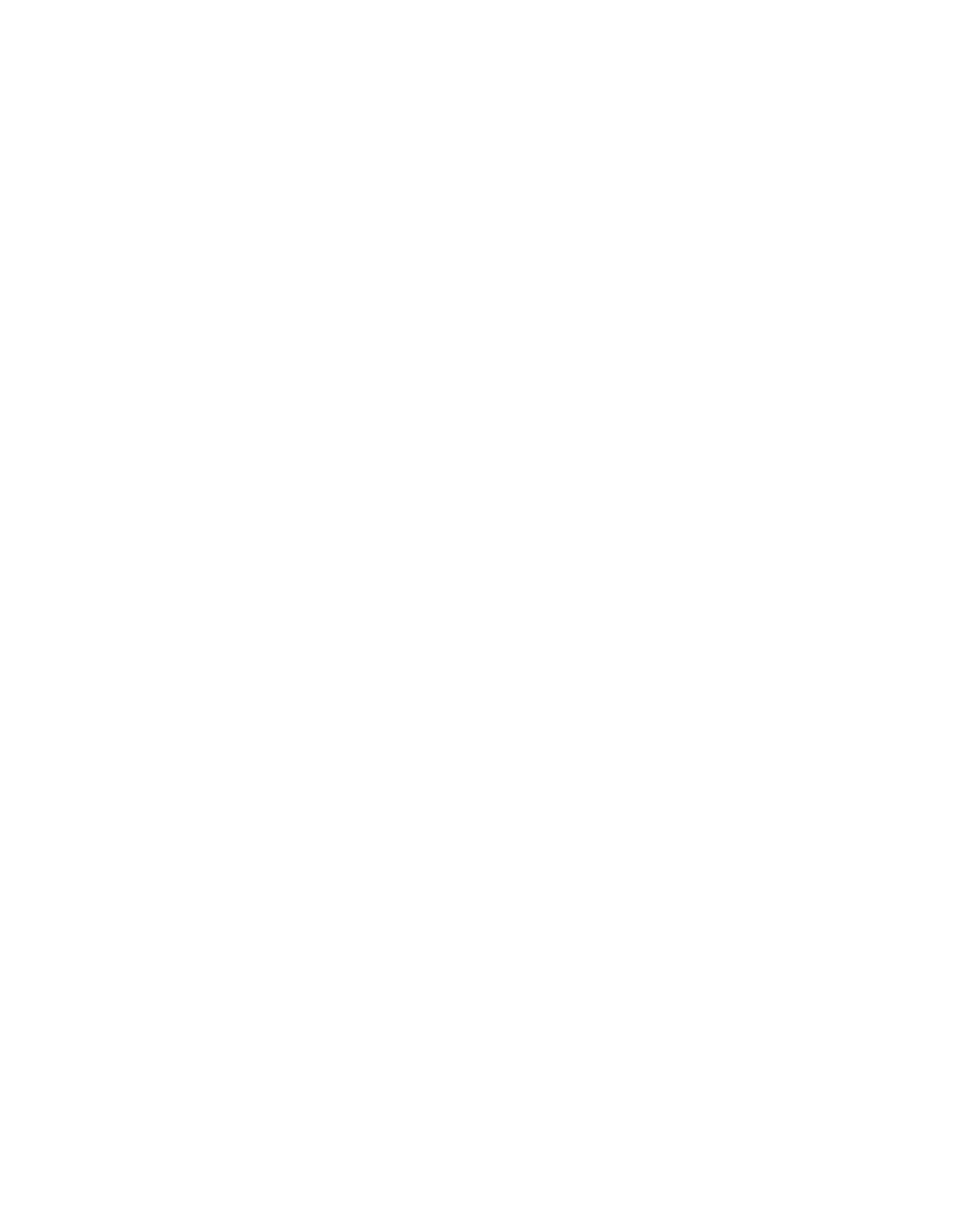#### **Abstract**

In the UK the number of fatal accidents on rural roads is approximately double the one on urban. Statistics also showed that rural accidents decreased less than on other road types. The narrow width and complex geometry are less forgiving to drivers' mistakes. A potential remedy for this problem is automated driving (AD). Decisive in AD is the ability to plan safe and feasible paths that can match any road geometry. Different methods have been proposed for this purpose. Most of them either utilise forward simulation of a vehicle dynamics model or describe mathematically a reference path and then track it. In this paper, a new method belonging to the latter category is presented. The method is based on a direct element approach and, as will be shown and discussed, is unique because it's the first one that includes a prediction of the vehicle slip angle and designs paths minimising their maximum value. Furthermore, it is very flexible because it can plan paths under arbitrary boundary and intermediate conditions and has a low computational burden. Simulations illustrate its performance and comparisons to other known methods highlight its strengths.

**Keywords:** path planning, automated driving, minimum slip angle, direct element method

Date received 10 August 2015

*J. Automobile Engineering*

#### **List of notations**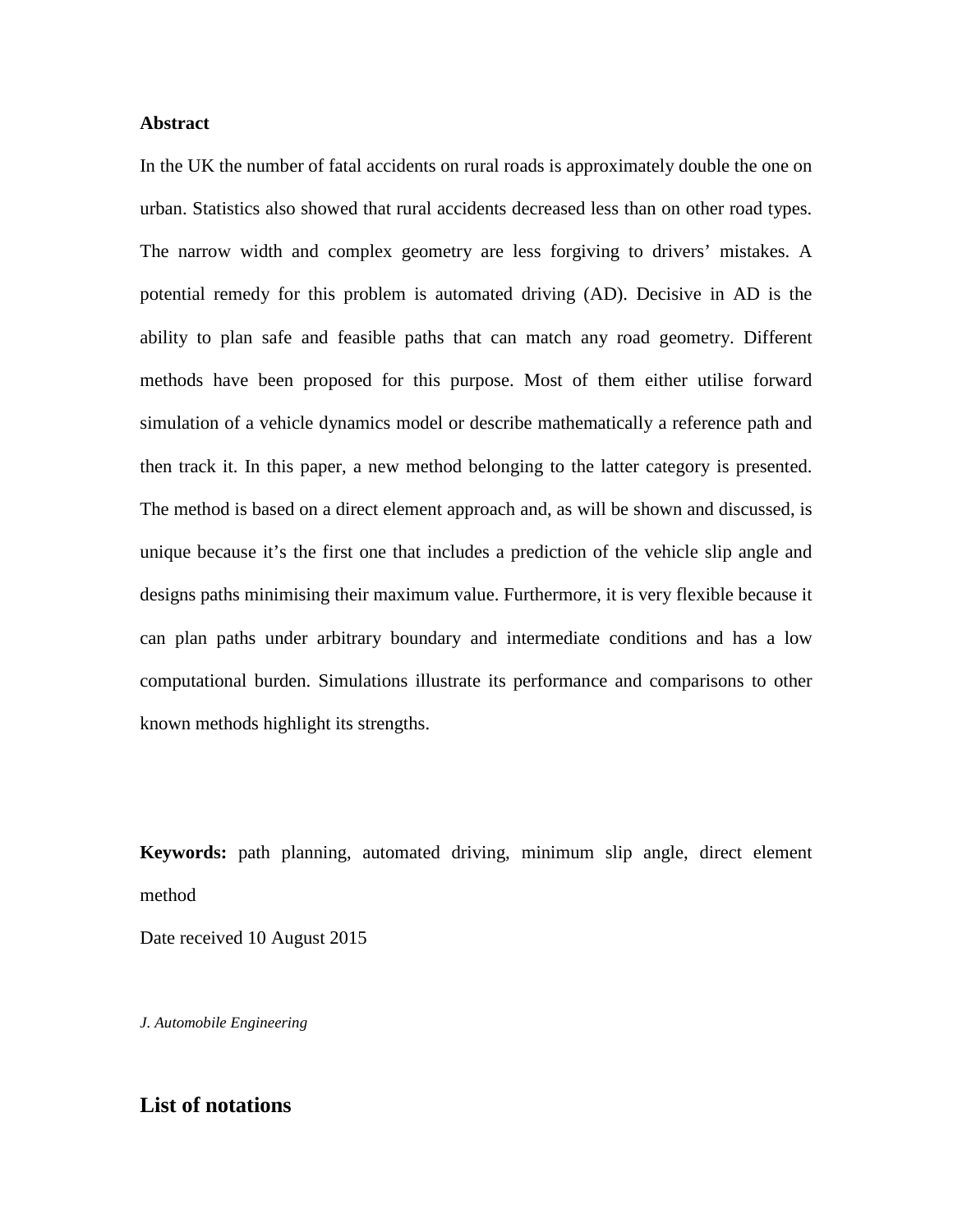| <b>Symbol</b>         | <b>Variable</b>                               |
|-----------------------|-----------------------------------------------|
| a                     | acceleration                                  |
| α                     | Tire slip angle                               |
| $\mathbf b$           | Element coefficient                           |
| $\mathbf c$           | Element coefficient                           |
| d                     | Element coefficient                           |
| $\boldsymbol{F}$      | Tire force                                    |
| $\boldsymbol{g}$      | Gravitational acceleration                    |
| $\dot{i}$             | Iteration number                              |
| $\iota$               | Vehicle width                                 |
| $l_f$                 | Distance from front axle to center of gravity |
| $l_r$                 | Distance from rear axle to center of gravity  |
| $\boldsymbol{m}$      | Mass                                          |
| n                     | Number of element                             |
| $\boldsymbol{N}$      | Total number of elements                      |
| $u_f$                 | Longitudinal velocity                         |
| ν                     | Lateral velocity                              |
| r                     | Yaw rate                                      |
| $t_{n \, span}$       | Element time span                             |
| $t^{i+1}_{nspan,cmd}$ | Commanded element time span                   |
| $A_n$                 | Element matrix                                |
| $\mathcal{C}_{0}^{0}$ | Cornering stiffness                           |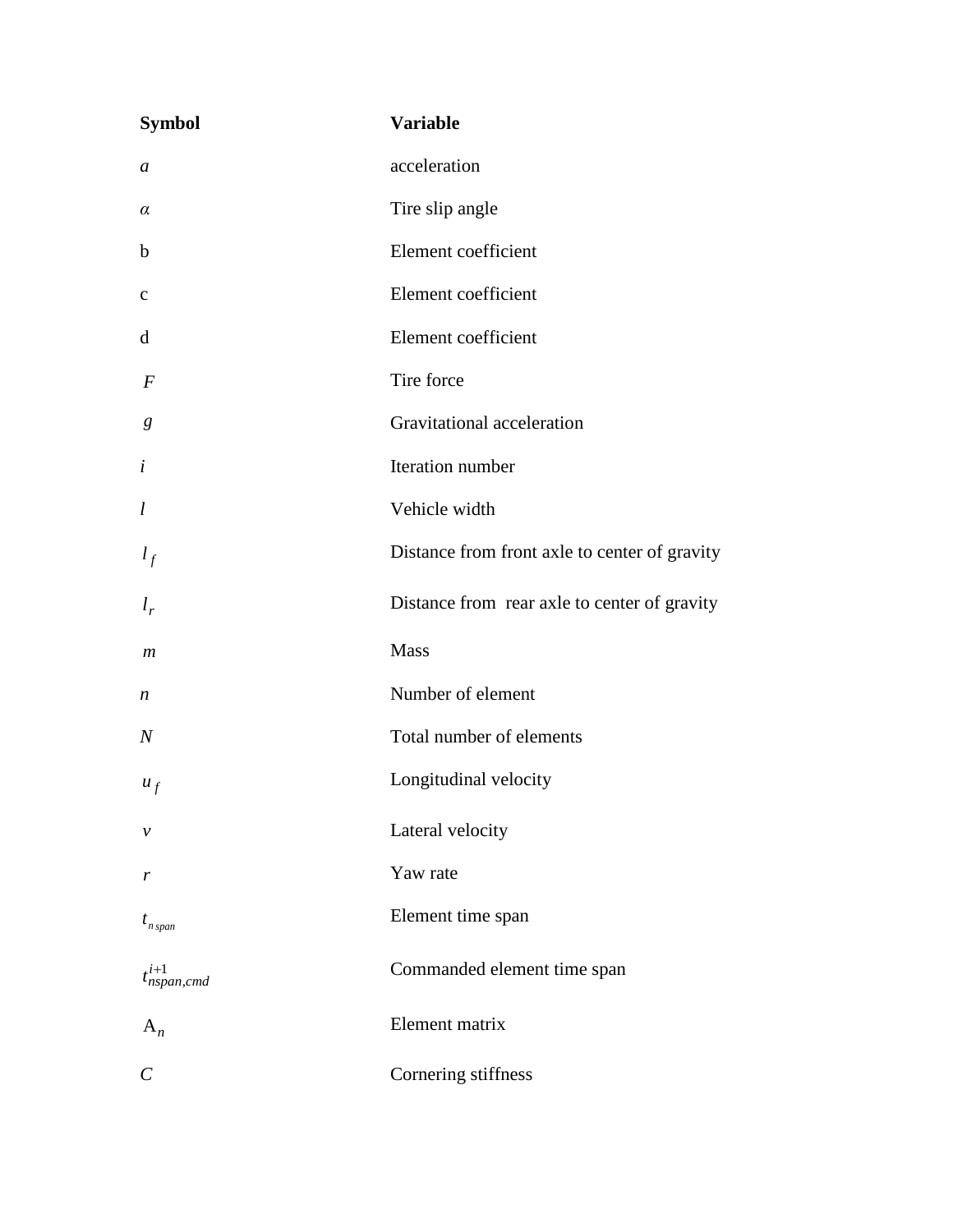| $I_z$            | Mass moment of inertia         |
|------------------|--------------------------------|
| $\boldsymbol{M}$ | Moment                         |
| $\delta$         | Steering input                 |
| $\delta F$       | Load transfer                  |
| к                | User defined coefficient       |
| $\mu$            | Tire-road friction coefficient |

| Subscript        | <b>Meaning</b>      |
|------------------|---------------------|
| $\mathfrak a$    | First element node  |
| b                | Second element node |
| $\mathcal{C}$    | Constraints         |
| $\int f$         | Front tire          |
| max              | Maximum value       |
| $\boldsymbol{n}$ | Element number      |
| r                | Rear tire           |
| $\boldsymbol{u}$ | Unknowns            |
| у                | Lateral direction   |
| $\zeta$          | Vertical direction  |
| $I, II, \ldots$  | Increasing number   |
| 1, 2,            | Increasing number   |
|                  |                     |

## **Superscript Meaning**

*i* Iteration number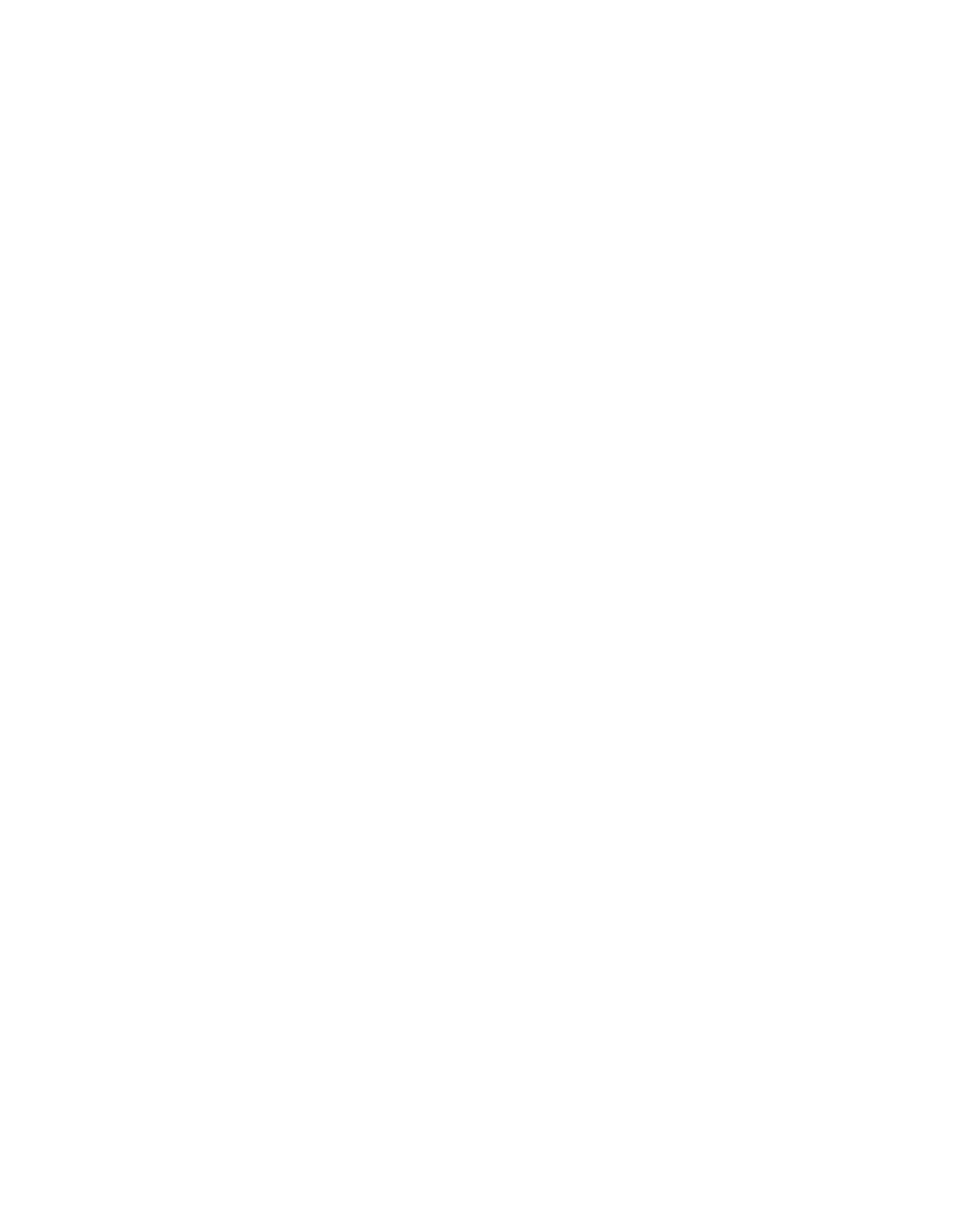#### **1. Introduction**

In the last decade progress towards improving road safety has been achieved through advancements in vehicle's passive and active safety **[1] - [4]**. No doubt, most of the car accidents happen because of human mistakes in decision making and handling of the vehicle. Various Advanced Driver Assistance Systems (ADAS) have been and are being developed to reduce drivers' mistakes. According to the German In-Depth Accident Study (GIDAS) lateral collision avoidance systems have the potential to reduce by up to 24% the total number of rear end car accidents **[5]**. Vehicle manufacturers and suppliers envision reducing fatalities and serious injuries to zero **[6]**.

In the UK the number of fatal accidents on rural roads is approximately double the one on urban **[7]**. Statistics also showed that accidents decreased less than on other road types. The narrow width and complex geometry are less forgiving to drivers' mistakes. A potential remedy for this problem is automated driving (AD). Decisive in AD is the ability to plan safe and feasible paths that can match any road geometry. For this purpose, different methods have been proposed up to now. The methods can be broadly classified in two categories.

In the first category a vehicle model is utilised for determining the best reference path. The solution is calculated by iteratively performing forward simulations in order to optimise an objective. Numerous variants of this approach exist.

One variant are the sampling based algorithms, frequently used in robotics **[8]-[10]**. The most well known sampling based algorithm is the Rapid-exploring Random Tree (RRT) and its extensions. Sampling-based algorithms are applicable to very general dynamical models and they do not require the explicit enumeration of constraints, but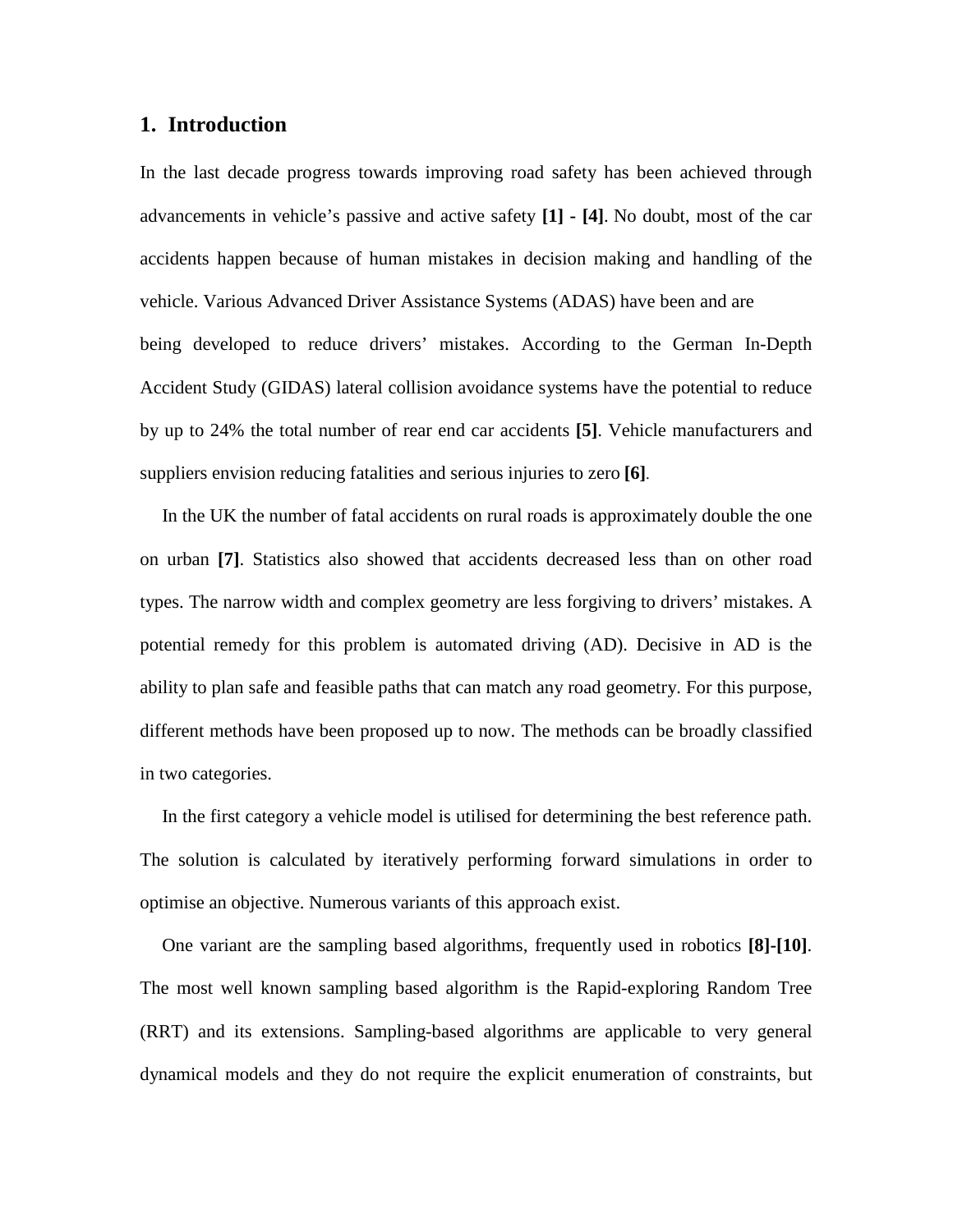allow trajectory-wise checking of possibly very complex constraints. The algorithm solves for the input to the vehicle u(t) either by randomly sampling an input itself or by sampling a configuration and reverse calculating u(t), typically with a lookup table. The feasibility of the output is checked against vehicle and environmental constraints, such as rollover and obstacle avoidance constraints. Sampling based algorithms have been employed mostly on vehicles at very low speeds and for smooth trajectories **[11]**. For this reason, in many papers, simple vehicle models -e.g. a Dubins car or a point mass which do not consider vehicle side slip- are employed. The computational burden of sampling based algorithms is an issue since they require the iterative solution of a differential equation. Furthermore, complex space constraints can significantly decrease their performance.

Another variant is Model Predictive Control (MPC) **[12]-[14]**. In some studies that employ MPC the vehicle navigation problem is formulated as an optimal control problem with constraints bounding a navigable region of the road surface **[15].** In such a formulation, a constraint planner iteratively predicts, over a horizon, the safe corridor by use of sensor data and estimated behaviour of hazards and host vehicle **[16]**. The safe corridor is presented as lateral position constraint vector and is used, together with the vehicle dynamics prediction model, to compute an optimal sequence of control inputs and the associated vehicle trajectory while optimizing the vehicle performance characteristics. An optimal input sequence is computed, in each iteration, from which only the first step is implemented. The control input is obtained as the solution of a nonlinear programming (NLP) problem using a numerical optimisation algorithm **[17]**. In other studies instead of a corridor a fixed reference path is given e.g. the trace of a leading vehicle **[18]**, **[19]**. In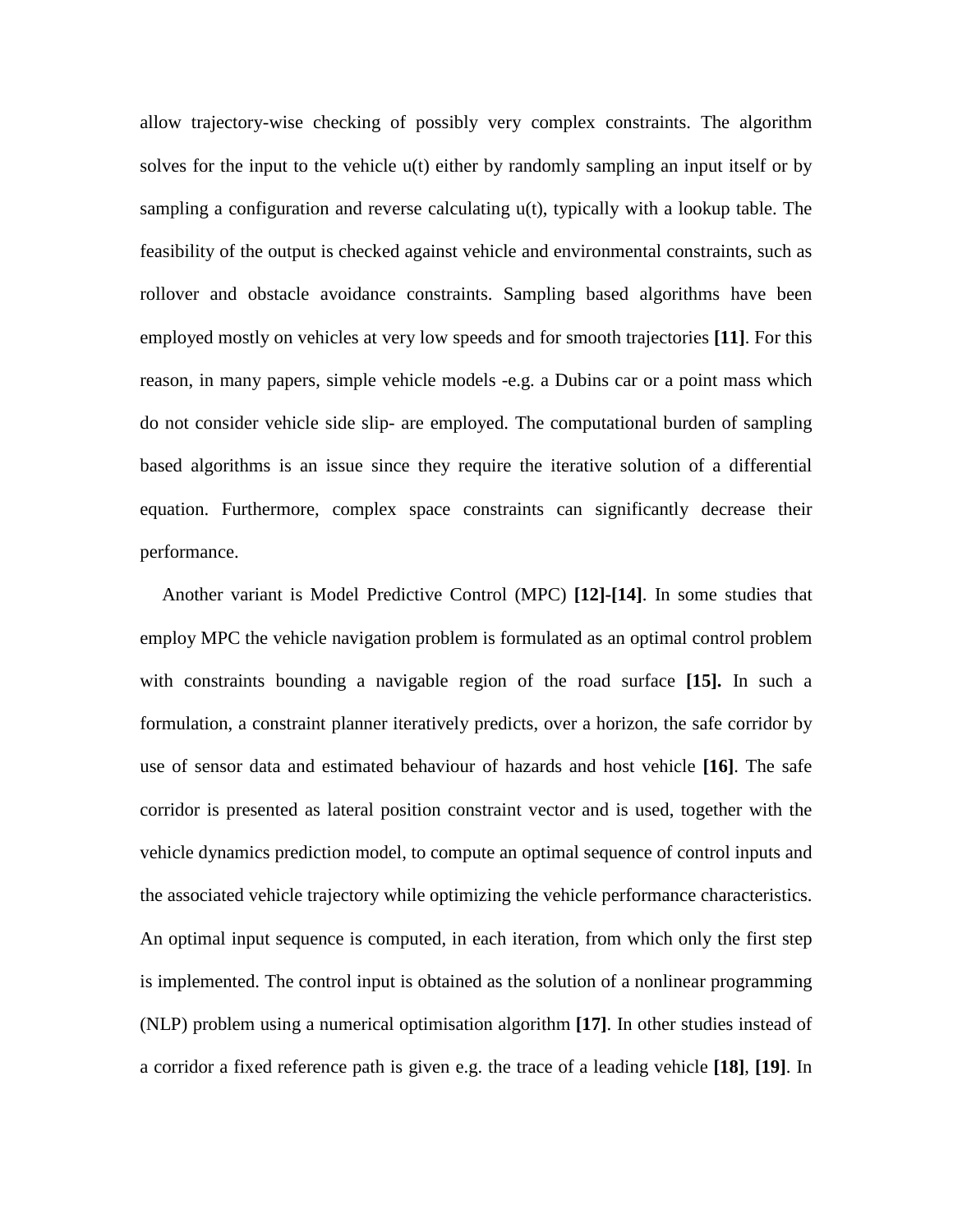those cases the objective is - under the operating constraints - to follow the reference path without hitting the obstacles. In MPC various vehicle dynamics models have been utilised. The most popular is the bicycle model with two degrees of freedom; yaw rate and lateral velocity. Recently bicycle vehicle models considering also the longitudinal and lateral load transfer during manoeuvring have been studied **[20]**. The computational burden is an issue also in MPC. In many cases simpler vehicle models have been utilised for reducing the computational cost **[9]**, **[21]**. Another option is to reduce the prediction horizon. The disadvantage of a very short prediction horizon is that the vehicle becomes mainly reactive which may lead to significant performance degradation and stability problems.

A third variant of the first category is the optimal control framework **[22]**, **[23]**. In this framework, the trajectories are computed as the solution to an optimization problem that seeks to minimize the manoeuvring time. Optimal control solutions for typical driving scenarios using tyre and chassis models of different complexities have been studied and the results were extensively analysed and discussed. One of the main conclusions was that the tyre model has a fundamental influence on the resulting control inputs **[24]**. One of the very interesting and important conclusions was that a few-state single-track vehicle model combined with different tire models is able to replicate the behaviour of experienced drivers **[25]**. The time optimal control optimization problem is challenging, since the time-optimality implies that the tire-friction models operate on the boundary of their validity. Furthermore, the numerical solution of a dynamic optimization problem where the time horizon is free is in general more demanding than solving a problem with fixed time horizon, because it adds additional degrees of freedom. In some cases it was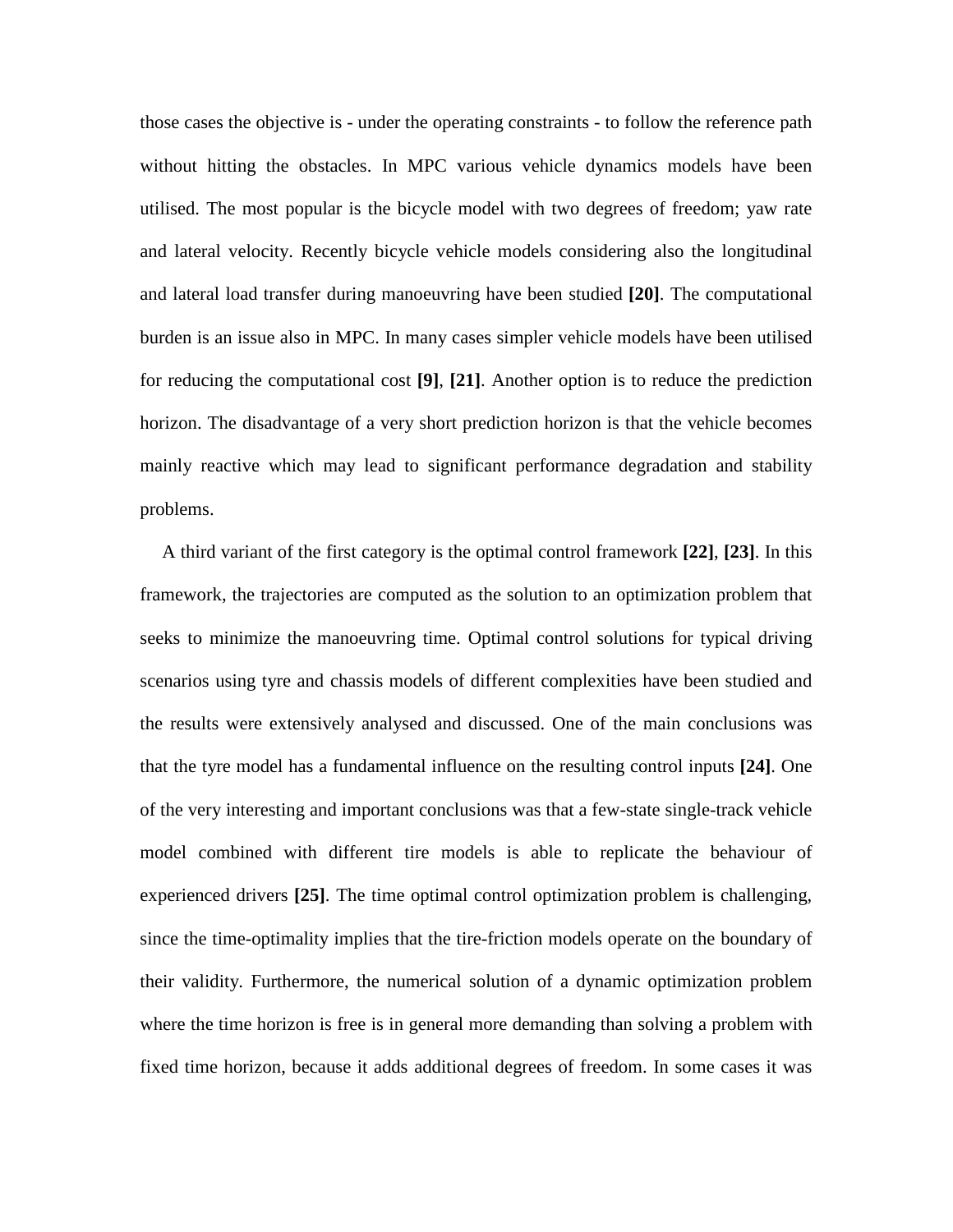found that the optimization may not converge without proper initialization of the model trajectories prior to the optimization. Again the main drawback of this variant is the large computational cost. A potential solution is to store the optimal manoeuvres in a manoeuvre automaton. However, this inhibits significantly flexibility **[26]**.

In the second category, the reference path is designed based on a mathematical path description. A number of assumptions is employed without the requirement to perform forward simulations of any vehicle model. The methods in this category are computationally fast. On the other hand it is possible to design paths which are incompatible to the vehicle's dynamics **[27]**, **[28]** contrary to the methods belonging to the first category where a vehicle model and its dynamics (yaw, slip) are taken into account. This is a serious drawback and therefore a lot of methods focused on generating smooth paths **[29]**, **[30]**. The main idea is that by controlling the path's dynamics it is possible to influence favourably a vehicle's path tracking performance.

In **[31]** the reference path was parameterized using two sixth order polynomials. The polynomials' unknown coefficients are computed by formulating the problem as a constrained minimum travelling distance problem and by respecting the desired conditions (position, velocity and acceleration) at the manoeuvre's boundaries. Main disadvantages of the method are that limits on acceleration and vehicle slip angle are ignored and that high order polynomials may present oscillatory behaviour. A further drawback is that the starting solution is a straight line. Thus, if there is not enough time to calculate an optimised solution the most probable outcome is a collision.

In reference  $[32]$  the authors employed a sigmoidal-7<sup>th</sup> degree polynomial to parameterize the reference path. The polynomial's coefficients are determined based on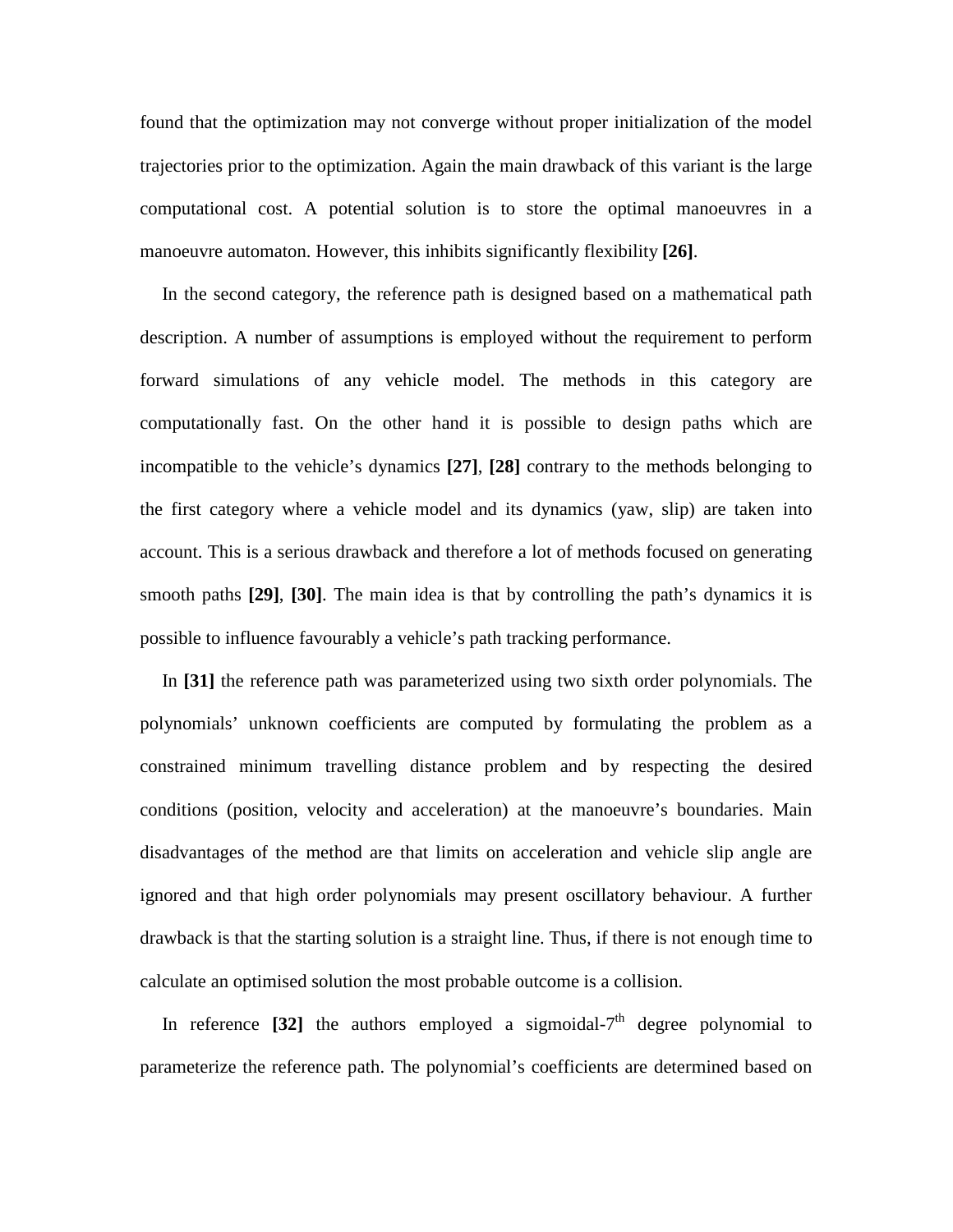the desired lateral jerk acceleration, velocity and position at the path's boundaries and by the allowable lateral acceleration. The manoeuvring time is calculated based on a shape factor which holds only for zero boundary conditions. Weaknesses of the method are the that vehicle slip angle limitations are ignored and the lack of flexibility to define any intermediate path conditions.

The authors in **[33]** used a sigmoide to describe the reference path. The sigmoide is defined using three parameters which are chosen according to the driving situation such that the evasive path length is minimal. Limitations regarding the maximum lateral acceleration, maximal jerk and dynamics of the steering actuator are taken into account. In that regard a nonlinear constrained optimization problem has to be solved. The method has the drawback of neglecting vehicle slip angle limitations as well as the lack of flexibility to define intermediate path conditions. Furthermore, lateral velocity and acceleration have to be zero at the boundaries of the path.

However, in automated driving very complex scenarios may take place. To that respect the authors in **[34]** presented a methodology for designing reference paths under arbitrary boundary and intermediate conditions. The methodology, which is based on a direct element concept, makes possible to define not only the conditions at the boundaries of the path but also at any number of intermediate points. Furthermore, the boundary conditions can take any values, so it works for straight and curved road segments. Additionaly, due to the fact that lower order blending functions are utilized it is possible to easily calculate the maximum position, angular velocity, acceleration and jerk values in each element and thus check whether any constraint is violated. Another advantage of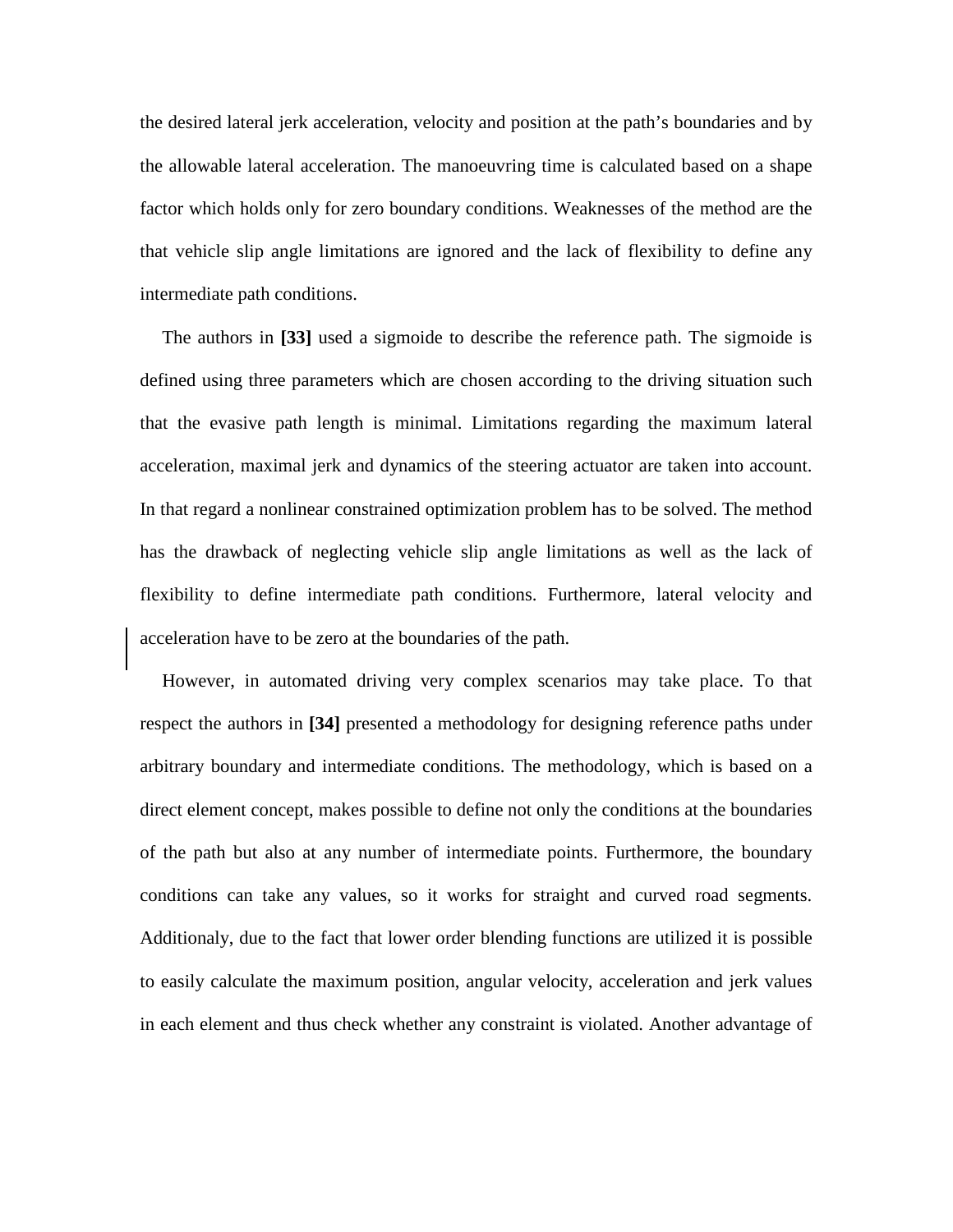the method is that the starting solution is a collision free path. On the other hand vehicle slip angle limitations were neglected.

Surprisingly, up to now, most of the proposed "geometric" paths planning methods (second category) ignore the role of vehicle slip angle. However, it is well known that slip determines the vehicle's manoeuvrability and that excessive slip angles may lead to instability. In this paper, the methodology presented in **[34]** is extended to include the vehicle slip angle. In a simple and computationally efficient way it is shown how to plan and predict the slip angle for a reference path and how to compute the respective steering input. Furthermore, a heuristic iterative algorithm that computes paths with minimized maximum slip angle is presented. Numerical simulations illustrate the performance of the method and show its strengths. For this purpose, the method is also compared to other known methods in the literature. Finally, a comparative analysis has been conducted to highlight the influence of vehicle properties on the optimized reference path.

The rest of the paper is organized as follows. In section 2 the vehicle model and direct element approach are discussed. In section 3 the slip angle prediction and heuristic optimisation algorithms are presented. In Section 4 the path planner is evaluated for a number of driving scenarios and compared to methods known from the literature. The simulations and analysis are performed in Matlab. In Section 5 a comparison is made between the optimized paths obtained for two different vehicle configurations. In Section 6 conclusions and future research directions are drawn.

#### **2. Mathematical model**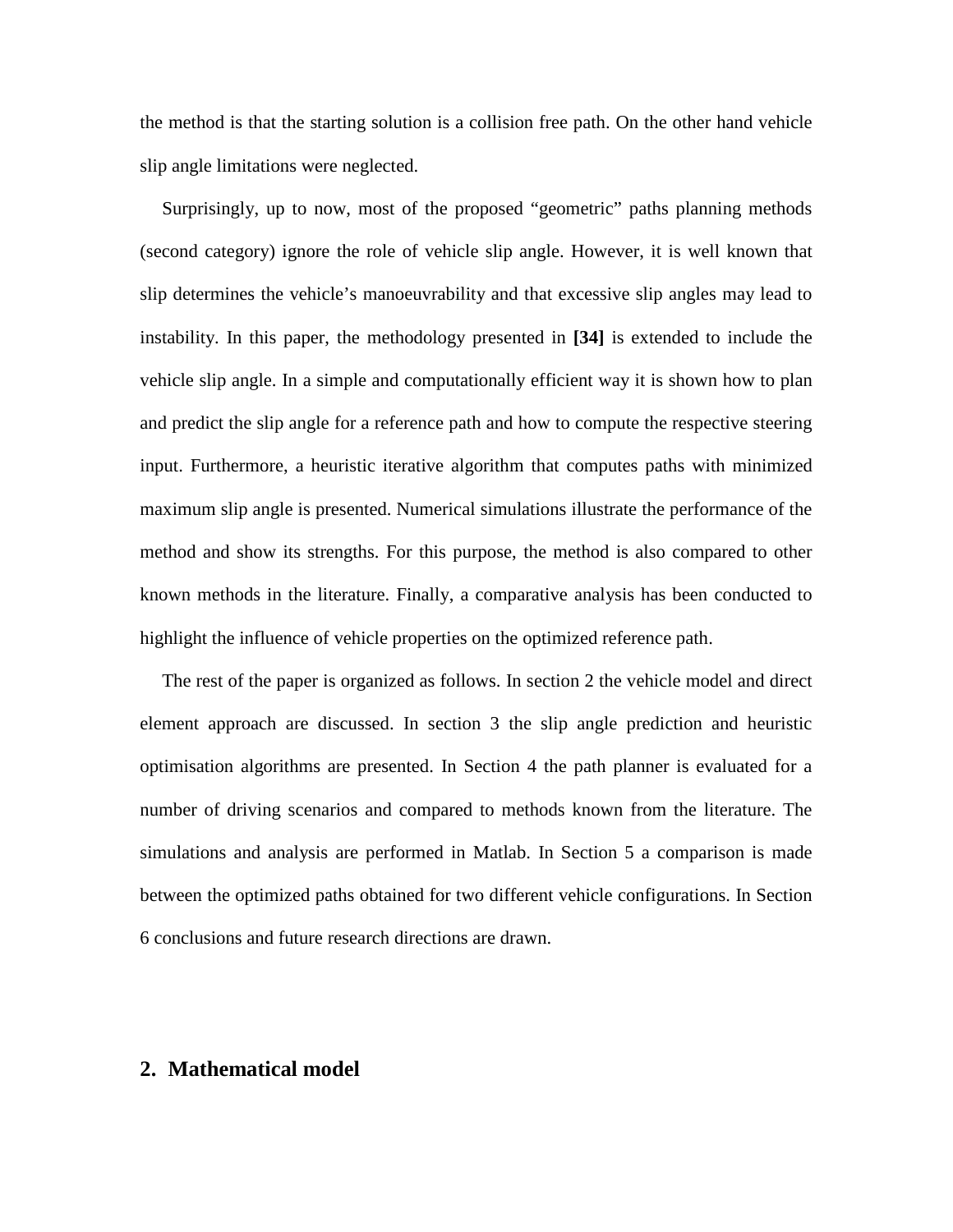#### *2.1 Consideration of vehicle slip angle in "geometric" path planning*

In order to relate a vehicle's slip angle to the dynamics of a reference path a vehicle model needs to be utilized. Since a very detailed vehicle dynamic model can be difficult to obtain and use, this paper uses a model that approximates vehicle motion with a reasonable accuracy for the application in mind **[35]**, **[36]***.* 

The two track vehicle model (TTVM), shown in Figure 1, is employed to derive the equations of motion described by lateral velocity  $\nu$  and yaw rate  $r$  **[37]**. The inherent limitations of the TTVM model apply to the proposed method. It will not approximate vehicle motion well at very low speeds, during tight manoeuvres or during high speed manoeuvring where the influence of suspension geometry is critical. It is also known from [10] that the linear bicycle model is valid only when  $F_{\text{ymax}} < \frac{1}{3} \cdot \mu \cdot F_z$  $\frac{1}{2} \times \frac{1}{2} \cdot \mu \cdot F_z$ , effectively for lateral accelerations up to 0.4 g's for dry road conditions and 0.05 g's on icy conditions. However, it is highlighted that a well thought vehicle control strategy can compensate the vehicle nonlinearities, as shown in **[35]**.

For simplification reasons the forward vehicle velocity  $u_f$  is assumed constant and therefore the longitudinal dynamics is neglected. The equations of motion, Eq. (1)-(2), are:

a) b)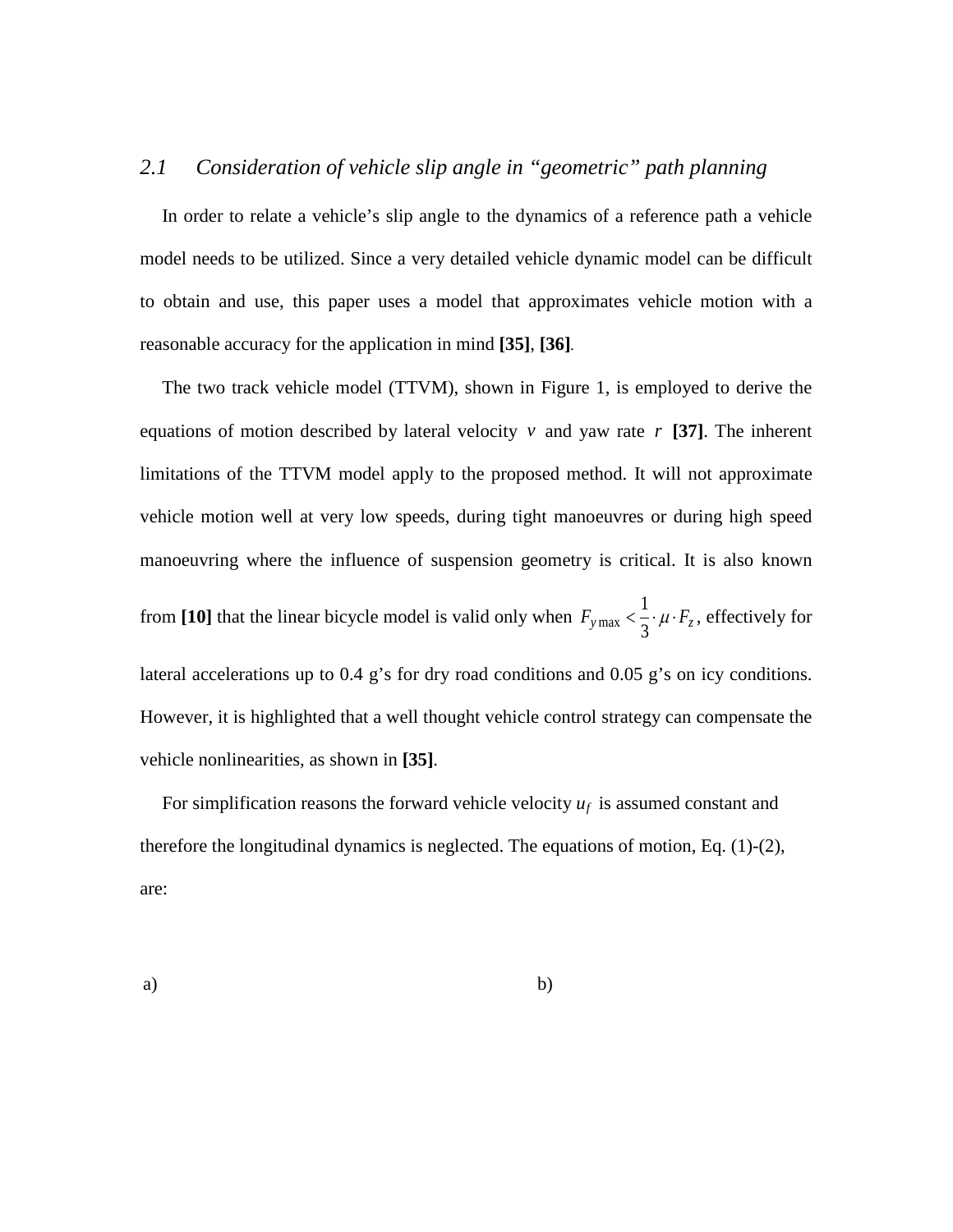

**Figure 1.** Top (a) and front (b) view of the vehicle model

$$
m \cdot (\dot{v} + r \cdot u_f) = F_{xf} + F_{yr} \tag{1}
$$

$$
I_z \cdot \dot{r} = \sum M = l_f \cdot F_{xf} - l_r \cdot F_{yr} \tag{2}
$$

where  $l_f$ ,  $l_r$  are the distances from the front and rear axle to the centre of gravity respectively and  $F_{\gamma f}$ ,  $F_{\gamma r}$  the lateral tire forces on the front and rear axle.

Tire forces (unless balanced) are expected to reduce velocity when slip angles are present. This is due to the fact that slip angles generate tire force components that oppose velocity. For small slip angles the influence is negligible but for high slip angles the effect is considerable. However, due to the fact that the vehicle slip angle *β* is bounded it is expected that their influence will be -in most cases- limited **[38]**. In any case, other parameters such as aerodynamic resistance and engine-gearbox friction losses will also cause a reduction in forward velocity  $u_f$ . A reduction in forward velocity  $u_f$  means that the vehicle will cover less distance both in longitudinal *X* and lateral direction *Y*. Thus, in order to avoid near miss cases the desired boundary conditions should be defined considering a reasonable safety factor.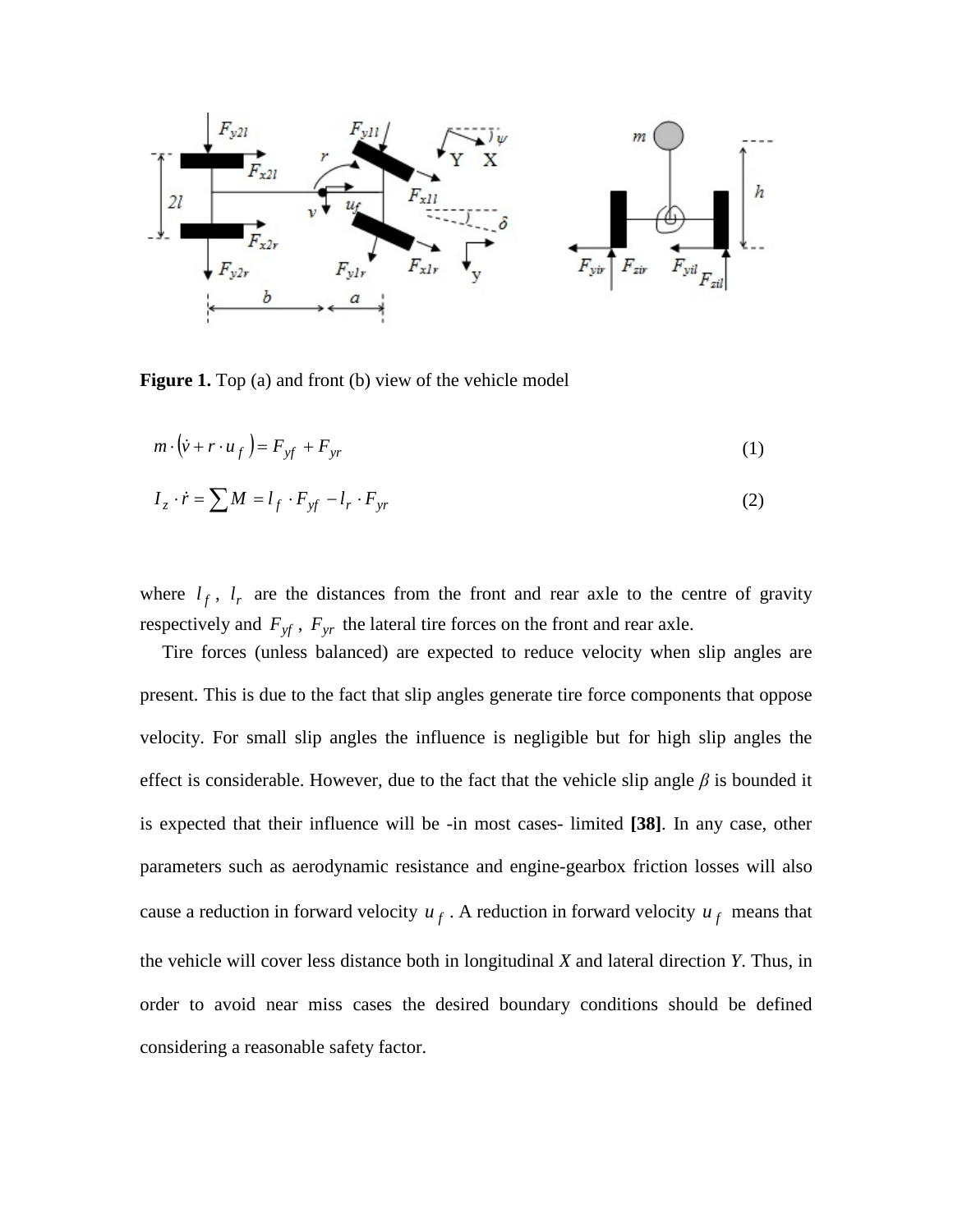Vehicle yaw rate  $r$  is limited either due to the finite tire-road friction  $\mu$  or because of the bounded load transfer limit  $\delta F_z$ . In the first case, the yaw rate limit  $r_{\text{max}, I}$  is determined as follows:

$$
a_y = \dot{v} + u_f \cdot r \le a_{y \max} = \mu \cdot m \cdot g \implies \tag{3}
$$

Since,  $v = u_f \cdot \tan \beta$  we have that

$$
a_y = u_f \cdot r + \dot{u}_f \tan \beta + \frac{u_f \cdot \dot{\beta}}{\sqrt{1 + \tan^2 \beta}} = u_f \cdot r + \frac{u_f \cdot \dot{\beta}}{\sqrt{1 + \tan^2 \beta}}
$$
(4)

where  $\beta$  is the vehicle slip angle and therefore,

$$
\left| r_{\max,I} \right| \le \frac{1}{u_f} \cdot \left( \mu \cdot m \cdot g - \frac{u_f \cdot \dot{\beta}}{\sqrt{1 + \tan^2 \beta}} \right) \tag{5}
$$

where *g* is the gravitational acceleration.

In the second case, for stability reasons, the load transfer  $\delta F_z$  during cornering is limited. By applying moment equilibrium in the roll direction we get:

$$
\delta F_z = \frac{m \cdot a_y \cdot h}{2 \cdot l} \le \delta F_{z_{\text{max}}} \tag{6}
$$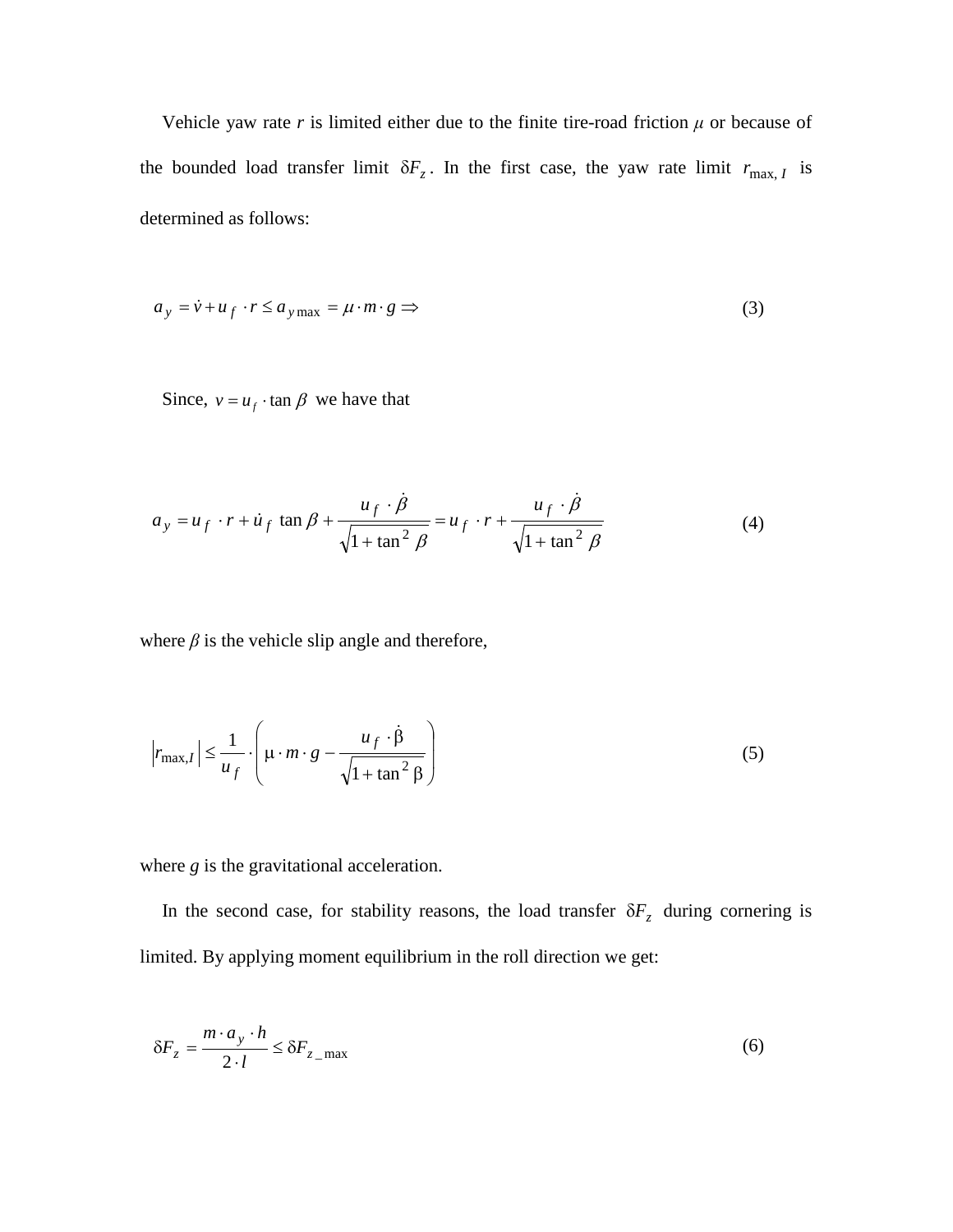where *h* is the height of centre of gravity and  $\delta F_{z_{\text{max}}}$  the allowable vertical load transfer. Combining Equations (4) and (6) gives the second bound  $r_{\text{max},II}$  of yaw rate:

$$
\left| r_{\max,H} \right| \le \frac{1}{u_f} \cdot \left( \frac{2 \cdot \delta F_{z_{\max}} \cdot l}{m \cdot h} - \frac{u_f \cdot \dot{\beta}}{\sqrt{1 + \tan^2 \beta}} \right) \tag{7}
$$

In the European Union it is mandatory for all new vehicles to have an Electronic Stability Control System (ESC) **[38]**. It is therefore assumed that the vehicle in this study will have one, e.g. like the one described in **[39]**. An ESC system is activated if the yaw rate *r* or slip angle *β* exceed their threshold values **[38]**. Thus, the assumption is made that slip angle  $\beta$  is also limited by  $\beta_{\text{max}}$ :

$$
|\beta| \le \beta_{\text{max}} \tag{8}
$$

In Figure 2 a vehicle's transient response for two different configurations is shown. Although both yaw rates *r* converge to the same value, slip angles *β* are quite different. Therefore, it is reasonable to conclude that if only yaw rate limits are considered then it is possible to design paths that will cause loss of manoeuvrability or stability to the vehicle.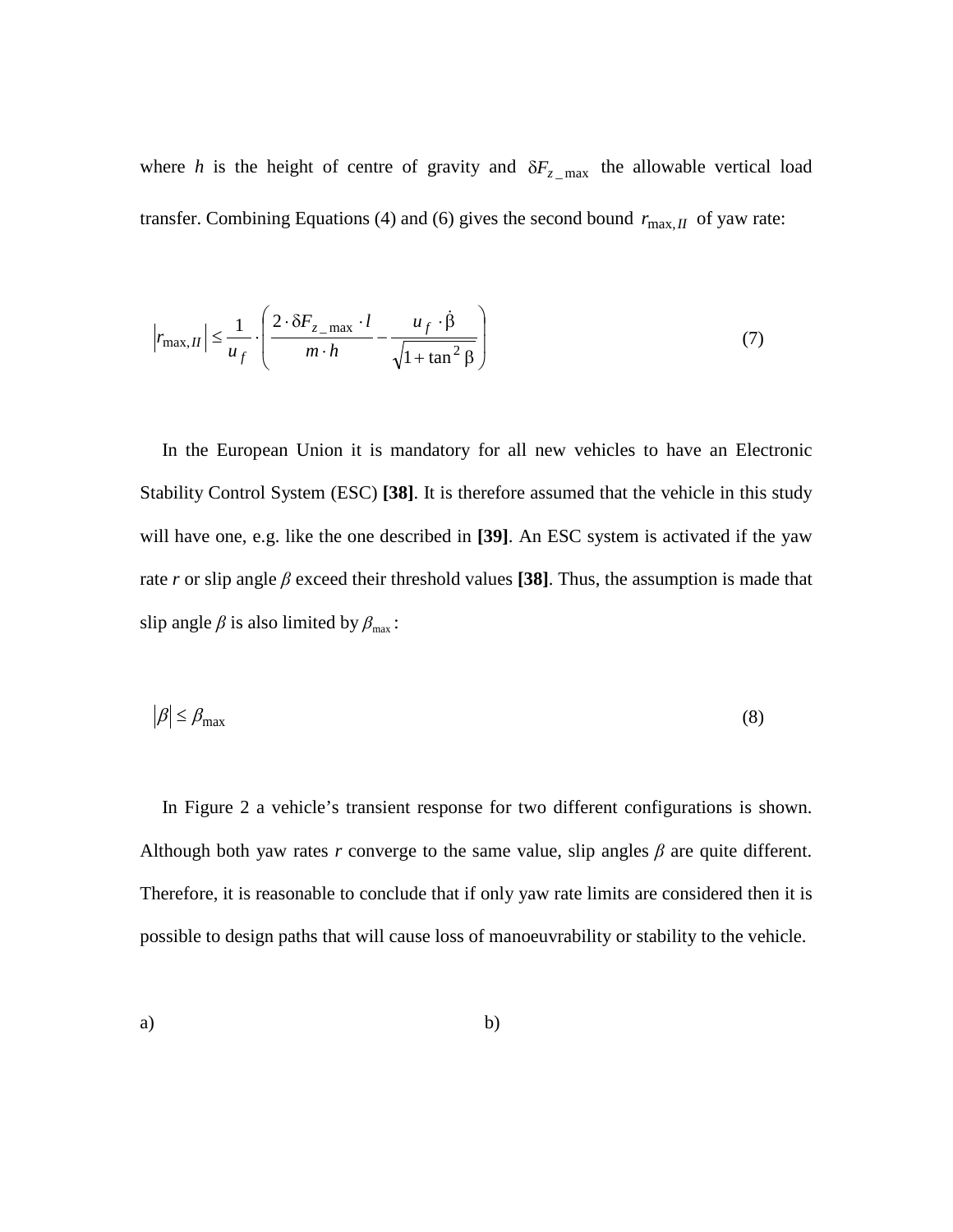

Figure 2. Yaw rate (a) and slip angle (b) transient response for two different vehicle configurations

#### *2.2 Direct element path planning method*

Although many methods already exist, path planning is still an active research topic as the recent body of literature shows. Advanced Driver Assistance Systems become more and more intelligent so that they can assist not only during critical events but also in "challenging" or near critical events too. Thus, they evolve from a "one shot" operation to a continuous one. The complexity of scenarios and the hard real time requirements to be met require algorithms that can handle flexibly very complex driving scenarios in minimum time. It is highlighted that a number of researchers formulate automated driving as a collision avoidance problem **[21]**.

The direct element path planning method is a flexible and computationally efficient path planning method **[34]** because it can handle arbitrary boundary and intermediate path conditions and transforms a dynamic optimisation problem into an algebraic one. Since  $2<sup>nd</sup>$  order and  $3<sup>rd</sup>$  order blending functions are employed the maximum values of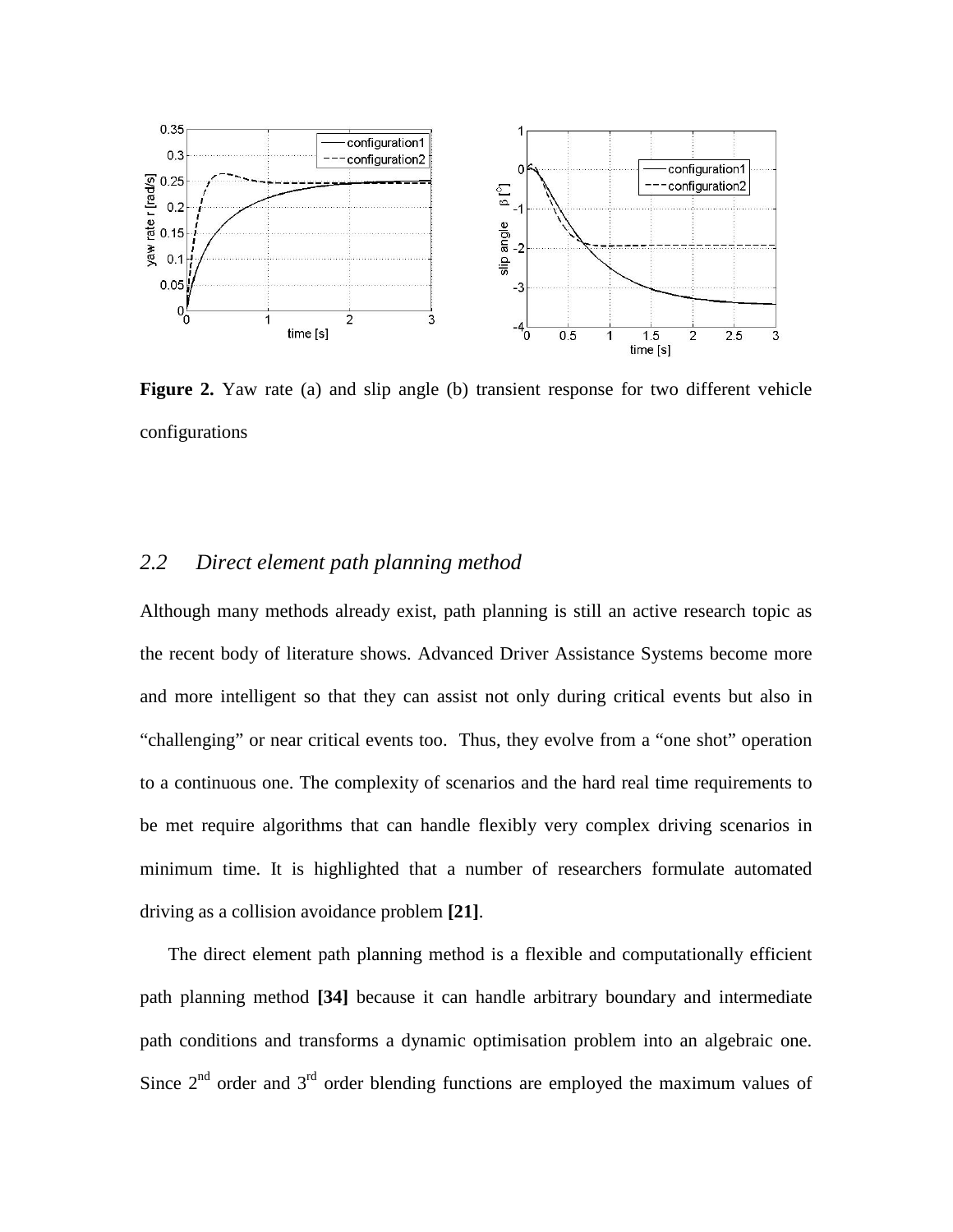yaw rate and slip angle in each element are calculated using simple algebraic formulas. Thus, it is computationally efficient to check whether any constraints were violated. Furthermore, it can work both in structured and unstructured environments where no clear road markings are available. Last but not least, as it will be shown, it performs much better than other "geometric" path planning methods.

The direct element method is briefly described in the following. A schematic of the approach is shown in Figure 3. The total path is decomposed in *N* elements/segments. Each element is denoted with a number  $n=1...N$  and has two nodes: the start node  $n_a$  and end node  $n_b$ . The reference path is generated by joining the end node  $n_b$  and start node  $(n+1)<sub>a</sub>$  of two consecutive elements *n* and  $n+1$ ,  $n=1$ :..:*N*-1. Each element is parameterized using two variables: time span  $t_{n<sub>span</sub>}$  and the highest order constrained state variable, in this case the second derivative of yaw rate  $\ddot{r}_n = d_{3n}$ ,  $t_n \in [0, t_{span}]$ .



**Figure 3.** Direct element method: reference path decomposed in four elements

The angular acceleration  $\dot{r}_n$ , velocity  $r_n$  and position  $\theta_n$ , in each element, are described then as follows: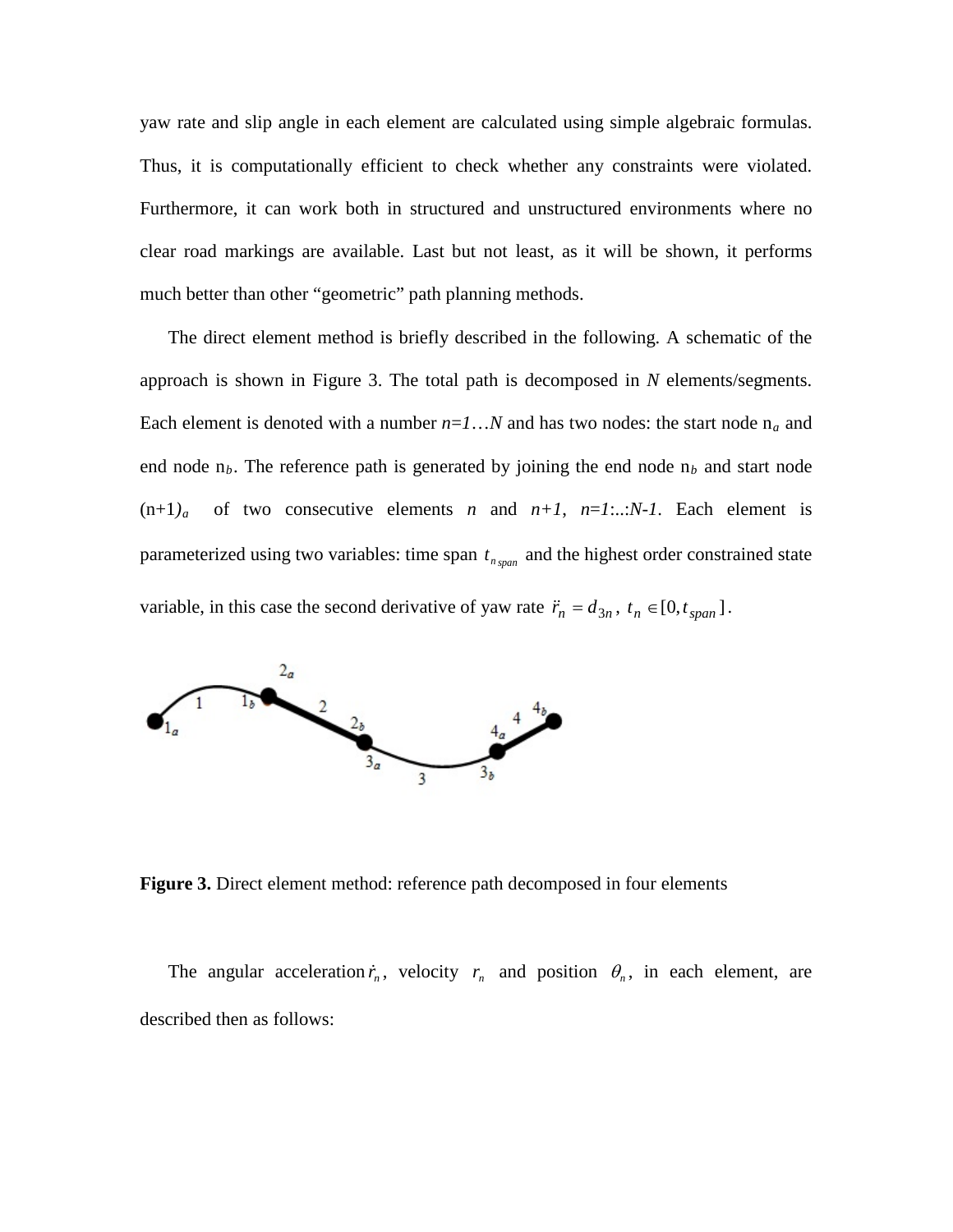$$
\dot{r}_n = \int_0^{t_{nspan}} \ddot{r}_n \cdot dt = d_{3n} \cdot t_n + d_{2n} \tag{9}
$$

$$
r_n = \int_0^{t_{nspan}} \dot{r}_n \cdot dt = d_{3n} \cdot t_n^2 + d_{2n} \cdot t_n + d_{1n} \tag{10}
$$

$$
\theta_n = \int_0^{t_{nspan}} r_n \cdot dt = \frac{1}{6} \cdot d_{3n} \cdot t_n^3 + \frac{1}{2} \cdot d_{2n} \cdot t_n^2 + d_{1n} \cdot t_n + d_{0n} \tag{11}
$$

Time span  $t_{n<sub>spam</sub>}$  is chosen either by decomposing the total manoeuvring time ∑ = = *N n*  $t_{nspan} = T$ 1 in *N* equal segments or by considering other parameters such as the change of road curvature. The unknown states  $y_n = [\dot{r}_{n,a} \quad r_{n,a} \quad \theta_{n,a} \quad \dot{r}_{n,b} \quad r_{n,b} \quad \theta_{n,b}]$  at the

element's nodes are expressed in matrix form as:

$$
y_n = A_n \cdot x_n
$$

$$
\mathbf{y}_n = \begin{bmatrix} \dot{r}_{n,a} & r_{n,a} & \theta_{n,a} & \dot{r}_{n,b} & r_{n,b} & \theta_{n,b} \end{bmatrix}^T
$$
 (12)

$$
\boldsymbol{x}_n = \begin{bmatrix} d_{3n} & d_{2n} & d_{1n} & d_{0n} \end{bmatrix}^T
$$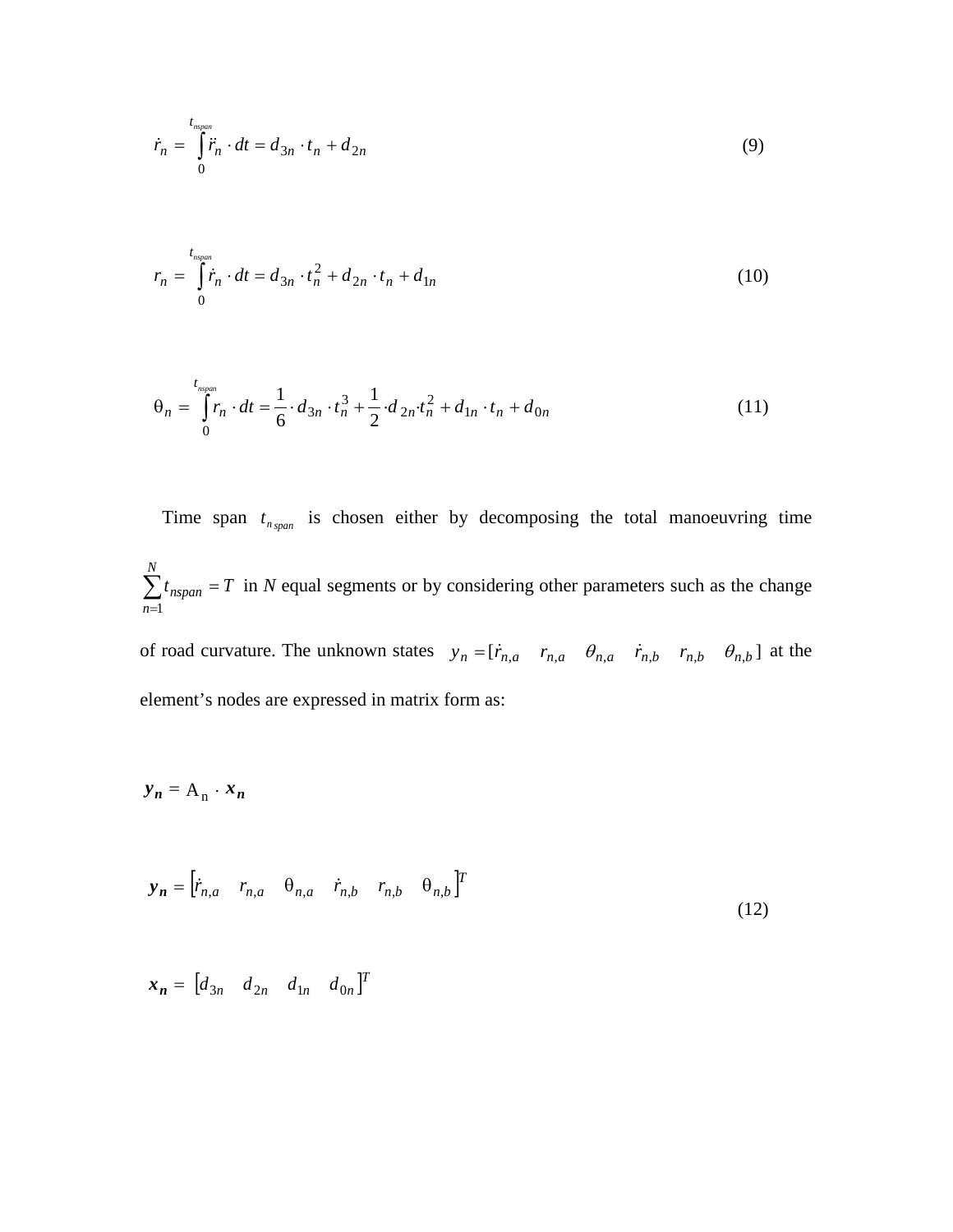$$
A_n = \begin{bmatrix} 0 & 1 & 0 & 0 \\ 0 & 0 & 1 & 0 \\ 0 & 0 & 0 & 1 \\ t_{nspan} & 1 & 0 & 0 \\ 0.5 \cdot t_{nspan}^2 & t_{nspan} & 1 & 0 \\ 0.1667 \cdot t_{nspan}^3 & 0.5 \cdot t_{nspan}^2 & t_{nspan} & 1 \end{bmatrix}
$$

Matrix  $\mathbf{A}_n$  constitutes the basis for joining the elements and deriving the system's solution  $y_n$ ,  $n=1:N$ . For more details on how many elements are needed, how to join them and how to introduce the boundary and intermediate conditions the reader is referred to **[34]**.

An advantage of the direct element method is that a collision free path is obtained already from the first solution. Subsequently an optimization algorithm can be used to further optimize the path dynamics.

#### **3. Vehicle slip prediction and path optimization**

#### *3.1 Vehicle slip prediction*

The tire force  $F_y$  in the lateral direction is a nonlinear function of tire's slip angle  $\alpha$ . However, for small slip angles a linear relation exists and therefore front  $F_{y1}$  and rear *F<sub>y2</sub>* tire lateral forces can be expressed as  $F_yf = C_f \cdot \alpha_f$  and  $F_{yr} = C_r \cdot \alpha_r$ , where  $C_f$ ,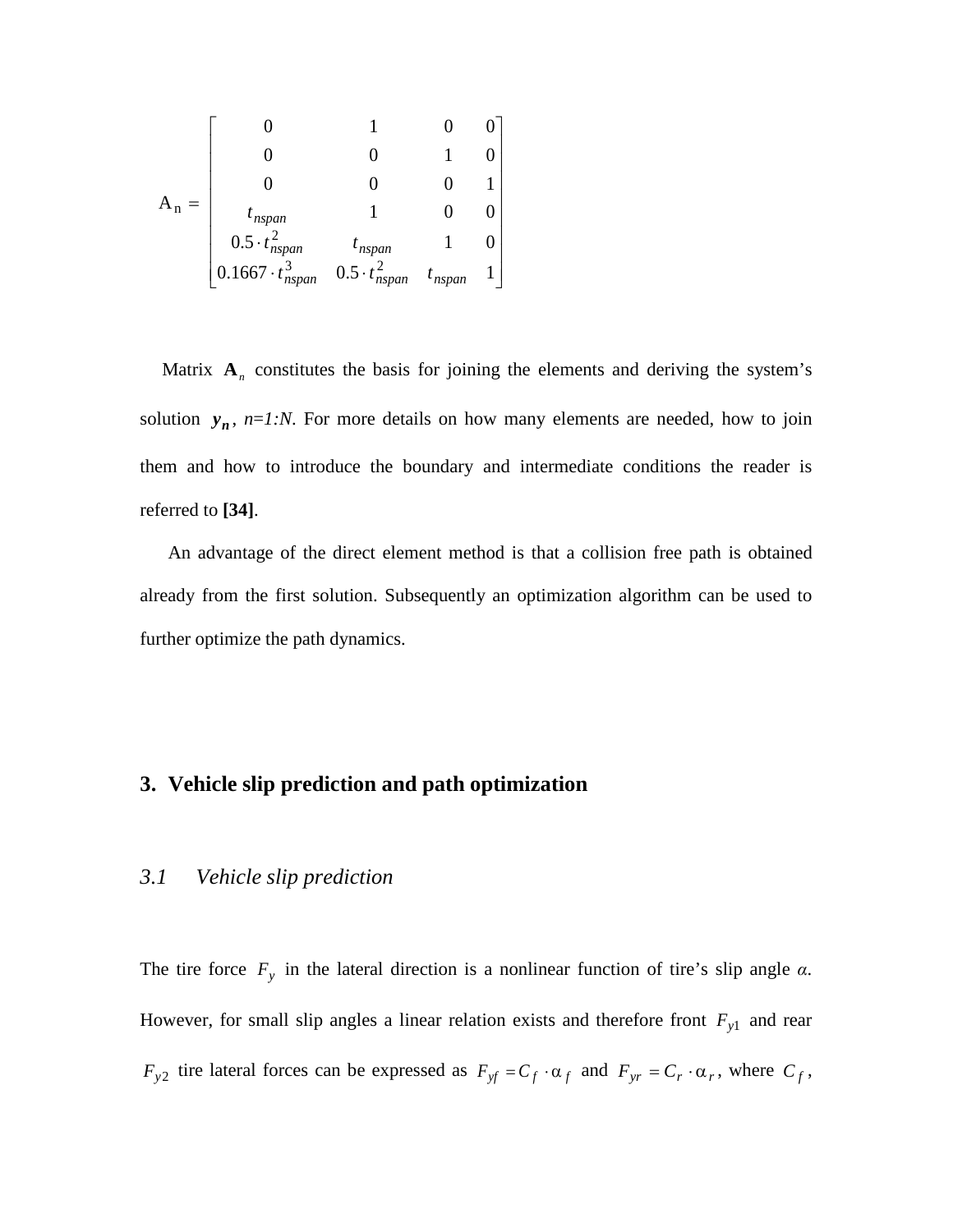$\alpha_f$  and  $C_r$ ,  $\alpha_r$  are the cornering stiffness and slip angle on the front and rear tire respectively. It is assumed that a tire cornering stiffness estimator like the one described in  $[40]$ ,  $[41]$  is utilized. In this case, Equations (1) & (2) are written also as:

$$
m \cdot \dot{v} + \frac{1}{u_f} \cdot (C_f + C_r) \cdot v + \left\{ m \cdot u_f + \frac{1}{u_f} \cdot (l_f \cdot C_f - l_r \cdot C_r) \right\} \cdot r = C_f \cdot \delta \tag{13}
$$

$$
I \cdot \dot{r} + \frac{1}{u_f} \cdot (l_f^2 \cdot C_f + l_r^2 \cdot C_r) \cdot r + \frac{1}{u_f} \cdot (l_f \cdot C_f - l_r \cdot C_r) \cdot v = a \cdot C_f \cdot \delta
$$
 (14)

Under the hypothesis that velocity  $\nu$  is described, in each finite element, by a third order polynomial:

$$
v = b_{3n} \cdot t^3 + b_{2n} \cdot t^2 + b_{1n} \cdot t + b_{0n}
$$
 (15)

then by substituting Equation (15) in Equations (13), (14) and combining them the following equation is obtained: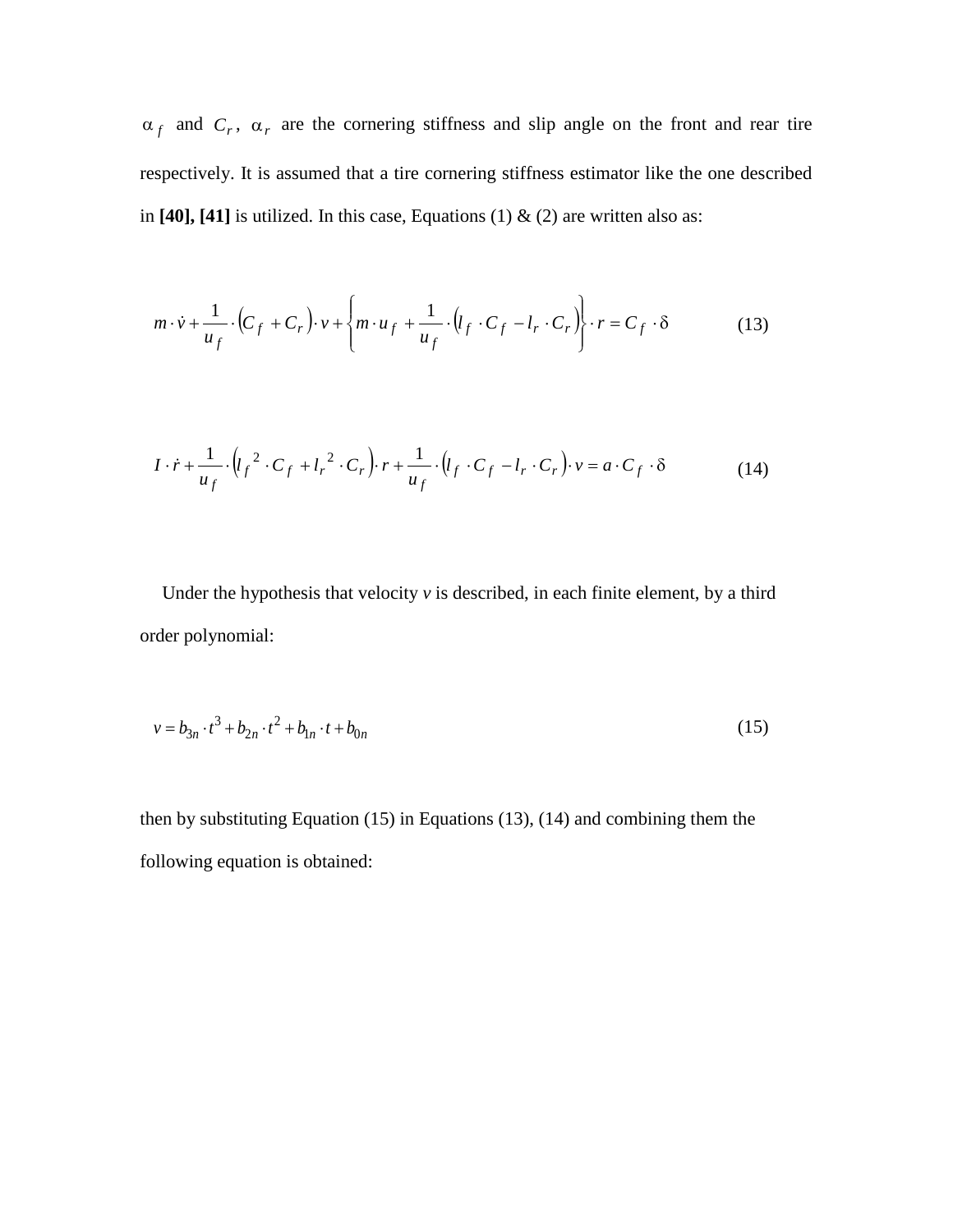$$
\left\{\left[\frac{1}{u_f} \cdot (C_f + C_r) - \frac{1}{u_f \cdot l_f} \cdot (l_f \cdot C_f - l_r \cdot C_r)\right] \cdot t^3 + 3 \cdot m \cdot t^2\right\} \cdot b_{3n} \n+ \left\{\left[\frac{1}{u_f} \cdot (C_f + C_r) - \frac{1}{u_f \cdot l_f} \cdot (l_f \cdot C_f - l_r \cdot C_r)\right] \cdot t^2 + 2 \cdot m \cdot t\right\} \cdot b_{2n} \n+ \left\{\left[\frac{1}{u_f} \cdot (C_f + C_r) - \frac{1}{u_f \cdot l_f} \cdot (l_f \cdot C_f - l_r \cdot C_r)\right] \cdot t + m\right\} \cdot b_{1n} \n+ \left[\frac{1}{u_f} \cdot (C_f + C_r) - \frac{1}{u_f \cdot l_f} \cdot (l_f \cdot C_f - l_r \cdot C_r)\right] \cdot b_{0n} = I \cdot \dot{r} + \n+ \left\{\frac{l_f^2 \cdot C_f + l_r^2 \cdot C_r}{u_f} - \left[l_f \cdot m \cdot u_f + \frac{l_f}{u_f} \cdot (l_f \cdot C_f - l_r \cdot C_r)\right]\right\} \cdot r
$$
\n(16)

Equation (16) holds - at least - for one point (collocation point) in each element. Furthermore, if it is required for velocity  $v$  and its first two derivatives to be continuous over two consecutive elements:

$$
v_{n,b} = v_{n+1,a} \tag{17}
$$

$$
\dot{v}_{n,b} = \dot{v}_{n+1,a} \tag{18}
$$

$$
\ddot{v}_{n,b} = \ddot{v}_{n+1,a} \tag{19}
$$

three more equations are acquired. For *N* elements there are  $N_u=4$ <sup>*N*</sup> unknown coefficients and  $N_c=N+(N-1)\cdot 3=4\cdot N-3$  constraints. The rest three equations, so that  $N_u=$ *Nc*, are obtained from the following boundary conditions: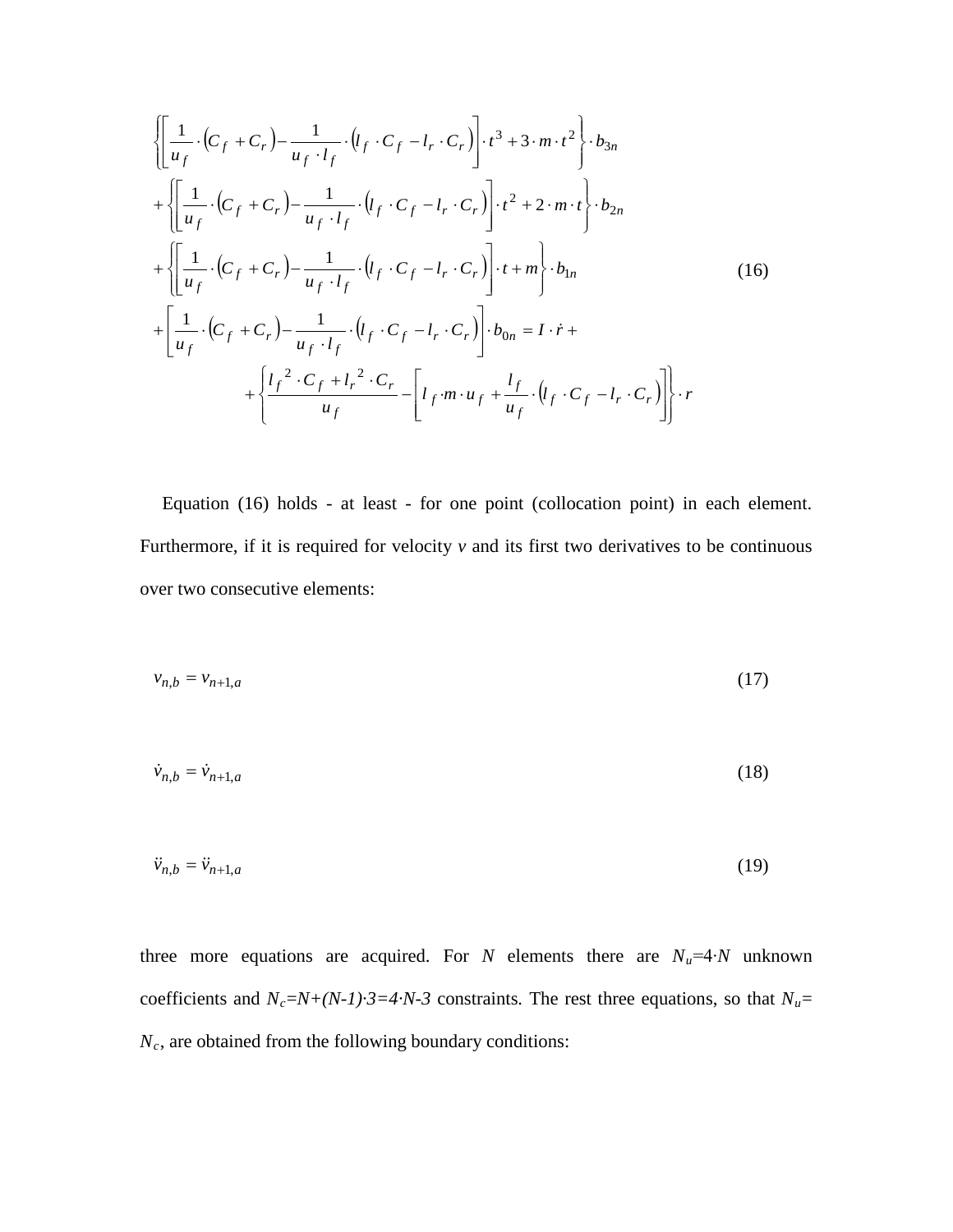$$
v_{1,a} = v(t = 0) \tag{20}
$$

$$
v_{N,b} = v(t = T) \tag{21}
$$

$$
\dot{v}_{N,b} = \dot{v}(t = T) \tag{22}
$$

Four (4) elements are required to obtain a solution. The solution of the linear system of Equations (15)-(22), gives the coefficients  $b_{3n}$ ,  $b_{2n}$ ,  $b_{1n}$ ,  $b_{0n}$  for  $n=1...N$  and thus the vehicle slip *v* and slip angle  $u_f$  $\beta = \frac{v}{r}$  for the entire manoeuvre.

In the same line of thought, it is hypothesized that the steering input  $\delta$  is described by a third order polynomial in each finite element:

$$
\delta = c_{3n} \cdot t^3 + c_{2n} \cdot t^2 + c_{1n} \cdot t + c_{0n} \tag{23}
$$

By combining Equations (14), (15) and (23) the coefficients  $c_{3n}$ ,  $c_{2n}$ ,  $c_{1n}$  and  $c_{0n}$  are expressed as:

$$
c_{3n} = \frac{1}{u_f \cdot l_f \cdot Cf} \cdot (l_f \cdot Cf_1 - l_r \cdot Cr) \cdot b_{3n}
$$
 (24)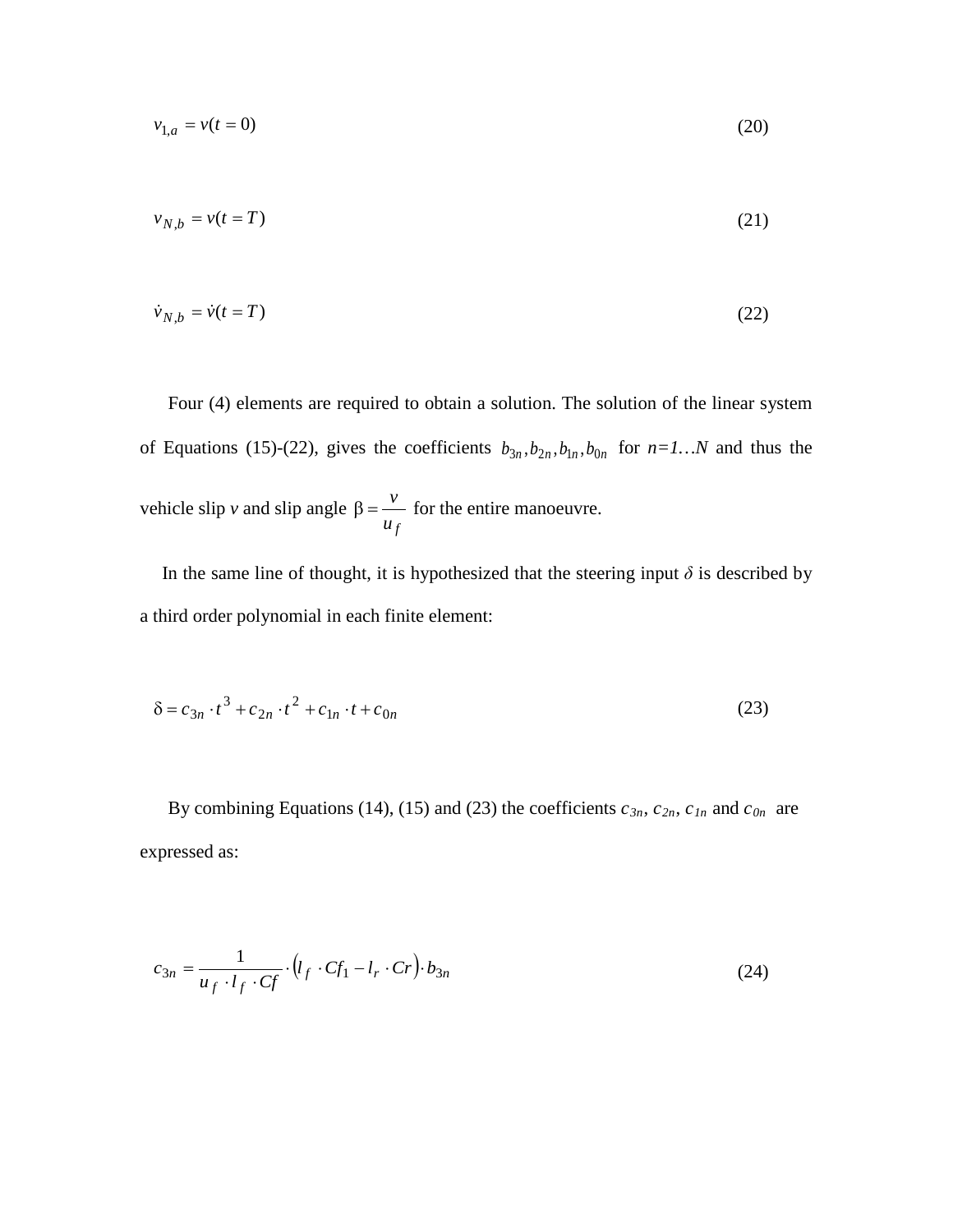$$
c_{2n} = \frac{1}{u_f \cdot l_f \cdot C_f} \cdot (l_f^2 \cdot C_f + l_r^2 \cdot C_r) \cdot \frac{1}{2} \cdot d_{3n} + \frac{1}{u_f \cdot l_f \cdot C_f} \cdot (l_f \cdot C_f - l_r \cdot C_r) \cdot b_{2n}
$$
\n(25)

$$
c_{1n} = \frac{1}{l_f \cdot C_f} \cdot I_z \cdot d_{3n} + \frac{1}{u_f \cdot l_f \cdot C_f} \cdot (l_f^2 \cdot C_f + l_r^2 \cdot C_r) \cdot d_{2n} + \frac{1}{u_f \cdot l_f \cdot C_f} \cdot (l_f \cdot C_f - l_r \cdot C_r) \cdot b_{1n}
$$
\n(26)

$$
c_{0n} = \frac{d_{2n}}{l_f \cdot C_f} + \frac{1}{u_f \cdot l_f \cdot C_f} \cdot (l_f^2 \cdot C_f + l_r^2 \cdot C_r) \cdot d_{1n} + \frac{1}{u_f \cdot l_f \cdot C_f} \cdot (l_f \cdot C_f - l_r \cdot C_r) \cdot b_{0n}
$$
\n(27)

Obviously different path decomposition -selection of  $t_{n\text{span}}$  leads to different reference path. In general, there are infinite reference paths that satisfy the boundary conditions. The reason for using, usually in the first step, uniform path decomposition is because all elements share the same matrix  $A_n$  and the linear system of equations can be solved with less computational burden.

### *3.2 Minimum vehicle slip v path planning*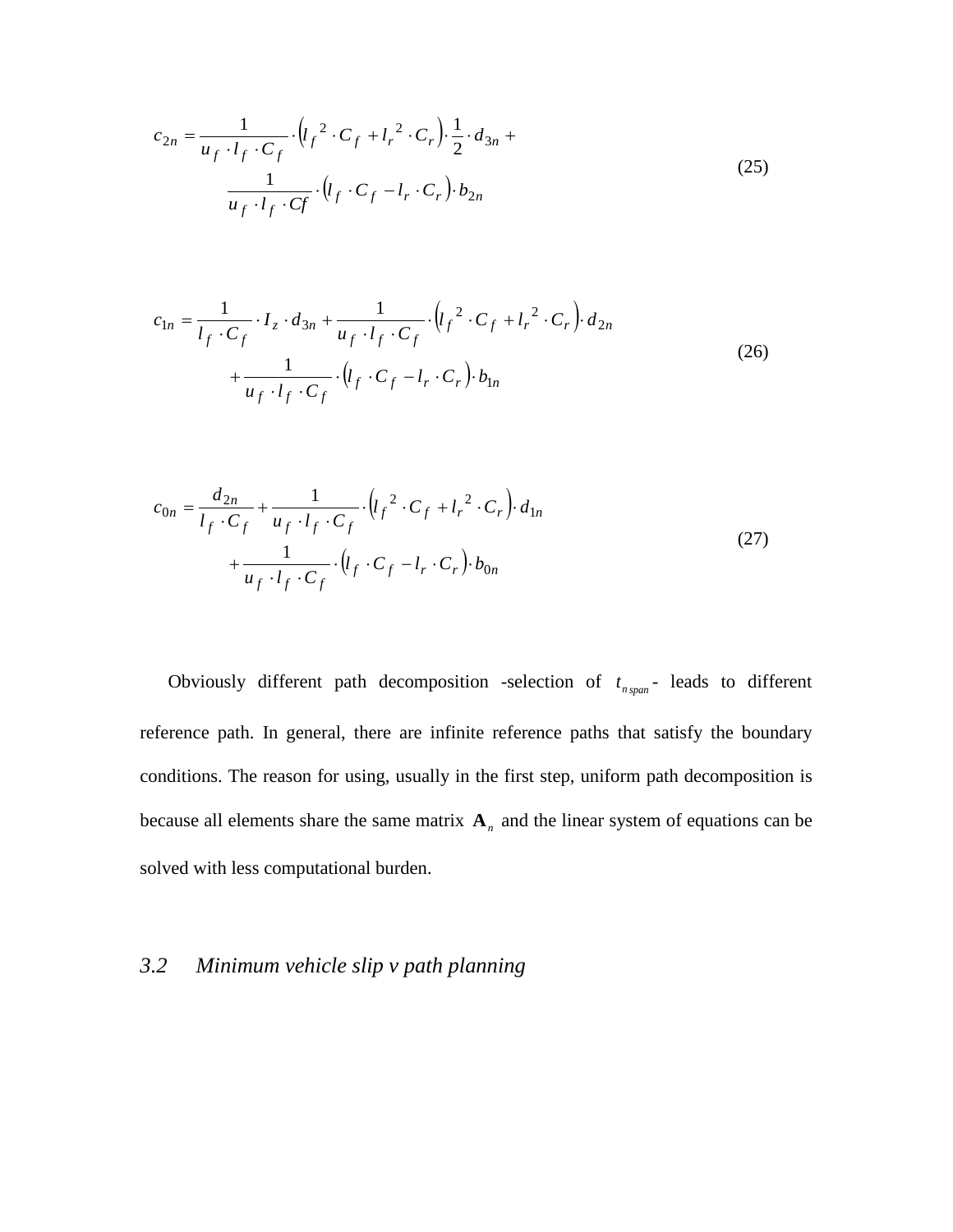The reference path is computed for a manoeuvring period  $T$  which is usually determined by the time to collision (TTC) algorithm [32]. The initial partition  $t_{nspan}^0$  of elements is chosen by uniformly decomposing the total manoeuvring time *T* in *N*  segments or by considering other parameters such as the change of road curvature.

The partition chosen initially might not be optimal in terms of the vehicle slip angle *β* response. It is possible to repartition the manoeuvring time and get a reference path that causes lower slip angles  $\beta$ . Changing the initial partition is a computationally complex task because the problem is characterized by numerous local minima. Well-known optimization algorithms as the Nelder-Mead algorithm, Broyden–Fletcher–Goldfarb– Shanno algorithm and genetic algorithms have been tested and failed to find an optimal solution or weren't real time capable **[42]**. In this study we propose an empirical formula to calculate a new input  $t_{nspan,cmd}^{i+1}$  for the elements' repartition. The main idea behind the iterative algorithm is to reduce the maximum slip angle by equally distributing the

"work" done  $\int \beta$ . *nspan t dt* 0 in each element. For more details the reader is referred to **[43].** In

particular the following formula is employed:

$$
t_{nspan,cmd}^{i+1} = \frac{\left| \frac{b_{3n}}{4} \cdot t_{nspan}^4 + \frac{b_{2n}}{3} \cdot t_{nspan}^3 + \frac{b_{1n}}{2} \cdot t_{nspan}^2 + b_{0n} \cdot t_{nspan} \right|}{\sum_{n=1}^N \left( \left| \frac{b_{3n}}{4} \cdot t_{nspan}^4 + \frac{b_{2n}}{3} \cdot t_{nspan}^3 + \frac{b_{1n}}{2} \cdot t_{nspan}^2 + b_{0n} \cdot t_{nspan} \right| \right)} \cdot T
$$
(28)

A first order stable iterative algorithm has been designed and uses  $t_{nspan,cmd}^{i+1}$  as an input: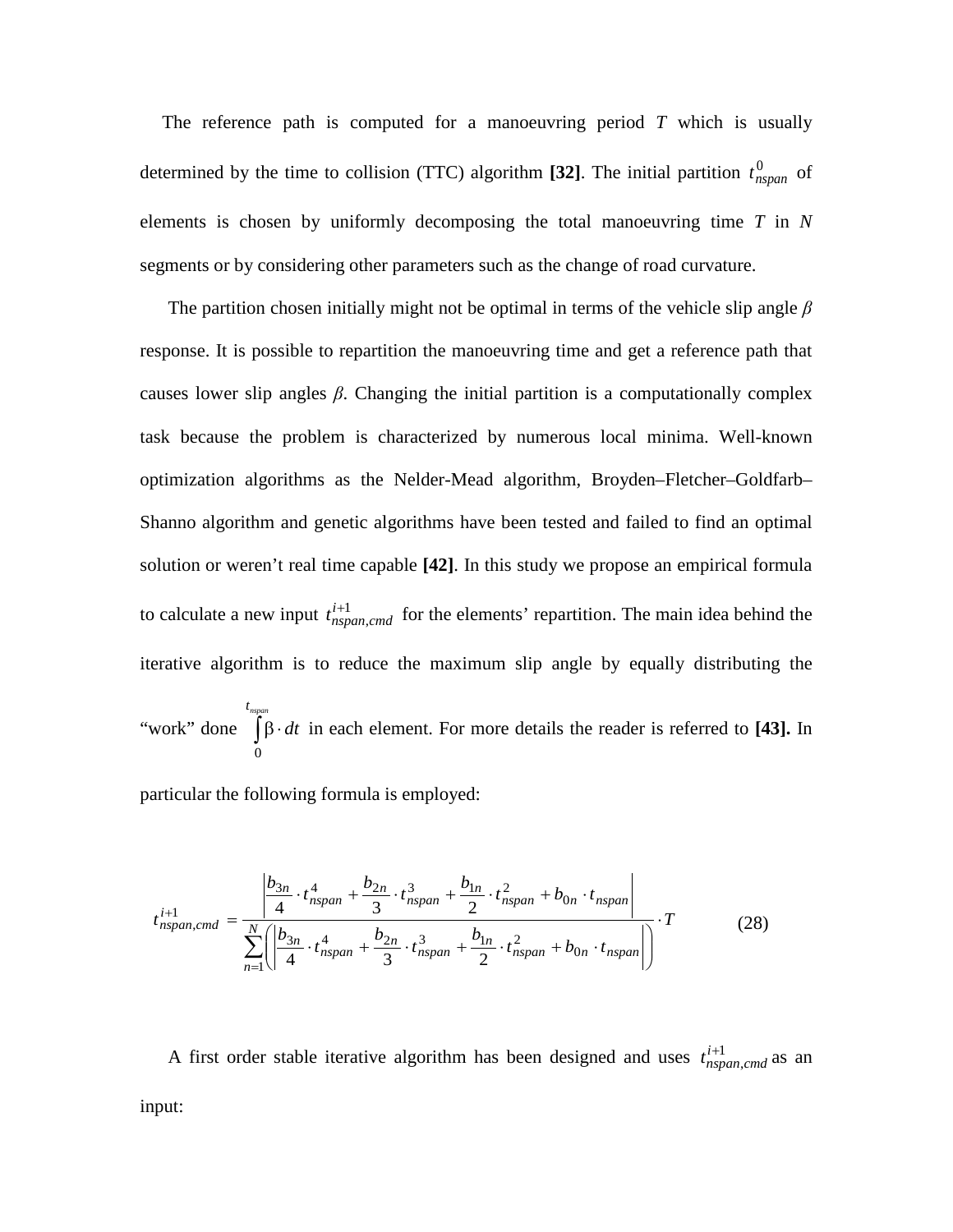$$
\frac{d(t_{nspan}^i)}{di} + \kappa \cdot t_{nspan}^i = t_{nspan,cmd}^{i+1}
$$
 (29)

$$
\frac{t^{i+1}_{nspan} - t^i_{nspan}}{di} + \kappa \cdot t^i_{nspan} = t^{i+1}_{nspan,cmd}
$$
 (30)

$$
t_{nspan}^{i+1} = (1 - \kappa \cdot di) \cdot t_{nspan}^i + di \cdot t_{nspan,cmd}^{i+1}
$$
 31)

where *i* is the iteration number and  $\kappa$  a coefficient chosen by the user. It has been found that a selection  $1 - \kappa \cdot di = 0.1$  works well in practice.

Obviously, the performance of the method depends on the accurate estimation of vehicle parameters used in Equations (16), (24)-(27). There are many techniques that can be employed prior to the initiation of a manoeuvre to improve the quality of estimation. Nevertheless, the method is flexible and computationally efficient so it can re-plan a path along a manoeuvre if a better estimation of vehicle parameters or target objects is available (e.g. moving obstacles). It is stressed that with the proposed method the transition from the old to the new path will be smooth.

#### **4. Numerical examples – Discussion**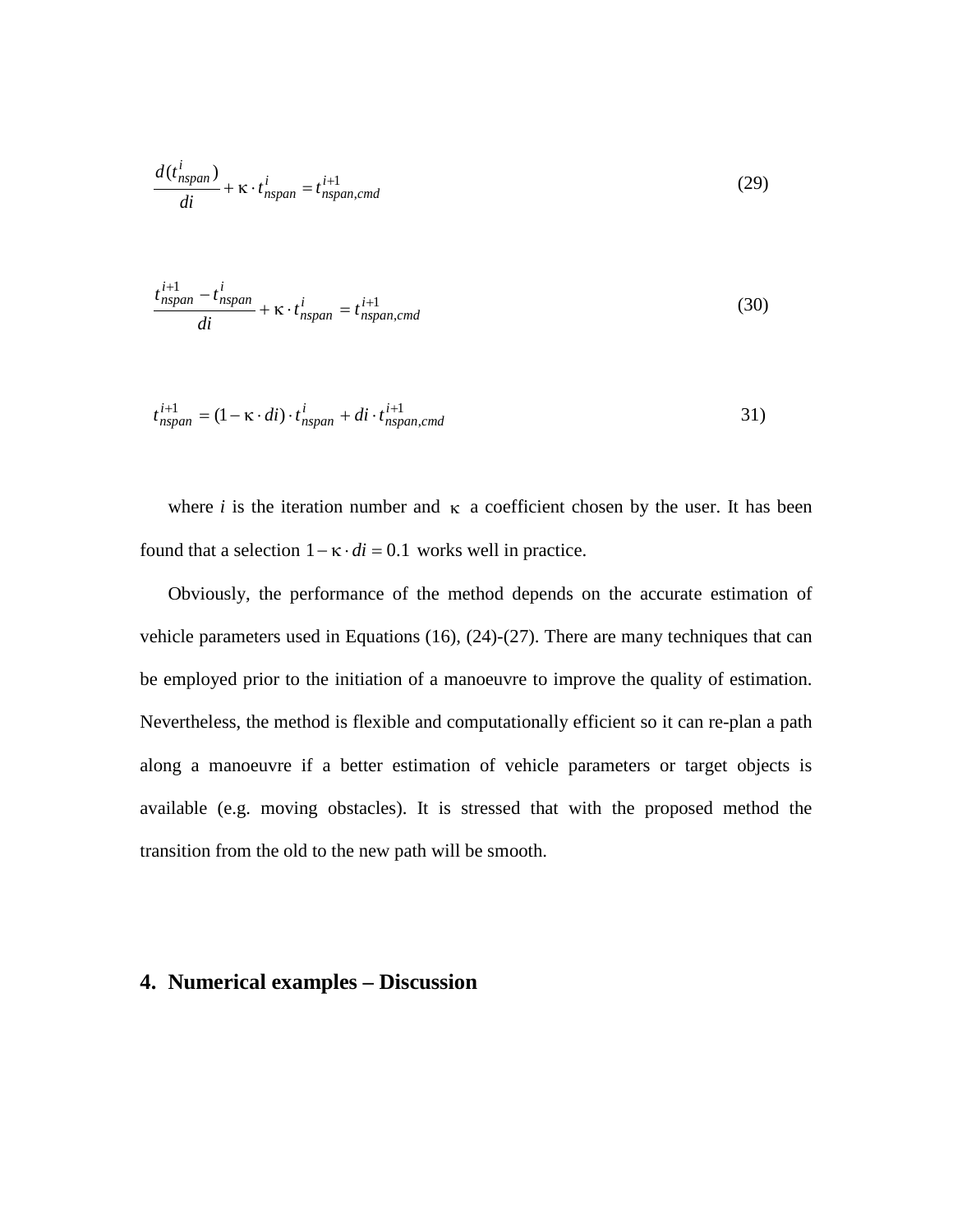In the following three numerical examples are presented and analysed. The results and their discussion show the proposed method's performance and its advantages over other known methods.

*4.1 Case 1: Reference path on a straight line road segment:*  $Y_{des} = 3 m$  and  $T = 2 s$ 

In the first scenario, the host vehicle is approaching a stationary vehicle on a straight road segment. This represents a two-lane scenario with one lane blocked off. The goal is for the host vehicle to manoeuvre around the obstacle to the right using the available space including the hard shoulder.

The vehicle is moving at a speed  $u_f = 80 \, \text{km/h}$ . Suddenly, an obstacle at distance  $d = 44.4 m$  appears in its direction of travel. The road surface is dry ( $\mu = 1$ ). To avoid the collision the vehicle has to displace laterally by  $Y_{des} = 3 m$ . The vehicle parameters used in the first example are listed in Table 1.

**Table 1** Vehicle & tire parameters used in case 1: VT1

| <b>Name</b>                   | <b>Parameter</b>             | Value |
|-------------------------------|------------------------------|-------|
| Vehicle mass                  | $m$ [kg]                     | 868   |
| Distance from ground to CG    | h[m]                         |       |
| Moment of inertia - to z axis | $I_{z}$ [kg·m <sup>2</sup> ] | 2877  |
| Half length of the wheel axle | $l \lfloor m \rfloor$        | 0.765 |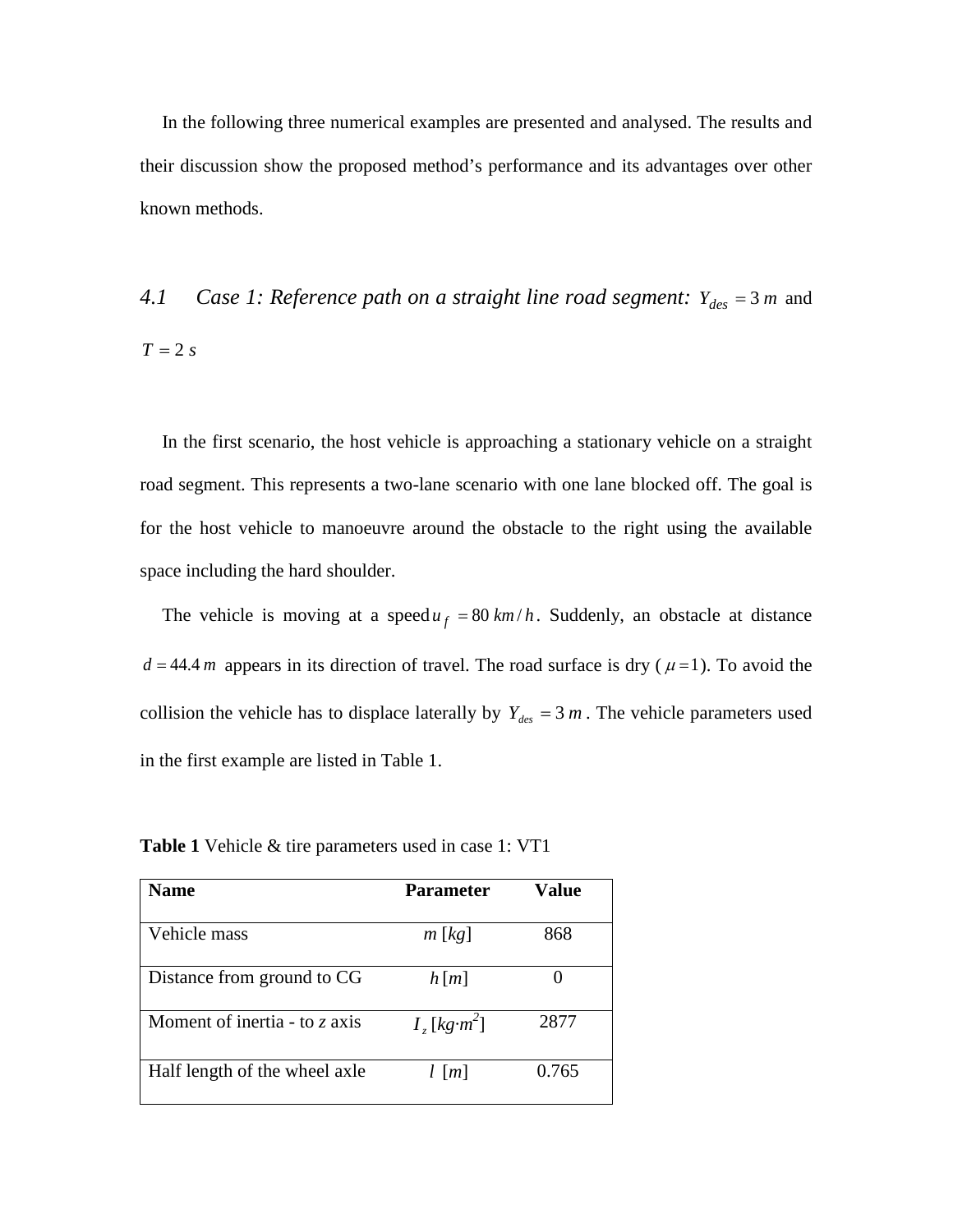| Distance of front axle from cog | $l_f[m]$      | 1.3   |
|---------------------------------|---------------|-------|
| Distance of rear axle from cog  | $l_r$ [m]     | 1.7   |
| Front tire cornering stiffness  | $C_f$ [N/rad] | 46000 |
| Rear tire cornering stiffness   | $C_r$ [N/rad] | 38000 |

A uniform element decomposition is chosen. The desired lateral displacement *Υ* of the vehicle is shown in Figure 4a, while the computed steering input  $\delta$ , Equations (23)-(27), in Figure 4b. The response of yaw rate rate  $r$  and lateral velocity  $v$  using the direct element method (de method) and their comparison with the numerical results obtained when integrating the vehicle Equations (int method), Eq. (1)-(2), are shown in Figure 5. For the integration the ode45 algorithm in Matlab was employed which is essentially an explicit Runge-Kutta 45 formula.



**Figure 4.** Case  $1 - VT1$ : Reference path (left) and steering input (right)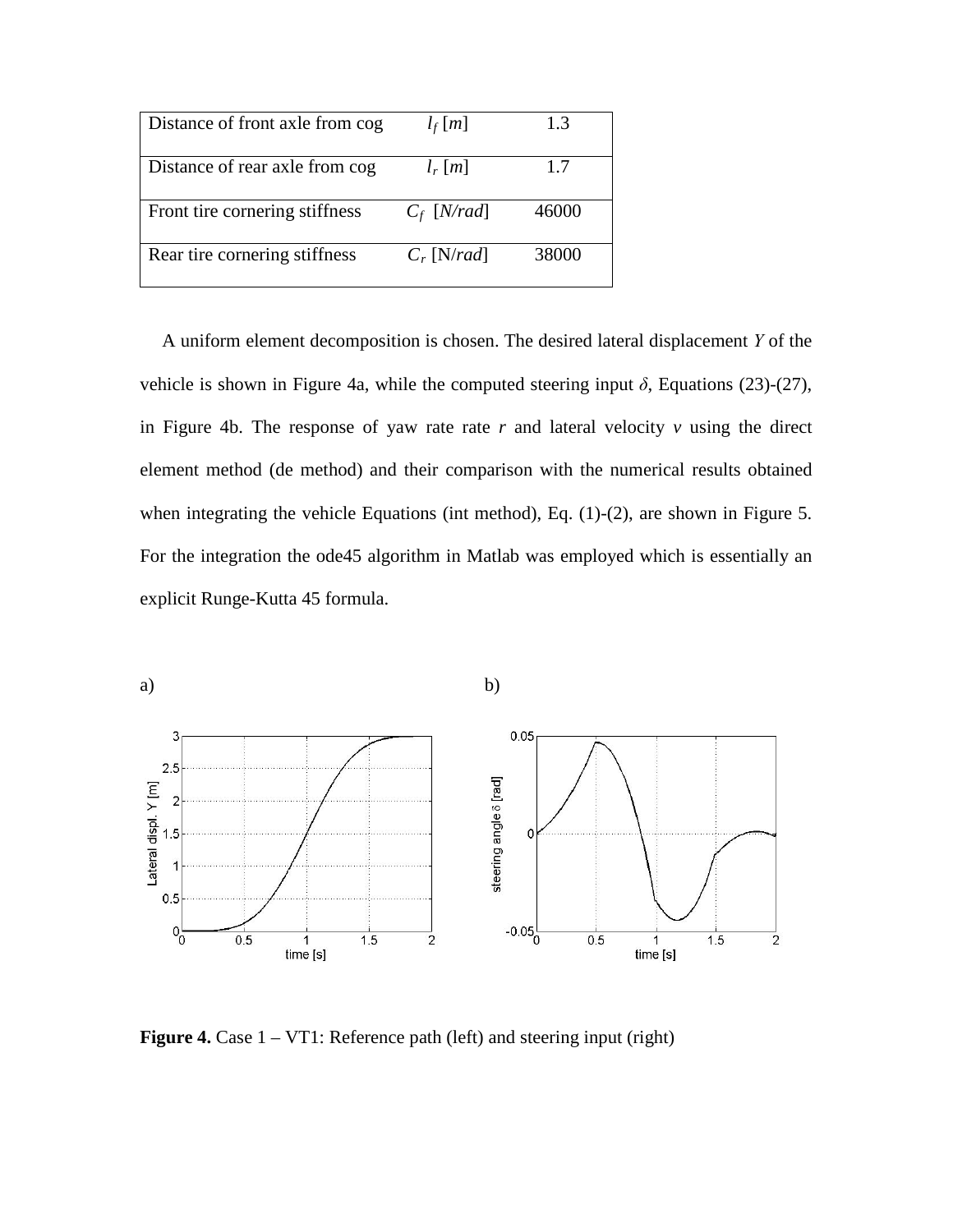

**Figure 5.** Case  $1 - VT1$ : Yaw rate *r* (left) and lateral velocity *v* (right) response. Comparison between two methods

From the results it is observed that the steering input  $\delta$ , computed by the direct element method, produces the desired reference path. The yaw rate response *r* between the direct element (de) and integration method is almost identical. The lateral velocity response  $\nu$  is quite similar but there is a phase difference, approximately 0.1 s, between them. The difference is because of the chosen collocation point. It has been validated, using an extensive number of trials, that a different collocation point may improve the phase error but will decrease the amplitude accuracy. There is a trade-off between phase and amplitude accuracy.

The performance of the method has been compared to other well known methods for a lane change manoeuvre presented in **[9]**. The case study is very similar to case study 1 with the only difference that the manoeuvring time is 2.5 *s*. The maximum lateral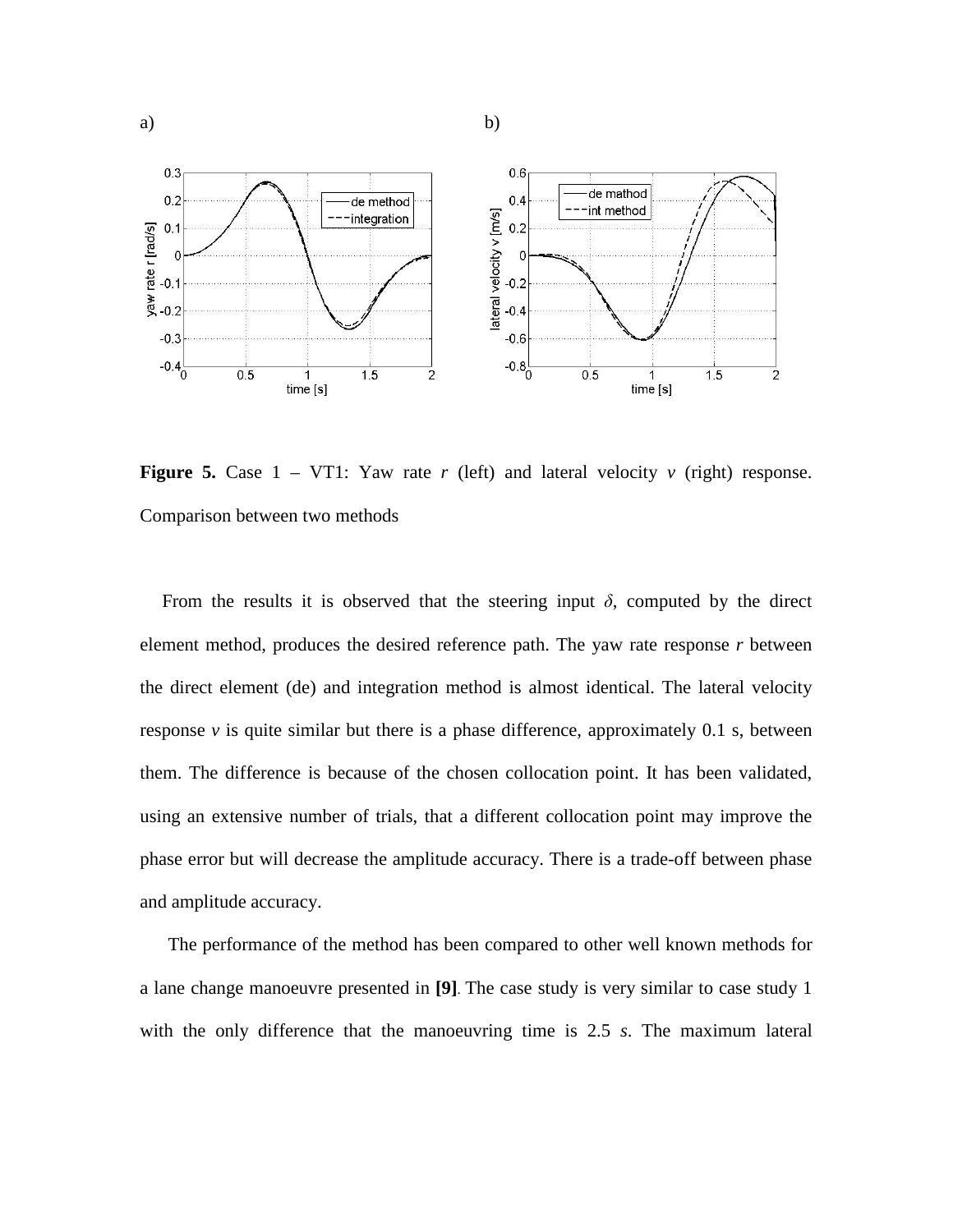acceleration and lateral jerk results of the proposed method, MPC, state lattice, cubic and quintic splines are listed and compared in Table 2.

**Table 2** Maximum lateral acceleration and lateral jerk values for a case study described in **[9]** using the Direct Element, Model Predictive Control, State Lattice, Cubic Spline and Quintic Spline methods

|                         | <b>Results</b>                        |                        |  |
|-------------------------|---------------------------------------|------------------------|--|
| <b>Method</b>           | <b>Lateral acceleration</b> $[m/s^2]$ | Lateral jerk $[m/s^3]$ |  |
| Direct Element          | 4.64                                  | 19                     |  |
| <b>Model Predictive</b> | 5.1                                   | 20                     |  |
| Control                 |                                       |                        |  |
| <b>State Lattice</b>    | 4.7                                   | 14                     |  |
| Cubic Spline            | 6.1                                   | 14                     |  |
| Quintic Spline          | 6                                     | 18                     |  |

The direct element method performs better compared to the other geometric path planning methods (cubic and quintic splines) and has a very similar response to the one obtained using MPC or state lattice. A further advantage of the direct element method compared to other geometric methods is the flexibility to include intermediate conditions. For example in Figure 6 the reference paths obtained for a varying intermediate condition  $Y_{des}(t = 0.8 \text{ s}) = [0.5, 0.75, 0.9] \text{ m}$  are shown.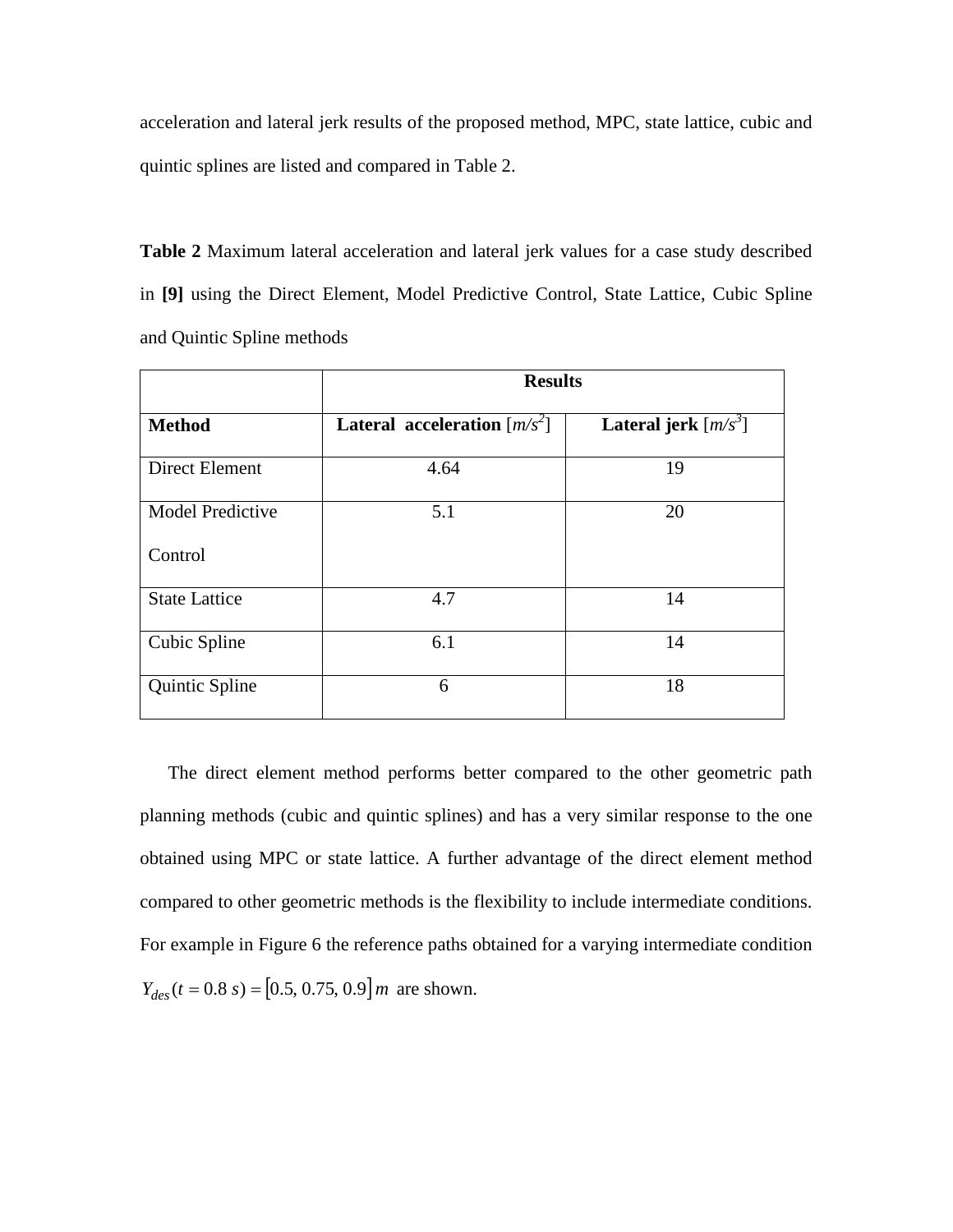

**Figure 6.** Case 1 – VT1: Reference paths under additional intermediate conditions  $Y_{des}$  (*t* = 0.8 *s*) = [0.5, 0.75, 0.9] *m* 

## *4.2 Case 2: Reference path generation with change in direction of travel:*   $Y_{des} = 3 m$ ,  $\theta_{des} = 10^{\circ}$  and *T*=2 *s*

In the second driving scenario the vehicle moves longitudinally on a road segment with a speed  $u_f = 22.2 \frac{m}{s}$ . The tire-road friction coefficient is  $\mu = 1$ . Due to road works, the vehicle has to displace laterally by  $Y_{des} = 3 m$  and change its direction of travel by  $\theta_{des} = 10^{\circ}$  within *T*=2 *s*. The proposed path planner is set to generate a reference path by using equally distanced elements.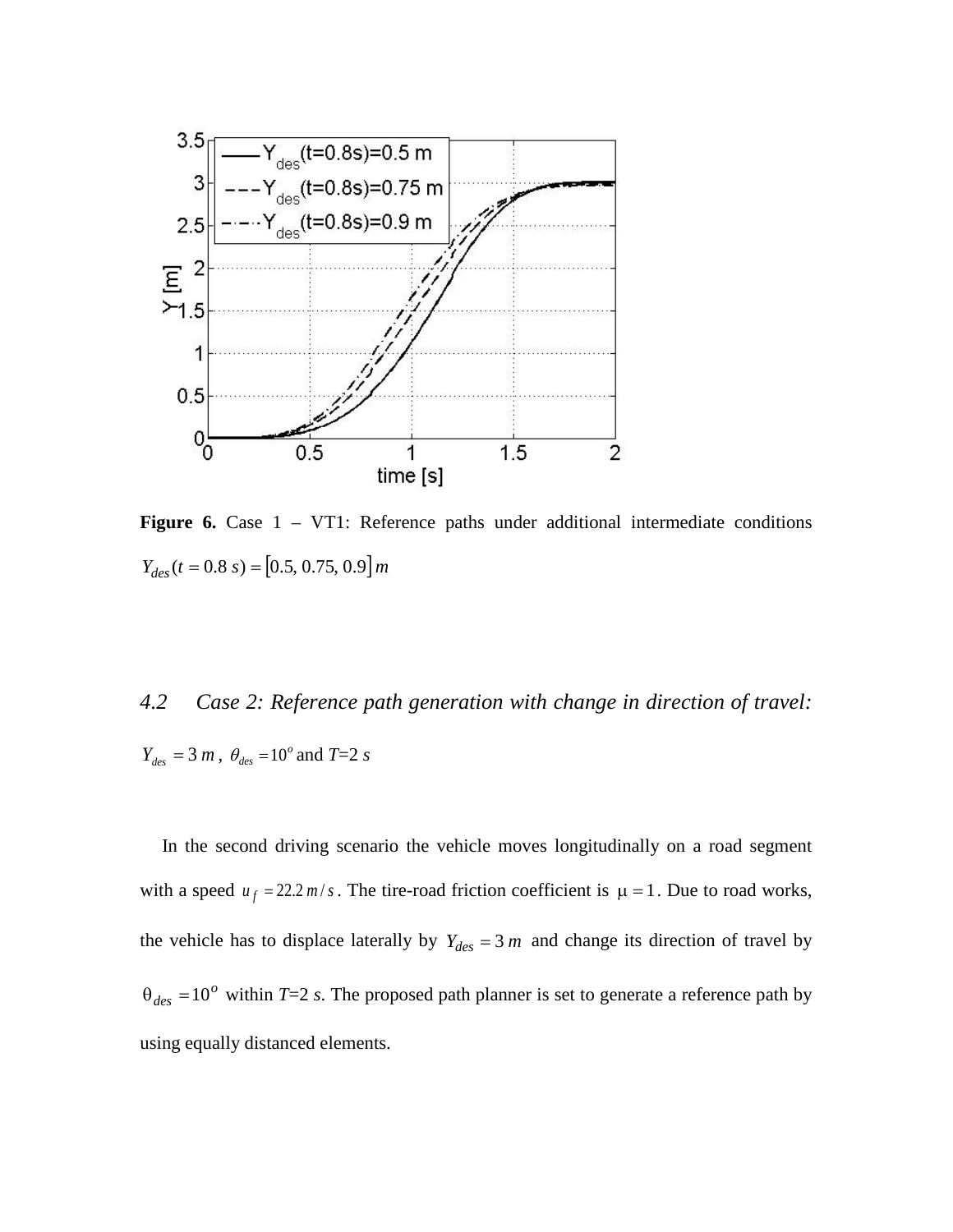The transient lateral displacement *Y* and respective steering input  $\delta$  are plotted in Figures 7a & 7b. The comparison between yaw rate *r* and lateral velocity *v* results for the direct element and integration method are shown in Figures 8a & 8b. The vehicle parameters used in this example are listed in Table 3.

| <b>Name</b>                     | <b>Parameter</b>            | <b>Value</b> |
|---------------------------------|-----------------------------|--------------|
| Vehicle mass                    | $m$ [kg]                    | 1737         |
| Distance from ground to CG      | h[m]                        | 0            |
| Moment of inertia - to z axis   | $I_{z}$ [kgm <sup>2</sup> ] | 2877         |
| Half length of the wheel axle   | $l \lfloor m \rfloor$       | 0.765        |
| Distance of front axle from cog | $l_f[m]$                    | 1.7          |
| Distance of rear axle from cog  | $l_r$ [m]                   | 1.3          |
| Front tire cornering stiffness  | $C_f$ [ <i>N</i> /rad]      | 46000        |
| Rear tire cornering stiffness   | $C_r$ [ <i>N</i> /rad]      | 56000        |

**Table 3** Vehicle & tire parameters used in case 2: VT2

a) b)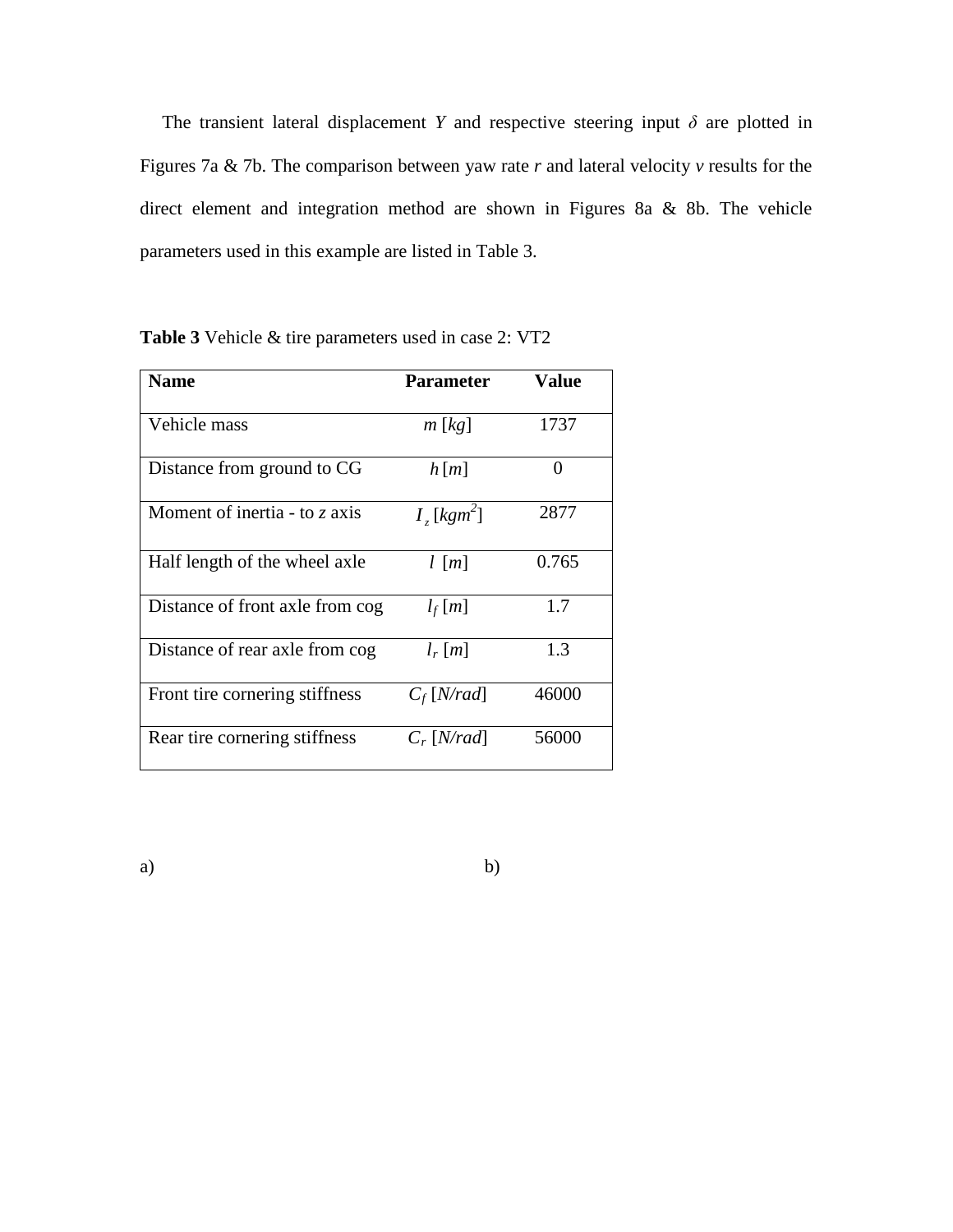

**Figure 7.** Case 2 – VT2: Reference path (left) and steering input (right)



**Figure 8.** Case  $2 - VT2$ : Yaw rate *r* (left) and lateral velocity *v* (right) response. Comparison between two methods

Again, the calculated steering input produces the desired reference path. As in case 1, the yaw rate response  $r$  is almost identical between the two methods. Lateral velocity  $v$  is similar but there is an amplitude difference. With the direct element method a maximum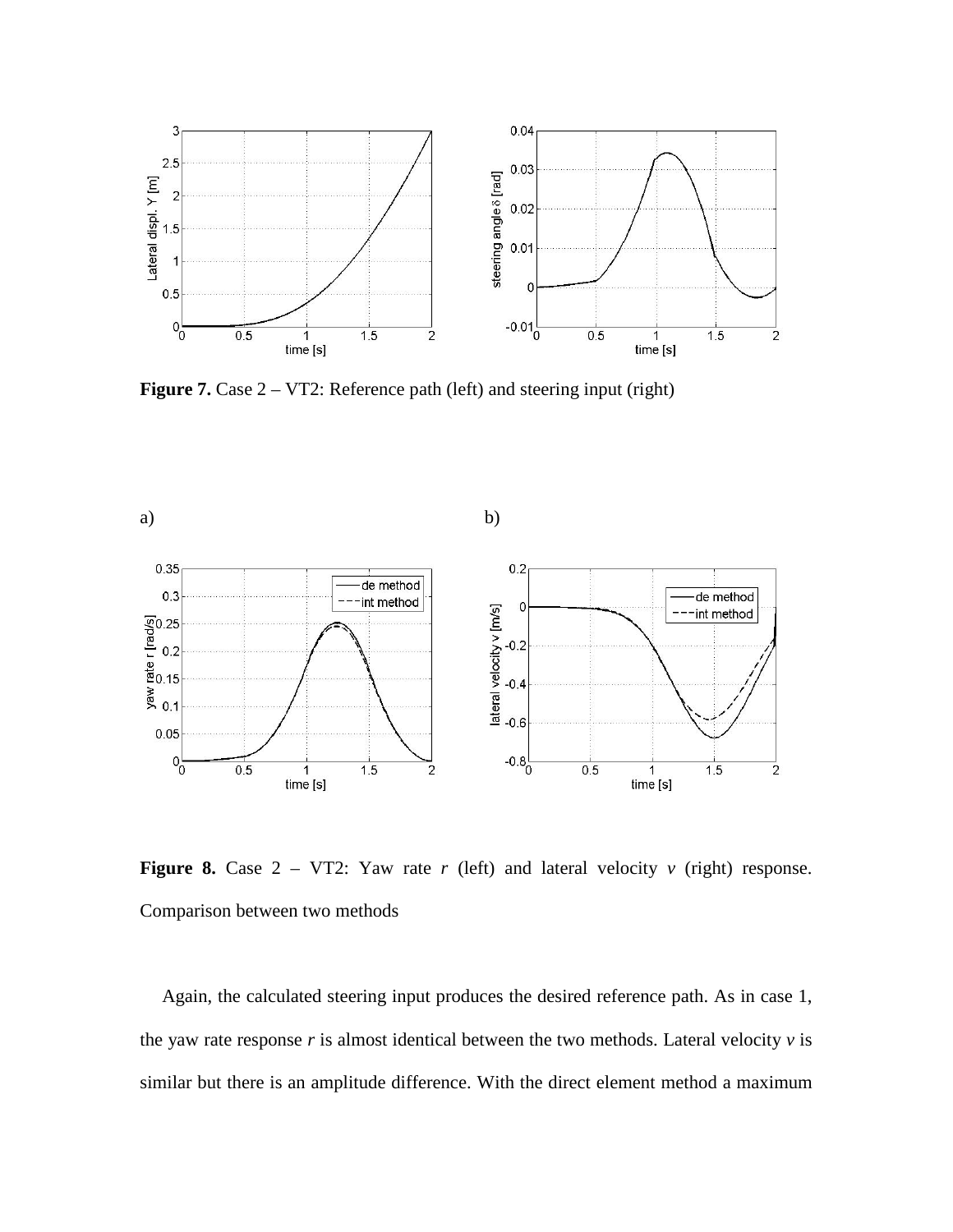lateral velocity of 0.59 *m/s* is predicted, while with the integration one a maximum of 0.68 *m/s*. The error is approximately 15%.

The performance of the method has been compared to another one for a similar case study. In particular, a case was studied in which a vehicle driven at 19.44 *m/s* approaches a stationary target in a curve radius of 150 *m*. The manoeuvring time is *T*=2.75 s. The test condition set up is severe as compared to highway/autobahn scenario where 150 *m* radius is rarely encountered **[44]**. The maximum yaw rate obtained using the direct element method and the one described in **[44]** are listed in Table 4. It is highlighted that the results using the direct element method were obtained for a uniform element partition.

**Table 4** Maximum yaw rate values obtained in the case study described in **[44]** using the direct element method and the one in **[44]**

|                     | <b>Results</b>     |  |  |
|---------------------|--------------------|--|--|
| <b>Method</b>       | Yaw rate $[deg/s]$ |  |  |
| Direct Method       | 17.8               |  |  |
| Shah et al $(2013)$ | 30                 |  |  |

*4.3 Case 3: Reference path optimisation:*  $Y_{des} = 3 m$ ,  $\theta_{des} = 10^{\circ}$ ,  $r_{des} = 0.1$ *rad/s* and *T*=1.5 *s*

The third driving scenario is utilized to derive an optimized reference path using the direct element method. It is hypothesized that the vehicle moves on a straight road segment with  $u_f = 22.2 \frac{m}{s}$  and that the friction coefficient is  $\mu = 1$ . The number of lanes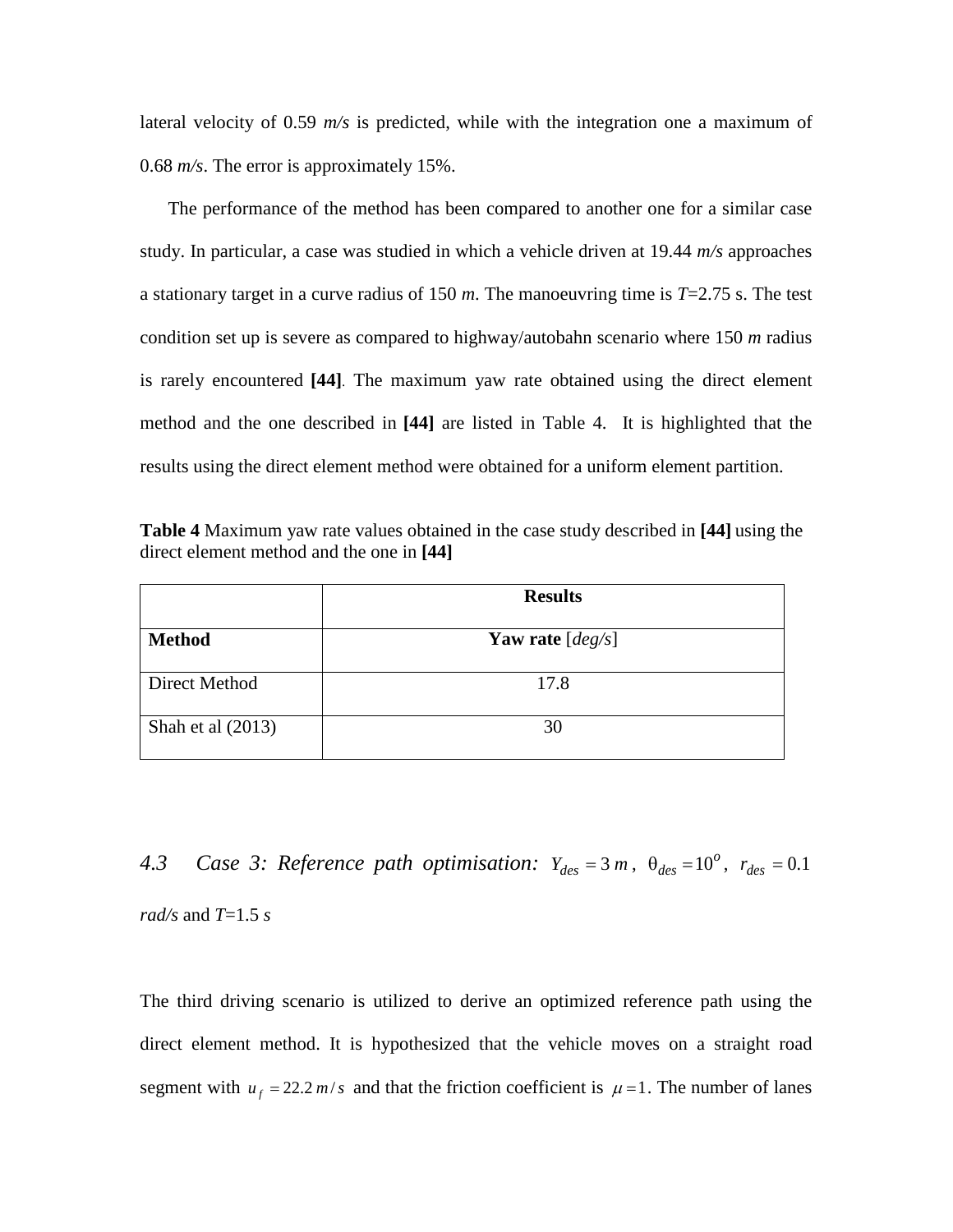reduces from two to one at a distance  $d = 33.3 m$ . The vehicle has to displace laterally by  $Y_{des} = 3 m$ , change its direction of travel by  $\theta_{des} = 10^{\circ}$  and enter a circular road segment with  $r_{des} = 0.052 \text{ rad/s}.$ 

In the first iteration a reference path is planned using equally distanced elements. In the second iteration, a collision avoidance path is planned by redistributing the elements according to Equation (31). Table 5 lists the convergence of the iterative algorithm. As observed only a few iterations are required. If the computational cost is more important than accuracy then the result of the second iteration can already be utilized.

The transient lateral displacement *Y* for iterations 1, 2 and 3 are shown in Figure 9. The comparison between yaw rate  $r$  and lateral velocity  $v$  results (first and second iteration) are shown in Figures 10 and 11. The vehicle parameters VT2 are the same as in case 2. The dynamic properties of the two paths differ, as shown in Figures 9, 10  $\&$  11. The maximum yaw rate  $r$  has reduced from  $0.27$  rad/s to  $0.18$  rad/s and the maximum lateral velocity  $v$  from 0.58 m/s to 0.44 m/s. The reduction in the maximum lateral velocity, and therefore the vehicle slip angle  $\beta$ , is approximately 25%.

| <b>Table 5</b> Case 3- VT2: Convergence of the iterative algorithm |  |  |
|--------------------------------------------------------------------|--|--|
|                                                                    |  |  |

|           | <b>Iteration number</b> |         |         |         |
|-----------|-------------------------|---------|---------|---------|
| n span    |                         |         |         |         |
| Element 1 | 0.375 s                 | 0.075 s | 0.075 s | 0.075 s |
| Element 2 | 0.375 s                 | 0.465 s | 0.3 s   | 0.285 s |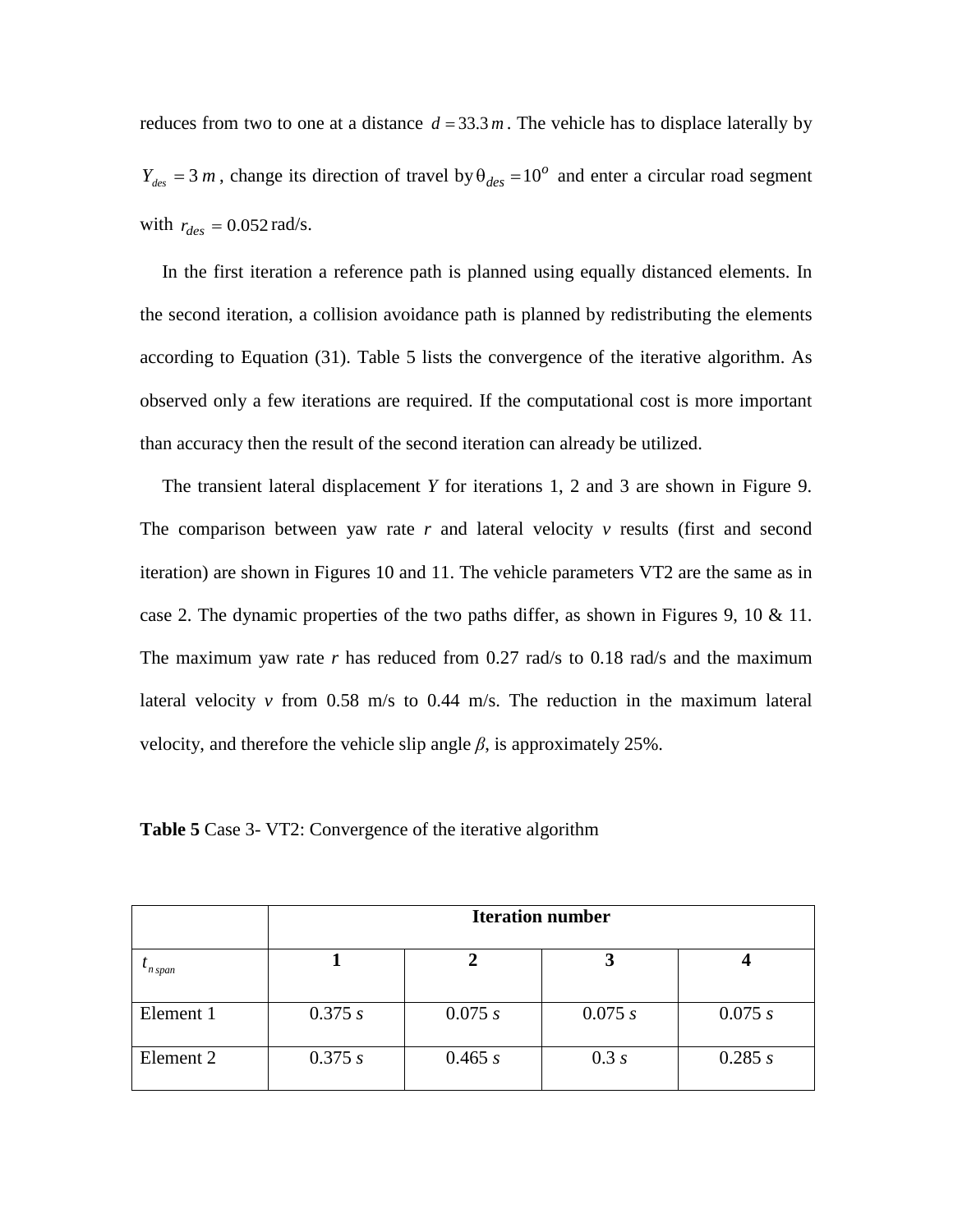| Element 3 | 0.375 s | 0.63 s   | 0.795 s | $0.81$ s |
|-----------|---------|----------|---------|----------|
| Element 4 | 0.375 s | $0.33$ s | 0.33 s  | 0.33 s   |



Figure 9. Case  $3 - VT2$ : Convergence of reference paths

a) b)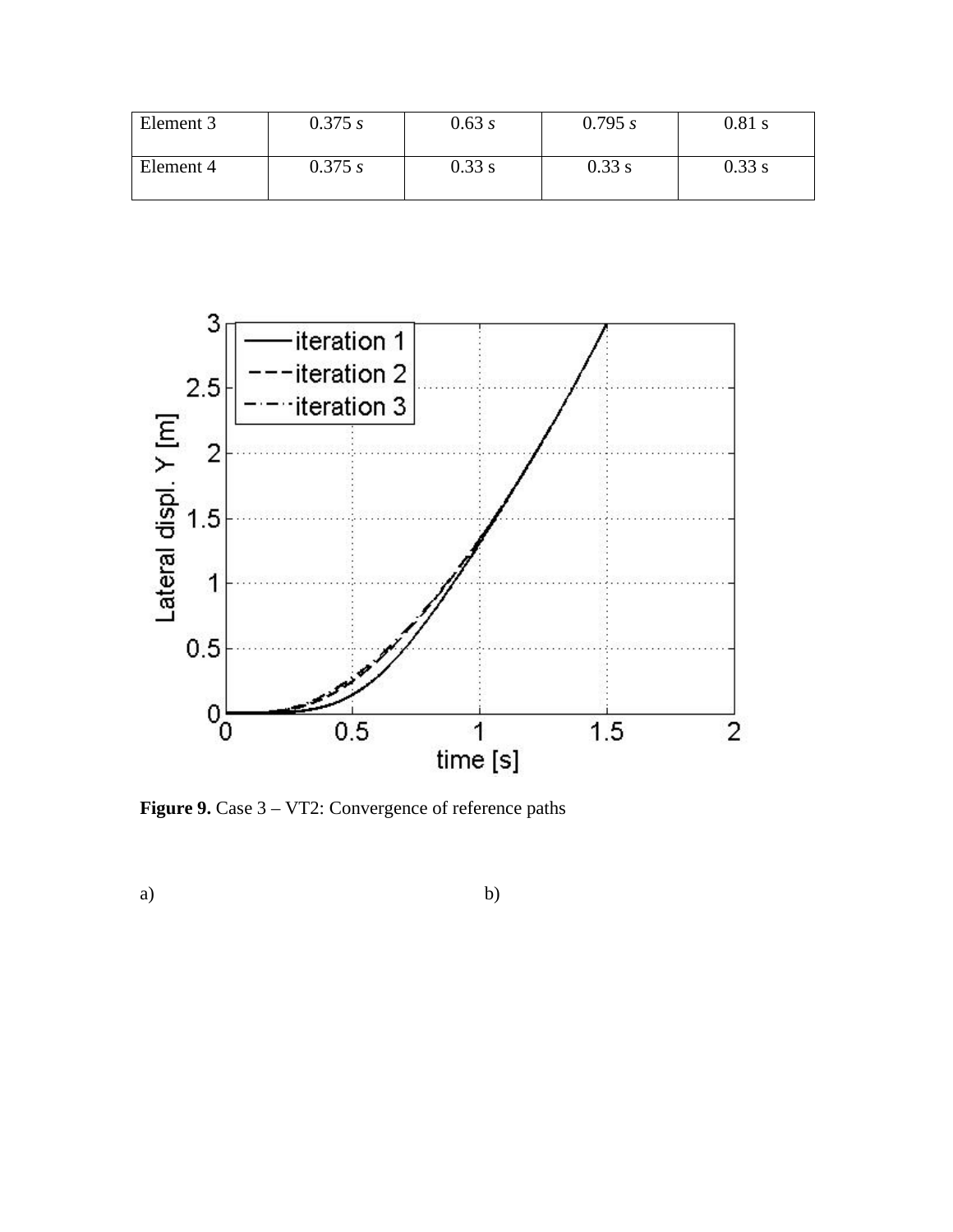

**Figure 10.** Case  $3 - VT2$ : Yaw rate response *r* (left) and lateral velocity *v* (right) response using equally distributed elements



**Figure 11.** Case  $3 - VT2$ : Yaw rate response *r* (left) and lateral velocity *v* (right) response using unequally distributed elements

#### **5. Path optimization - Comparison between two vehicle configurations**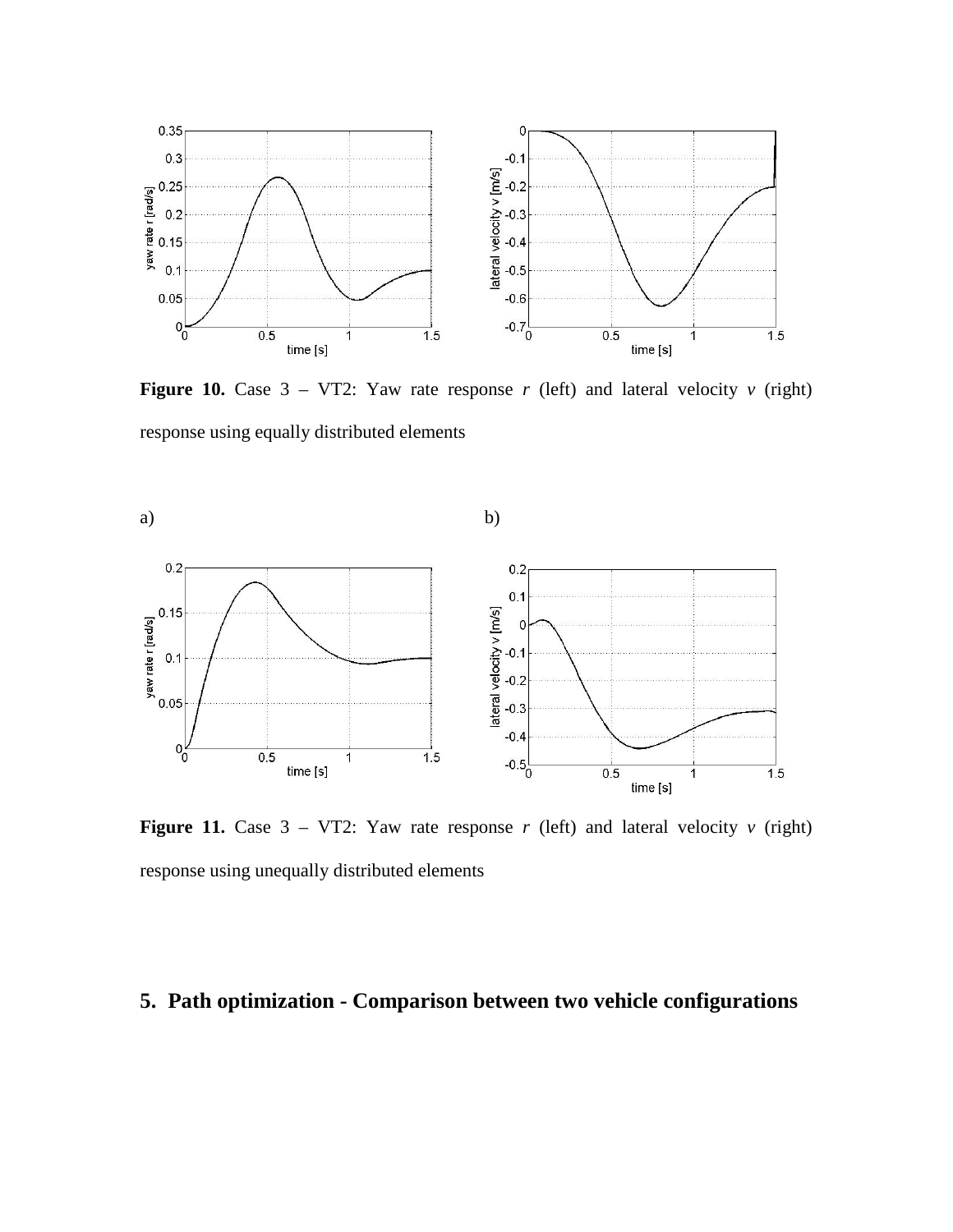In the direct element method, in the first step, a collision free path is calculated. The path primarily satisfies the desired boundary and intermediate conditions. It is usually obtained with a uniform element partition in which the vehicle configuration doesn't play any role. Vehicle slip is checked only against its limit, Equation (8).

On the other hand, in the second step the vehicle slip is utilized to plan an optimized path. The iterative algorithm in Equation (31) is used for this purpose. Different vehicle configurations exhibit different vehicle responses and therefore the resulting optimized reference paths are different.

For example, in the following, the optimized path in case 3 for another vehicle configuration is shown and discussed. The vehicle parameters are specified in Table 6 while the convergence of the iterative algorithm is given in Table 7. The optimized yaw rate and vehicle slip responses are illustrated in Figure 12.

The optimized element partition is different in the third configuration. The width of the second element is significantly reduced while those of elements 1  $\&$  3 are reduced slightly. Furthermore, it is observed that although the vehicle yaw rate responses are quite the same the vehicle slip responses are quite different, refer to Figures 11  $\&$  12. Although not shown here, it is mentioned that the optimized steering commands for the two vehicle configurations are completely different.

The vehicle parameter set VT3 used in this section is entirely different from the one VT2 used in the previous one. From numerous numerical experiments performed it has been concluded that a small variation of the vehicle parameters will not lead to a significant change of the elements optimized partition. Thus, the method is to a certain extent robust.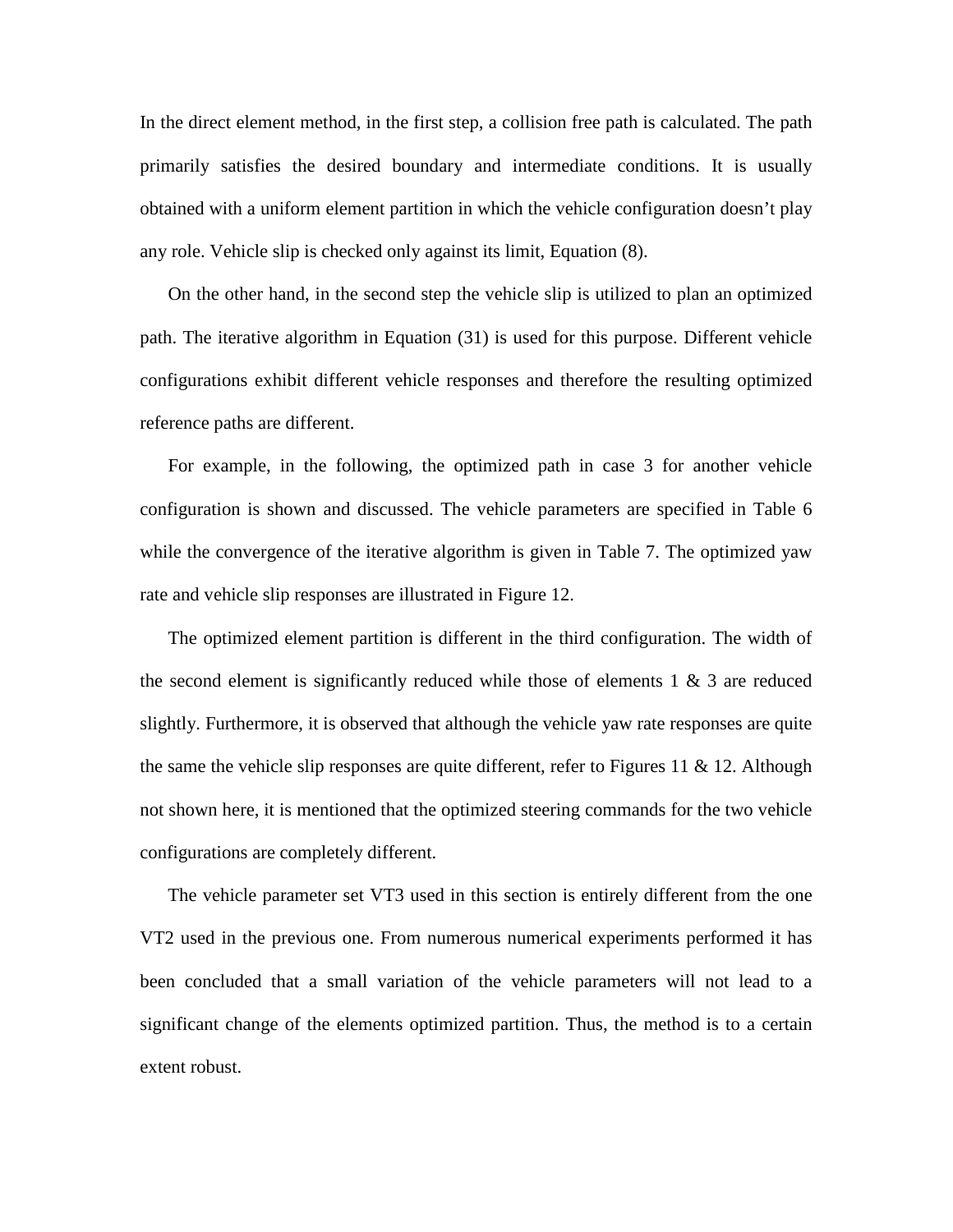| <b>Name</b>                     | <b>Parameter</b>             | <b>Value</b> |
|---------------------------------|------------------------------|--------------|
| Vehicle mass                    | $m$ [kg]                     | 868          |
| Distance from ground to CG      | h[m]                         | 0            |
| Moment of inertia - to z axis   | $I_{z}$ [kg·m <sup>2</sup> ] | 1438         |
| Half length of the wheel axle   | $l \lfloor m \rfloor$        | 0.765        |
| Distance of front axle from cog | $l_f[m]$                     | 1.3          |
| Distance of rear axle from cog  | $l_r$ [m]                    | 1.7          |
| Front tire cornering stiffness  | $C_f$ [N/rad]                | 38000        |
| Rear tire cornering stiffness   | $C_r$ [N/rad]                | 46000        |

**Table 6** Vehicle & tire parameters used in case 3: VT3

**Table 7** Case 3 – VT3: Convergence of the iterative algorithm

|           | <b>Iteration number</b> |                |        |        |
|-----------|-------------------------|----------------|--------|--------|
| n span    | 1                       | $\overline{2}$ | 3      | 4      |
| Element 1 | 0.375 s                 | 0.05 s         | 0.05 s | 0.05 s |
| Element 2 | 0.375 s                 | 0.20 s         | 0.05 s | 0.05 s |
| Element 3 | 0.375 s                 | 0.7 s          | 0.72 s | 0.72s  |
| Element 4 | 0.375 s                 | $0.05$ s       | 0.18 s | 0.18 s |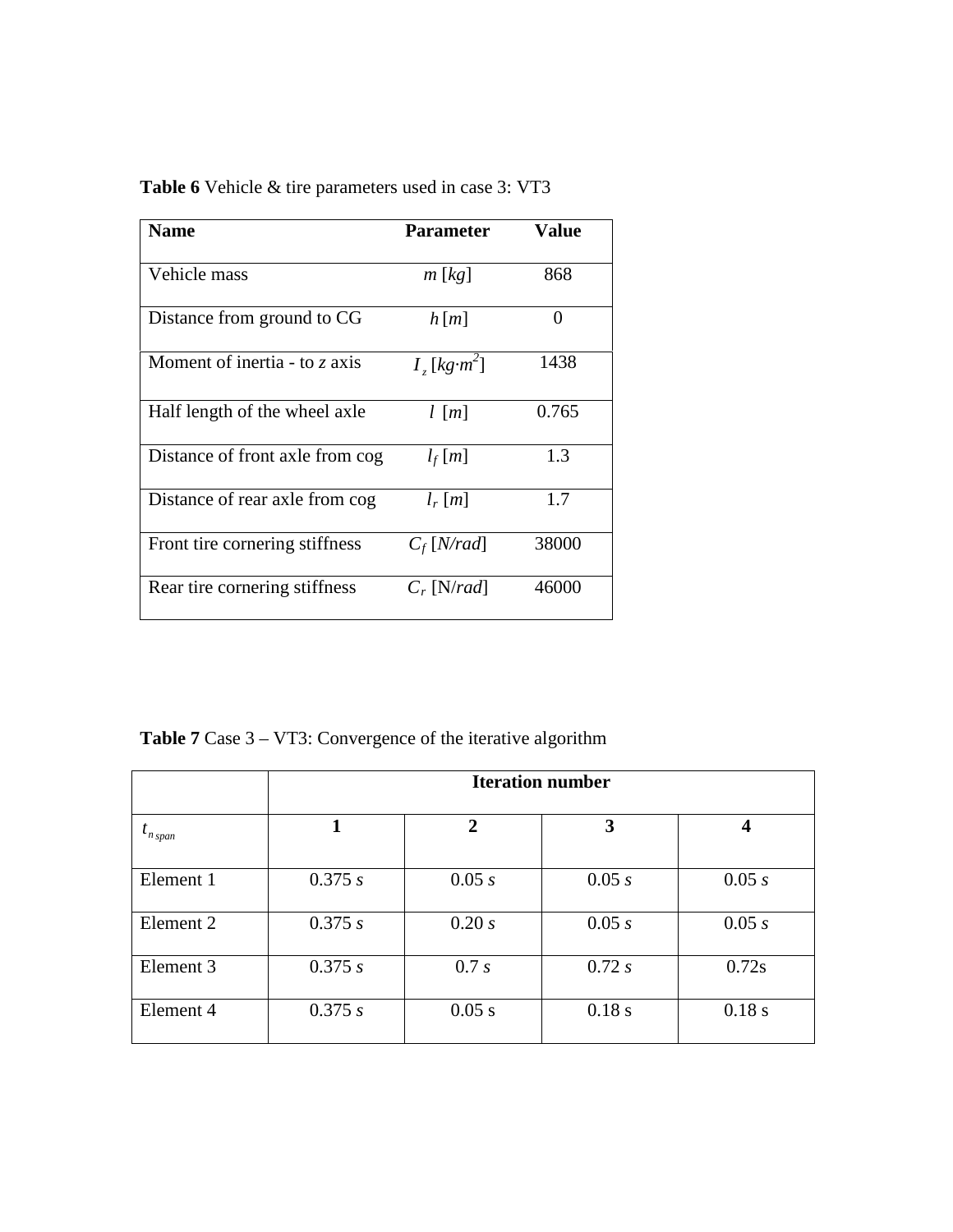

**Figure 12.** Case  $3 - VT3$ : Yaw rate response *r* (left) and lateral velocity *v* (right) response using unequally distributed elements

#### **6. Conclusions**

Vehicle manufacturers and suppliers envision reducing fatalities and serious injuries to zero. However, in the UK the number of fatal accidents on rural roads is approximately double the one on urban and statistics showed that urban road accidents decreased less compared to other road types. Automated driving is proposed as a potential solution to this problem. Core in AD is the ability to plan safe and feasible paths that can match any road geometry and vehicle dynamics.

A literature survey has revealed that two categories of path planning methods mainly exist. One category uses iteratively forward vehicle model simulations while the second one uses mathematical functions to describe the geometry of the path (geometric path planning). In this study, a new method belonging to the second category is presented and discussed in detail.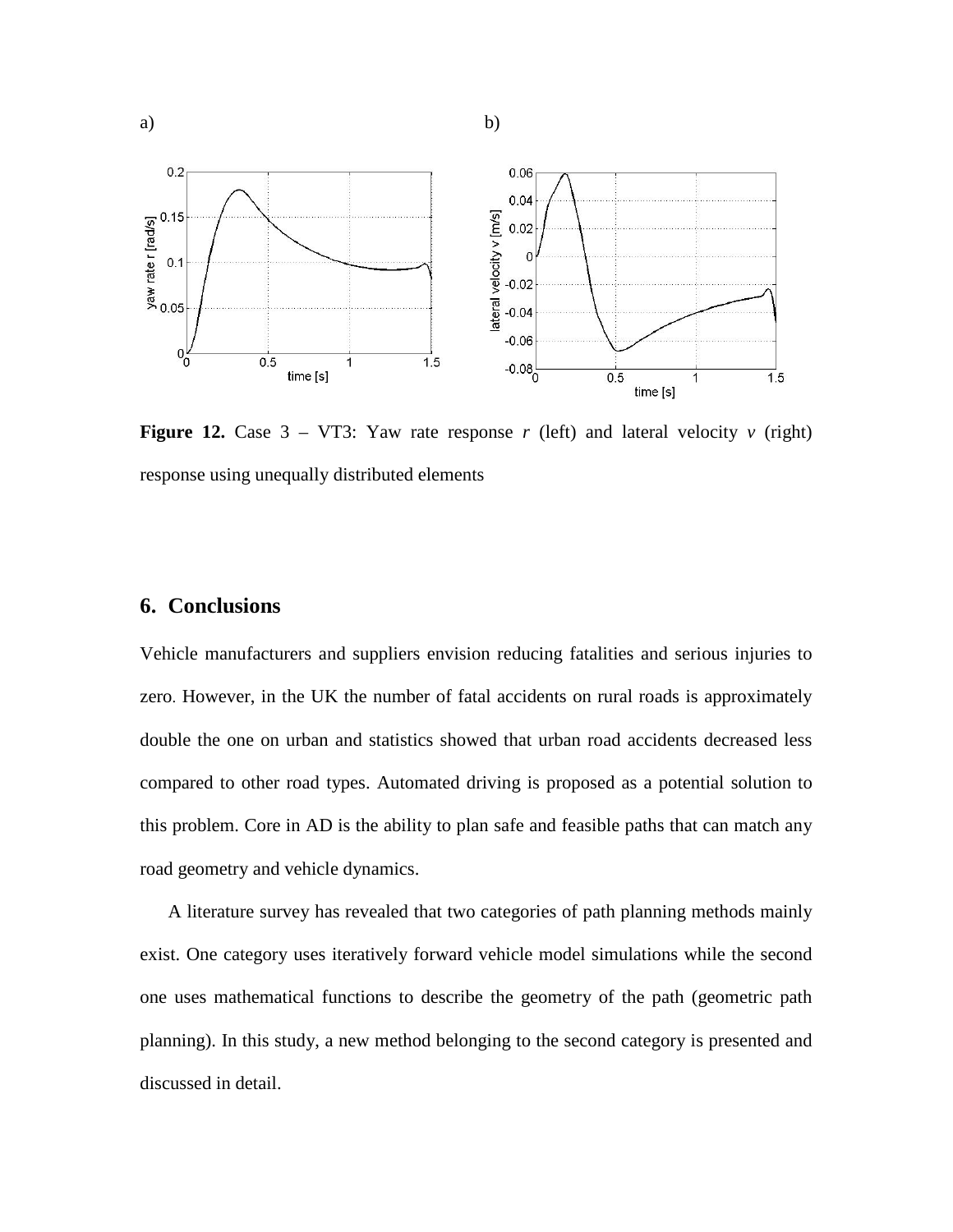One of the main contributions of this study is the development of a "geometric" method that predicts vehicle slip along the reference path. To our knowledge this is unique for a "geometric" path planning method. The second contribution is the development of an iterative algorithm that plans an optimized –with respect to vehicle slip- reference path.

The method has been evaluated for a number of case studies, typically found on rural road networks. A comparison with other methods, known from the literature, has shown its good performance because it performs better than most of the other methods. It has a small computational cost as it usually requires the solution of eight algebraic equations and a sparse  $16\times16$  linear system. The method is very flexible since it is possible define arbitrary boundary and any number of intermediate path conditions. The method usually converges within 2-3 iterations while with classical optimization algorithms it is very hard even to find the optimum solution. A further advantage is that the solution obtained in the first iteration is already a collision-free path.

In the future, a systematic study on the choice of the collocation point and its influence on the method's performance need to be undertaken. Furthermore, the algorithm will be developed and tested for other case studies where time optimal solutions are sought e.g. minimum time cornering.

#### **References**

**1.** Assessment of Integrated Vehicle Safety Systems for improved vehicle safety. See [http://cordis.europa.eu/project/rcn/91187\\_en.html,](http://cordis.europa.eu/project/rcn/91187_en.html) Accessed 25/07/2015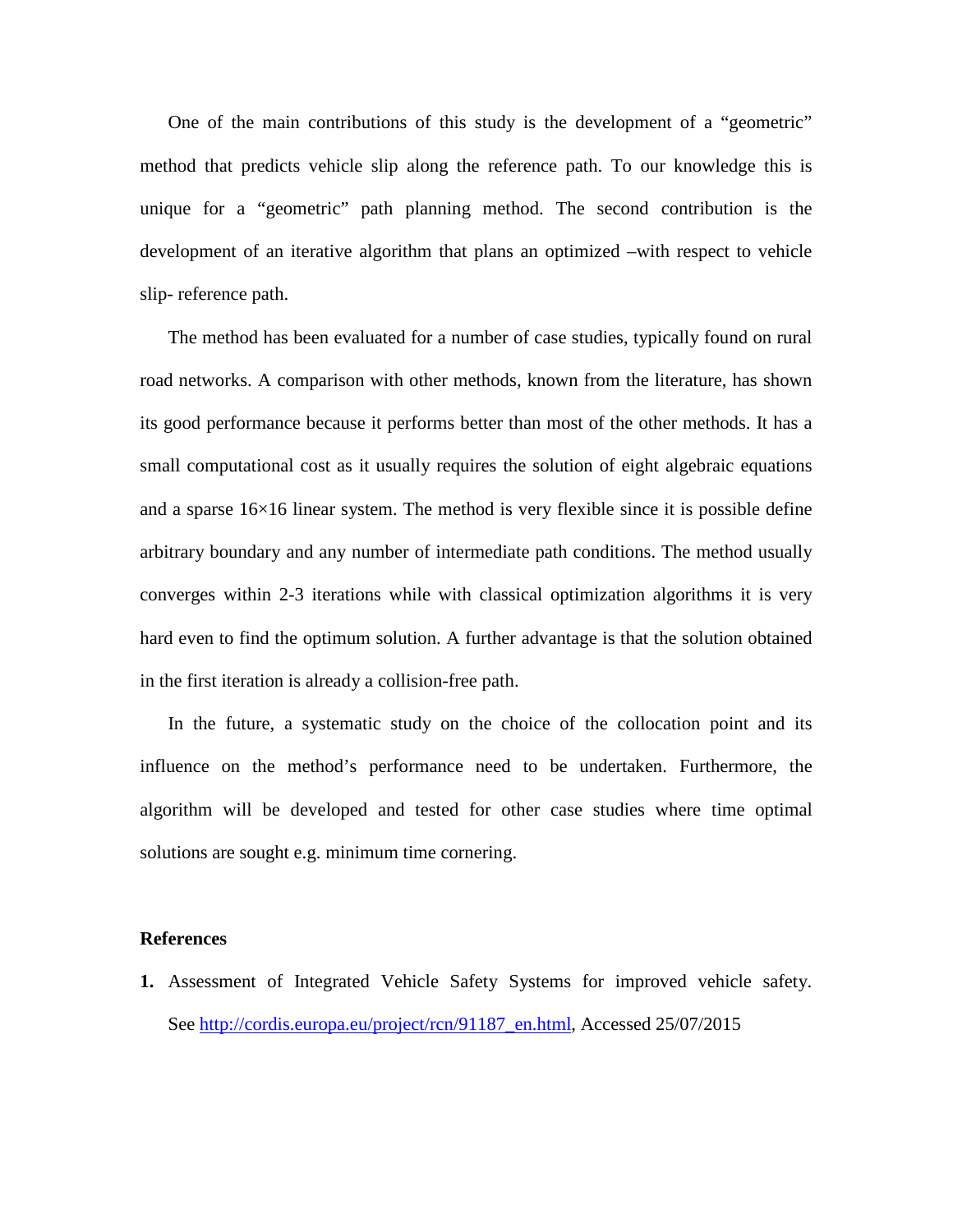- **2.** Christensen, J.; Bastien, C.; Blundell, M.V.; Batt, P.A., Buckling considerations and cross-sectional geometry development for topology optimised body in white. *International Journal of Crashworthiness*. **2013** *18* (4), pp. 319-330
- **3.** Bastien, C.; Neal-Sturgess, C.; Blundell, M.V. Influence of vehicle secondary impact following an emergency braking on an unbelted occupant's neck, head and thorax injuries. *International Journal of Crashworthiness*. **2013** *18* (3), pp. 215-224
- **4.** Kanarachos, S. Design of an intelligent feed forward controller system for vehicle obstacle avoidance using neural networks. *International Journal of Vehicle Systems Modelling and Testing*. **2013** *8* (1), pp. 55-87
- **5.** Stepper, K. New Safety Features for Crash Avoidance (2009) *Bosch*, See http://www.casact.org/education/spring/2009/handouts/stepper.pdf, Accessed 25/07/2015
- **6.** Braun, P. Thrashing Swedish steel in the quest for a death-proof Volvo by 2020. See [http://www.digitaltrends.com/cars/volvo-xc90-zero-traffic-fatalities-injuries-](http://www.digitaltrends.com/cars/volvo-xc90-zero-traffic-fatalities-injuries-2020/)[2020/,](http://www.digitaltrends.com/cars/volvo-xc90-zero-traffic-fatalities-injuries-2020/) Accessed 25/07/2015
- **7.** Rural Road Safety, The Royal Society for the Prevention of Accidents. [Available from [http://www.rospa.com/road-safety/advice/road-users/rural,](http://www.rospa.com/road-safety/advice/road-users/rural) Accessed 25/07/2015
- **8.** Jeon, J.H.; Cowlagi, R.V.; Peters, S.C.; Karaman, S.; Frazzoli, E.; Tsiotras, P.; Iagnemma, K. Optimal motion planning with the half-car dynamical model for autonomous high-speed driving. In *Proceedings of the American Control Conference*. **2013** pp. 188-193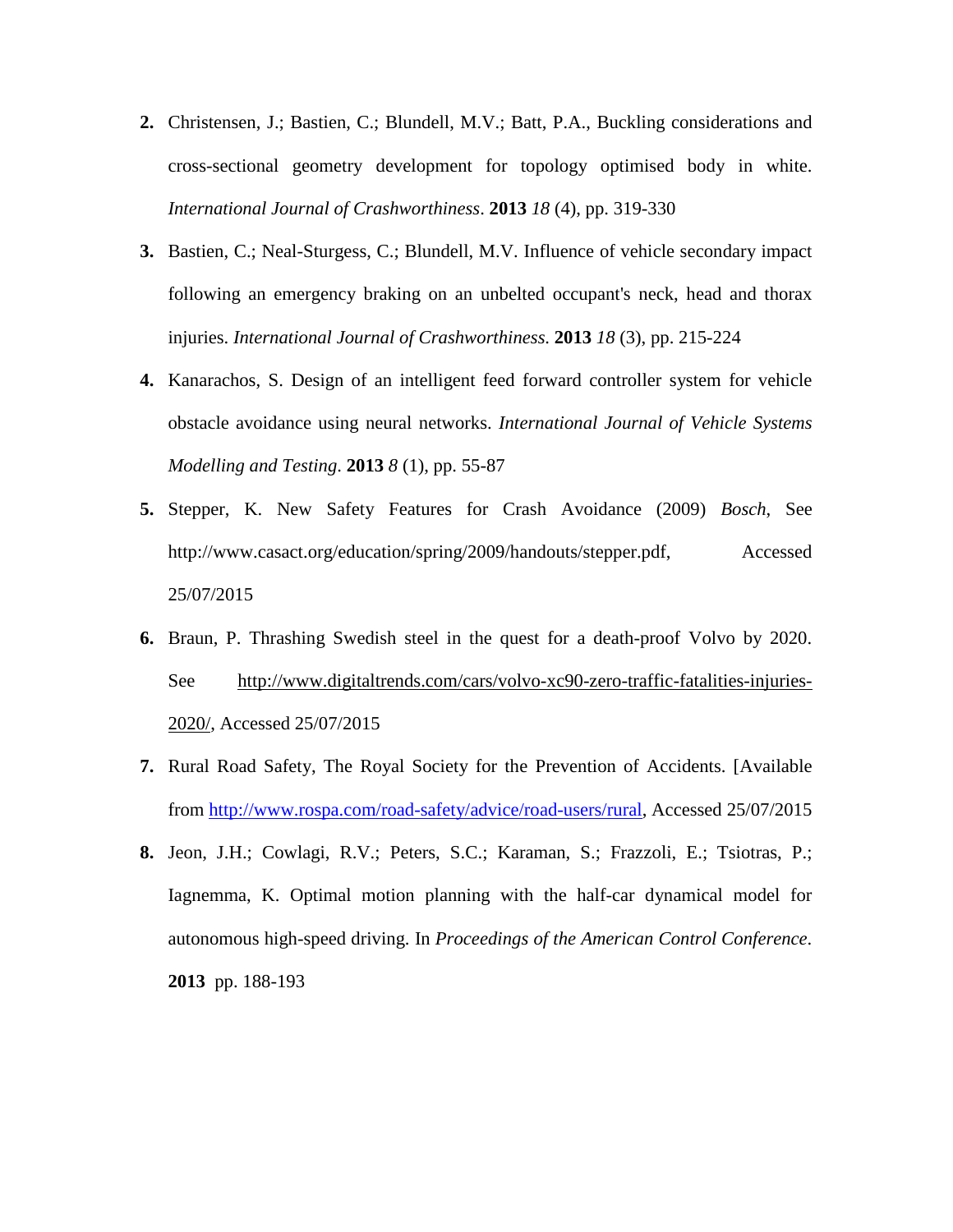- **9.** Madas, D.; Nosratinia, M.; Keshavarz, M.; Sundstrom, P.; Philippsen, R.; Eidehall, A.; Dahlen, K.-M. On path planning methods for automotive collision avoidance. In *Proceedings IEEE Intelligent Vehicles Symposium*, **2013**, pp. 931-937
- **10.** Gray, A.; Gao, Y.; Lin, T.; Hedrick, J.K.; Tseng, H.E; Borrelli, F. Predictive control for agile semi-autonomous ground vehicles using motion primitives. In *Proceedings of the American Control Conference* 2012, **2012** 27–29 June 2012, pp. 4239–4244
- **11.** Kuwata, Y.; Teo, J.; Fiore, G.; Karaman, S.; Frazzoli, E.; How, J.P. Real-time motion planning with applications to autonomous urban driving. In *IEEE Transactions on Control Systems Technology*, **2009**, *17* (5), pp. 1105-1118
- **12.** Anderson, S.J.; Peters, S.C.; Pilutti, T.E.; Iagnemma, K. An optimal-control-based framework for trajectory planning, threat assessment, and semi-autonomous control of passenger vehicles in hazard avoidance Scenarios. *International Journal of Vehicle Autonomous Systems*, **2010**, *8* (2-4), pp. 190-216
- **13.** Beal, C.E.; Gerdes, J.C. Model predictive control for vehicle stabilization at the limits of handling. In IEEE Transactions on Control Systems Technology. **2013**, *21* (4), art. no. 6226838, pp. 1258-1269
- **14.** Son, Y.S.; Kim, W.; Lee, S.-H.; Chung, C. Robust Multi-rate Control Scheme with Predictive Virtual Lanes for Lane-keeping System of Autonomous Highway Driving. In IEEE Transactions on Vehicular Technology, **2014**, *99*, pp.1,1
- **15.** Anderson, S.J.; Karumanchi, S.B.; Iagnemma, K. Constraint-based planning and control for safe, semi-autonomous operation of vehicles. In *Proceedings IEEE Intelligent Vehicles Symposium Proceedings*. **2012**, art. no. 6232153, pp. 383-388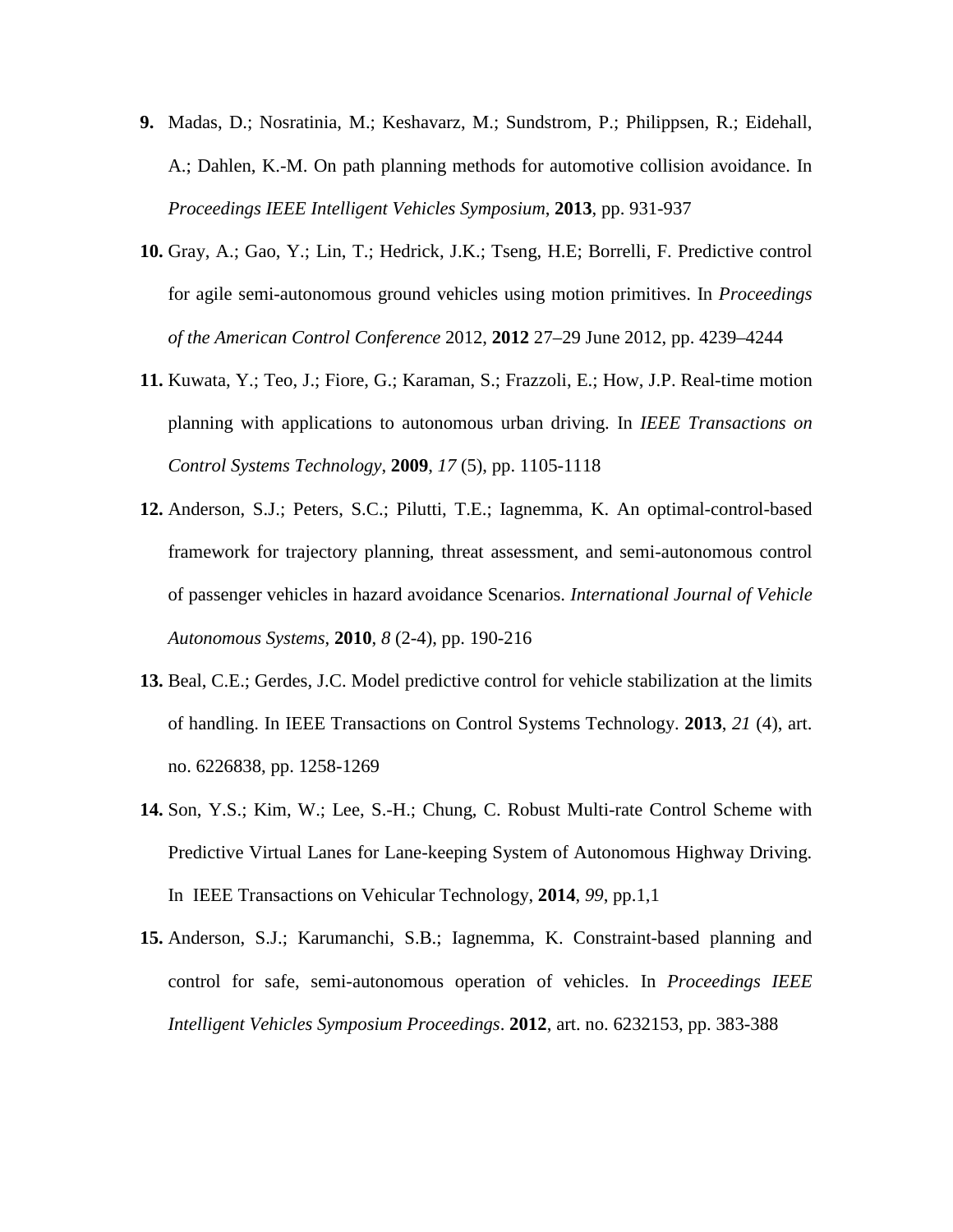- **16.** Liu, J.; Jayakumar, P.; Stein, J.L.; Ersal, T. A multi-stage optimization formulation for MPC-based obstacle avoidance in autonomous vehicles using a LIDAR sensor. In Proceedings *ASME 2014 Dynamic Systems and Control Conference DSCC 2014*. **2014**, *2*, no. 6269, pp. 1-10
- **17.** Keviczky, T.; Falcone, P.; Borrelli, F.; Asgari, J.; Hrovat, D. Predictive control approach to autonomous vehicle steering. In *Proceedings of the American Control Conference 2006*. **2006**, pp. 4670-4675
- **18.** Kim, D.; Kim, H. Lateral control for automated vehicle following system in urban environments. SAE International Journal of Transportation Safety. **2014** *2* (2), pp. 199-206
- **19.** Lima P.; Trincavelli M.; Martensson J.; Wahlber B. Clothoid-Based Model Predictive Control for Autonomous Driving. *European Control Conference 15*. **2015**
- **20.** Frasch, J.V.; Gray, A.; Zanon, M.; Ferreau, H.J.; Sager, S., Borrelli, F.; Diehl, M. An auto-generated nonlinear MPC algorithm for real-time obstacle avoidance of ground vehicles. In *Proceedings 2013 European Control Conference ECC 2013*. **2013**, pp. 4136-4141
- **21.** Nilsson, J.; Falcone, P.; Ali, M.; Sjöberg, J. Receding horizon maneuver generation for automated highway driving. *Control Engineering Practice*. **2015,** *41*, pp. 124-133
- **22.** Hattori, Y., Ono, E., Hosoe, S. An optimum vehicle trajectory control for obstacle avoidance with the shortest longitudinal traveling distance. In *Proceedings of 2008 IEEE International Conference on Mechatronics and Automation ICMA 2008*. **2008** pp. 13-20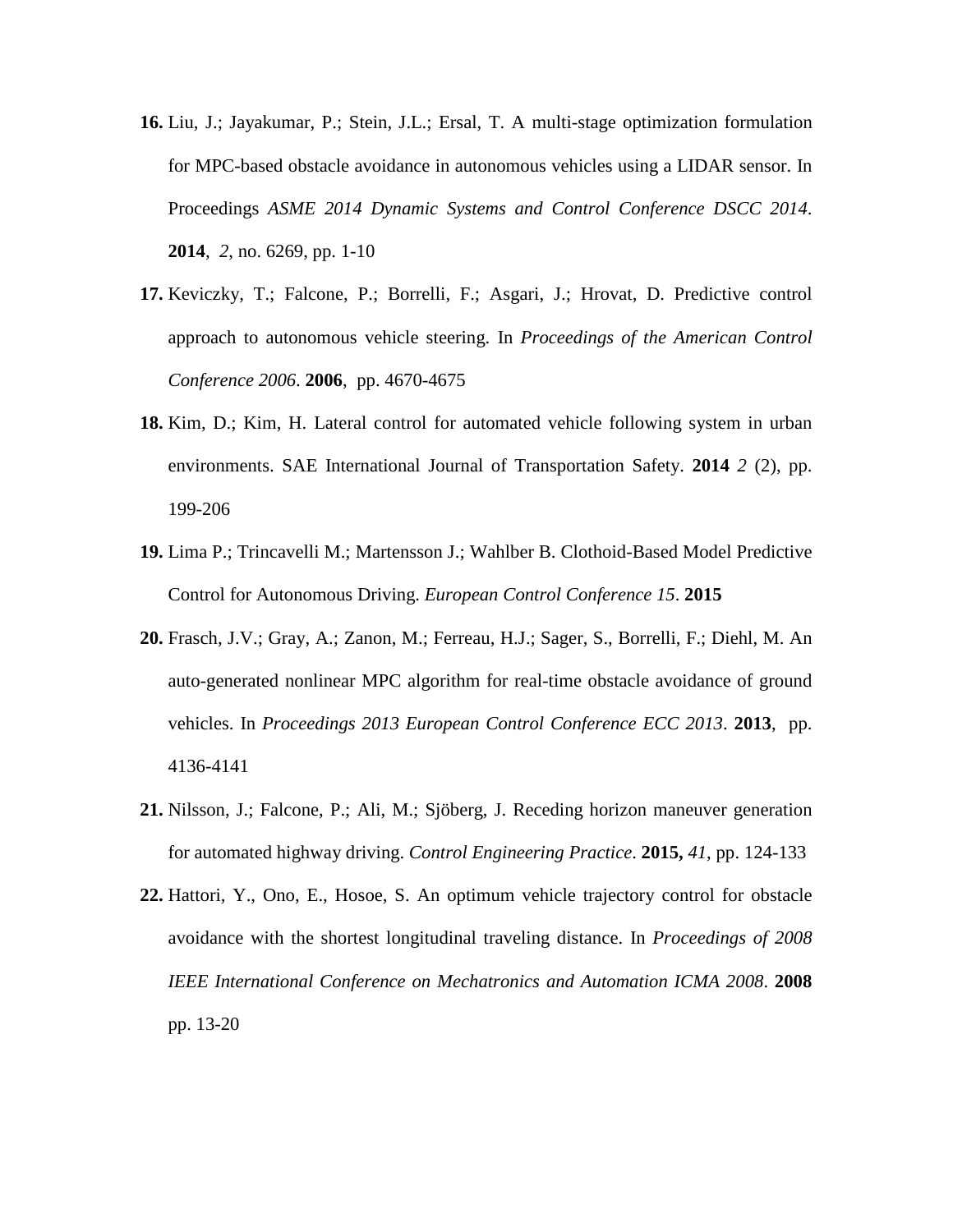- **23.** Kanarachos, S. A new min-max methodology for computing optimised obstacle avoidance steering manoeuvres of ground vehicles. *International Journal of Systems Science*. **2014** *45* (5), pp. 1042-1057
- **24.** Tavernini, D.; Massaro, M.; Velenis, E.; Katzourakis, D.I.; Lot, R. Minimum time cornering: The effect of road surface and car transmission layout. *Vehicle System Dynamics*. **2013** *51* (10), pp. 1533-1547
- **25.** Berntorp, K.; Olofsson, B.; Lundahl, K.; Nielsen, L. Models and methodology for optimal trajectory generation in safety-critical road-vehicle manoeuvres. *Vehicle System Dynamics*. **2014** *52* (10), pp. 1304-1332
- **26.** Chakraborty, I., Tsiotras, P., Diaz, R.S. Time-optimal vehicle posture control to mitigate unavoidable collisions using conventional control inputs. In *Proceedings of the American Control Conference*. **2013**, pp. 2165-2170
- **27.** Snider, J. M. Automatic Steering Methods for Autonomous Automobile Path Tracking. tech. report CMU-RI-TR-09-08, Robotics Institute, *Carnegie Mellon University*. **2009**
- **28.** Gray, A.; Gao, Y.; Lin, T.; Hedrick, J.K.; Tseng, H.E.; Borrelli, F. Predictive control for agile semi-autonomous ground vehicles using motion primitives. In *Proceedings of the American Control Conference*. **2012**, pp. 4239-4244
- **29.** Dai, P.; Katupitiya, J. Path planning and tracking of a 4WD4WS vehicle to be driven under force control, In Proceedings *2014 IEEE International Conference on Mechatronics and Automation IEEE ICMA* 2014. **2014**, pp. 1709-1715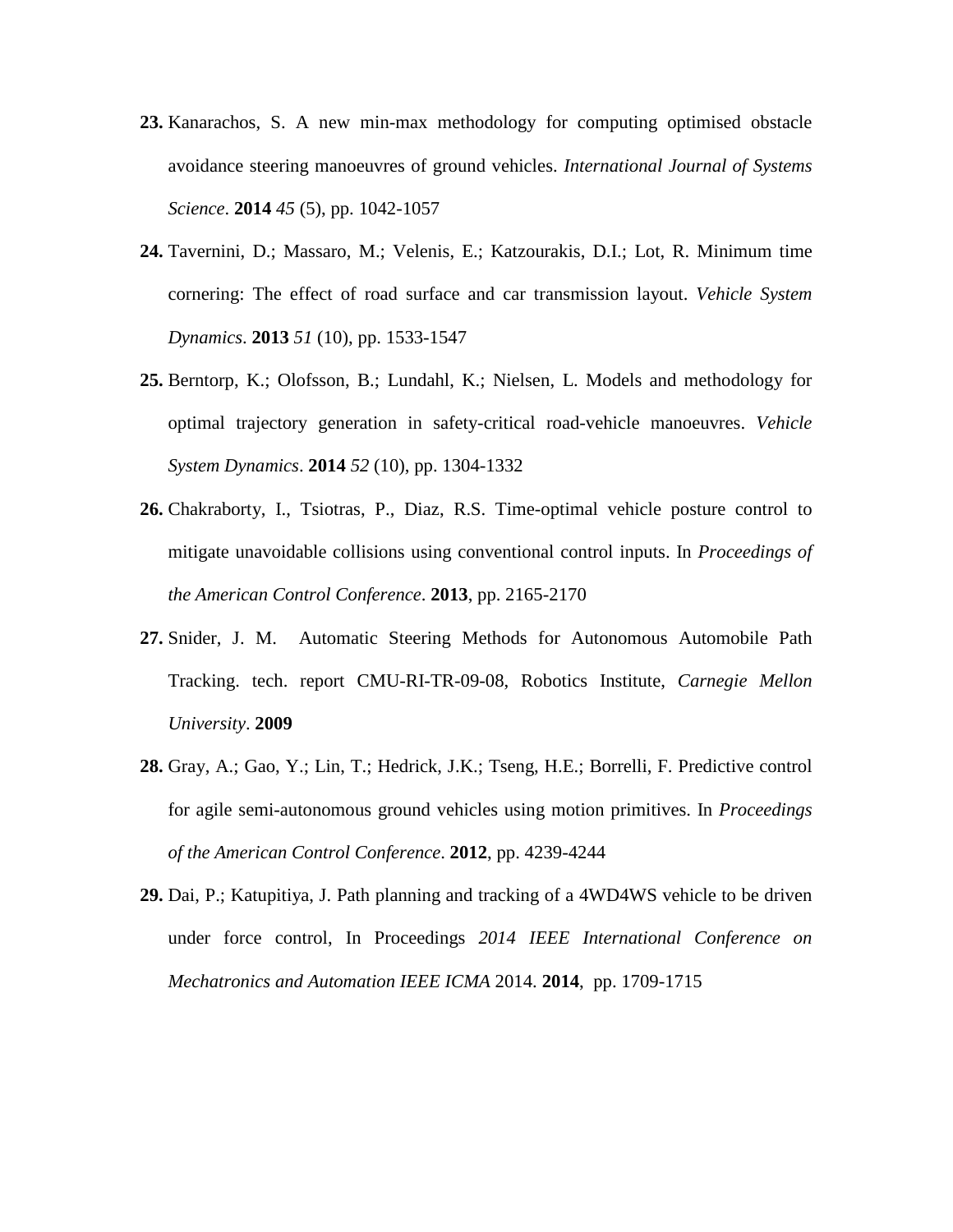- **30.** Funke, J.; Gerdes, J.C. Simple clothoid paths for autonomous vehicle lane changes at the limits of handling. In Proceedings *ASME 2013 Dynamic Systems and Control Conference DSCC 2013*. **2013** *3*, art. no. V003T47A003
- **31.** Shim, T.; Adireddy, G.; Yuan, H. Autonomous vehicle collision avoidance system using path planning and model-predictive-control-based active front steering and wheel torque control. *Proceedings of the Institution of Mechanical Engineers, Part D: Journal of Automobile Engineering.* **2012** *226* (6), pp. 767-778
- **32.** Keller, C.G.; Dang, T.; Fritz, H.; Joos, A.; Rabe, C.; Gavrila, D.M. Active pedestrian safety by automatic braking and evasive steering. *IEEE Transactions on Intelligent Transportation Systems,* **2011** *12* (4), pp. 1292-1304
- **33.** Isermann, R.; Mannale, R.; Schmitt, K. Collision-avoidance systems PRORETA: Situation analysis and intervention control. *Control Engineering Practice*. **2012** *20* (11), pp. 1236-1246
- **34.** Kanarachos, S.; Alirezaei, M. An adaptive finite element method for computing emergency manoeuvres of ground vehicles in complex driving scenarios. *International Journal of Vehicle Systems Modelling and Testing*. **2015** *10* (3), pp. 239-262
- **35.** Berntorp, K.; Olofsson, B.; Bernhardsson, B.; Lundahl, K.; Nielsen, L. Models and methodology for optimal vehicle maneuvers applied to a hairpin turn. In *Proceedings of the American Control Conference*. **2013**, pp. 2139-2146
- **36.** Lundahl, K.; Berntorp, K.; Olofsson, B.; Åslund, J; Nielsen, L., Studying the Influence of Roll and Pitch Dynamics in Optimal Road-Vehicle Maneuvers. In